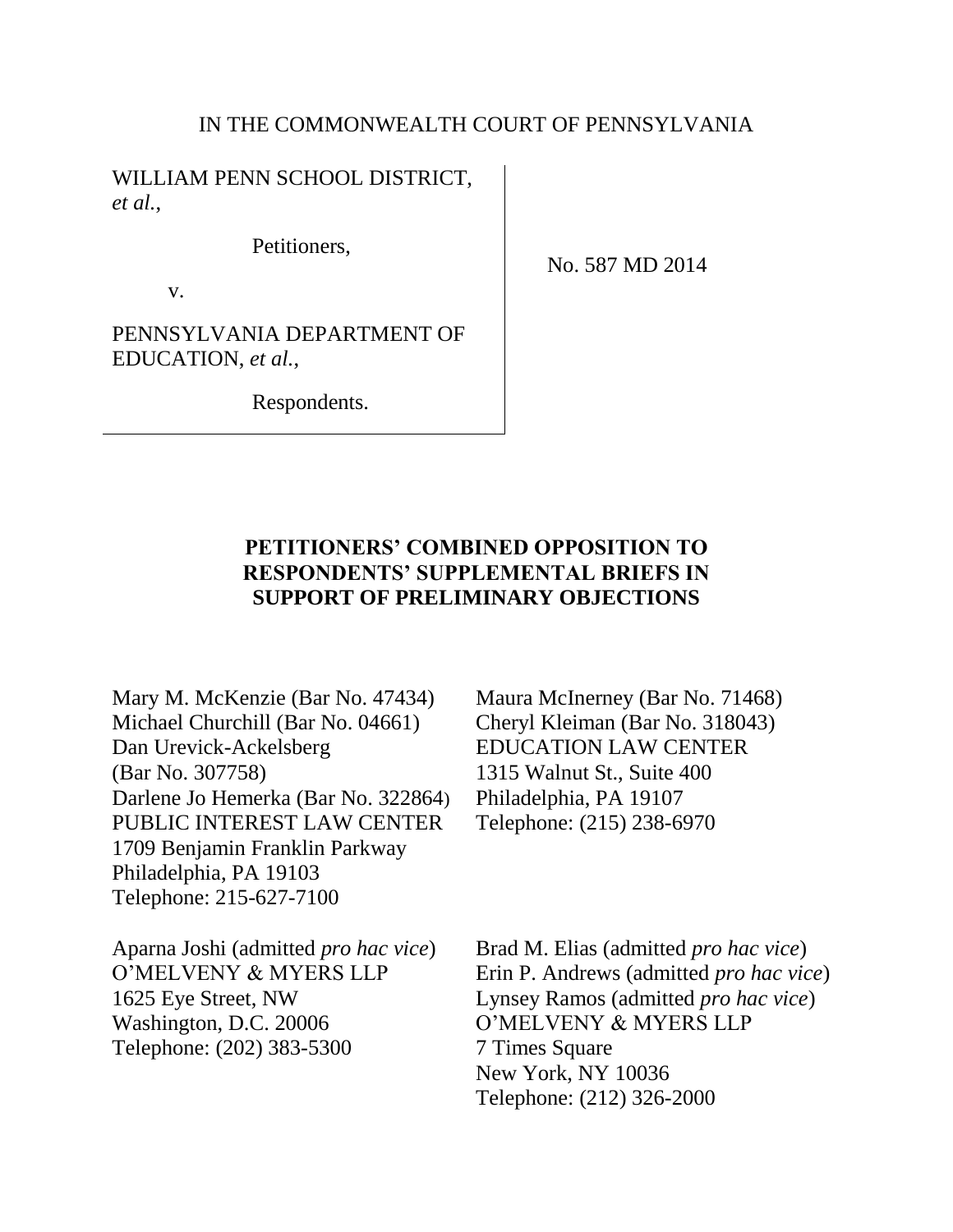# **TABLE OF CONTENTS**

# **Page**

| $\mathbf{I}$ . |                | SPEAKER TURZAI'S PRELIMINARY OBJECTIONS                                                                                                          |  |  |  |
|----------------|----------------|--------------------------------------------------------------------------------------------------------------------------------------------------|--|--|--|
|                | A.             | The Supreme Court Has Already Determined that                                                                                                    |  |  |  |
|                | B.             | Determining the Proper Standard of Review for<br>Petitioners' Equal Protection Claim Is Premature15                                              |  |  |  |
|                | $\mathbf{C}$ . | Trial Will Show that Education Is an Important or<br>Fundamental Right Warranting Heightened Scrutiny 19                                         |  |  |  |
| II.            |                | SENATOR SCARNATI'S PRELIMINARY OBJECTIONS<br>SHOULD BE OVERRULED AND HIS APPLICATION                                                             |  |  |  |
|                | A.             | Senator Scarnati May Not Expand the Scope of His                                                                                                 |  |  |  |
|                | <b>B.</b>      | Petitioners Have Adequately Alleged Causation26                                                                                                  |  |  |  |
|                | C.             |                                                                                                                                                  |  |  |  |
| III.           |                | THE STATE BOARD OF EDUCATION'S PRELIMINARY                                                                                                       |  |  |  |
|                | A.             | Petitioners' Claims Are Not Barred By Sovereign                                                                                                  |  |  |  |
|                |                | 1.<br>The Court Has Authority to Declare the Current<br>Education-Funding Scheme Unconstitutional38                                              |  |  |  |
|                |                | The Court Has Authority to Enter an Injunction<br>2.<br>Barring State Officials From Enforcing an<br>Unconstitutional Education-Funding Scheme39 |  |  |  |
|                | <b>B.</b>      | Petitioners' Claims Are Not Barred By the Separation of                                                                                          |  |  |  |
|                |                |                                                                                                                                                  |  |  |  |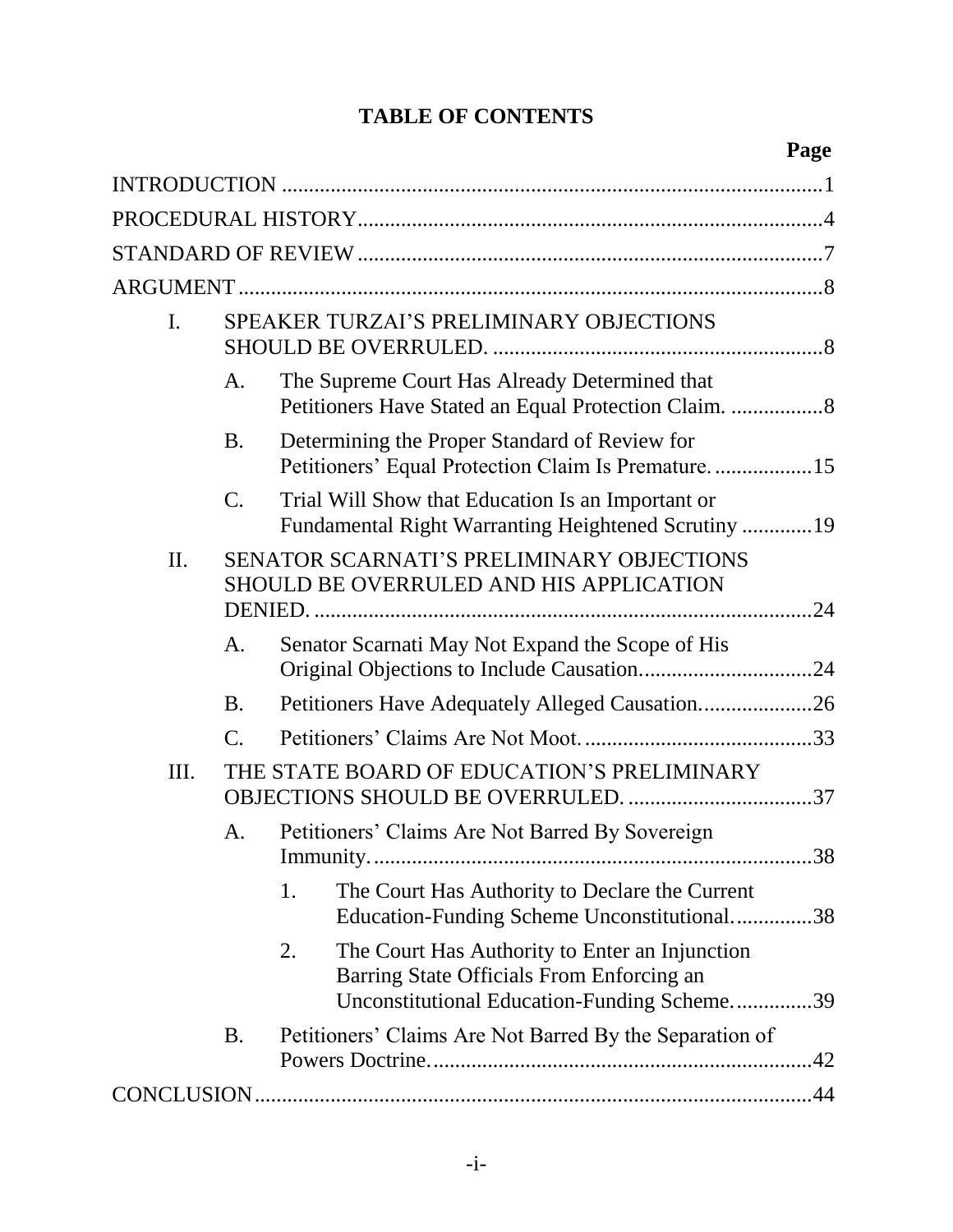# **TABLE OF AUTHORITIES**

# **Page**

# <span id="page-2-0"></span>**Cases**

| Bd. of Educ. of City Sch. Dist. of Cincinnati v. Walter,   |  |
|------------------------------------------------------------|--|
| Brigham v. Vermont,                                        |  |
| Campaign for Fiscal Equity, Inc. v. New York,              |  |
| Chrio-Med Review Co. v. Bureau of Workers' Comp.,          |  |
| Cochran v. Wyeth, Inc.,                                    |  |
| Commonwealth ex rel. Hetrick v. Sch. Dist.,                |  |
| Commonwealth. v. Bey,                                      |  |
| Commonwealth v. Hartman,                                   |  |
| Commonwealth v. Packer Twp.,                               |  |
| Danson v. Casey,                                           |  |
| Del. Valley Apartment House Owner's Ass'n v. Commonwealth, |  |
| Dotterer v. Sch. Dist. of City of Allentown,               |  |
| Dupree v. Alma,                                            |  |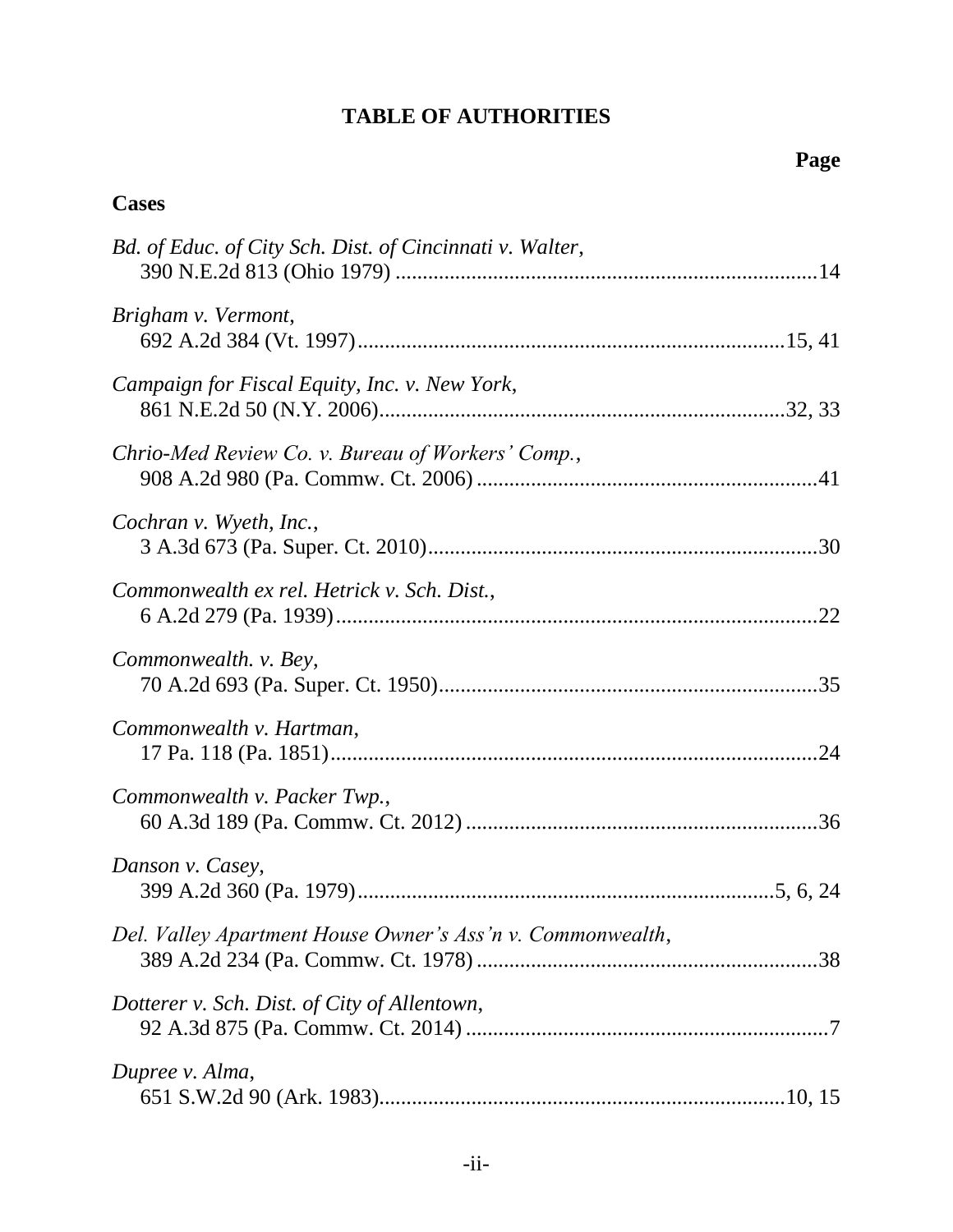| Fawber v. Cohen,                                               |
|----------------------------------------------------------------|
| Finn v. Rendell,                                               |
| Fischer v. Dep't of Pub. Welfare,                              |
| Goodheart v. Thornburgh,                                       |
| Heinly v. Commonwealth,                                        |
| Horton v. Meskill,                                             |
| In re Albert Appeal,                                           |
| In re Gross,                                                   |
| James v. SEPTA,                                                |
| Jones v. Montefiore Hosp.,                                     |
| Landau v. W. Pa. Nat'l Bank,                                   |
| Legal Capital, LLC v. Med. Prof'l Liab. Catastrophe Loss Fund, |
| Lexington Ins. Co. v. Commonwealth,                            |
| Lujan v. Colo. State Bd. of Educ.,                             |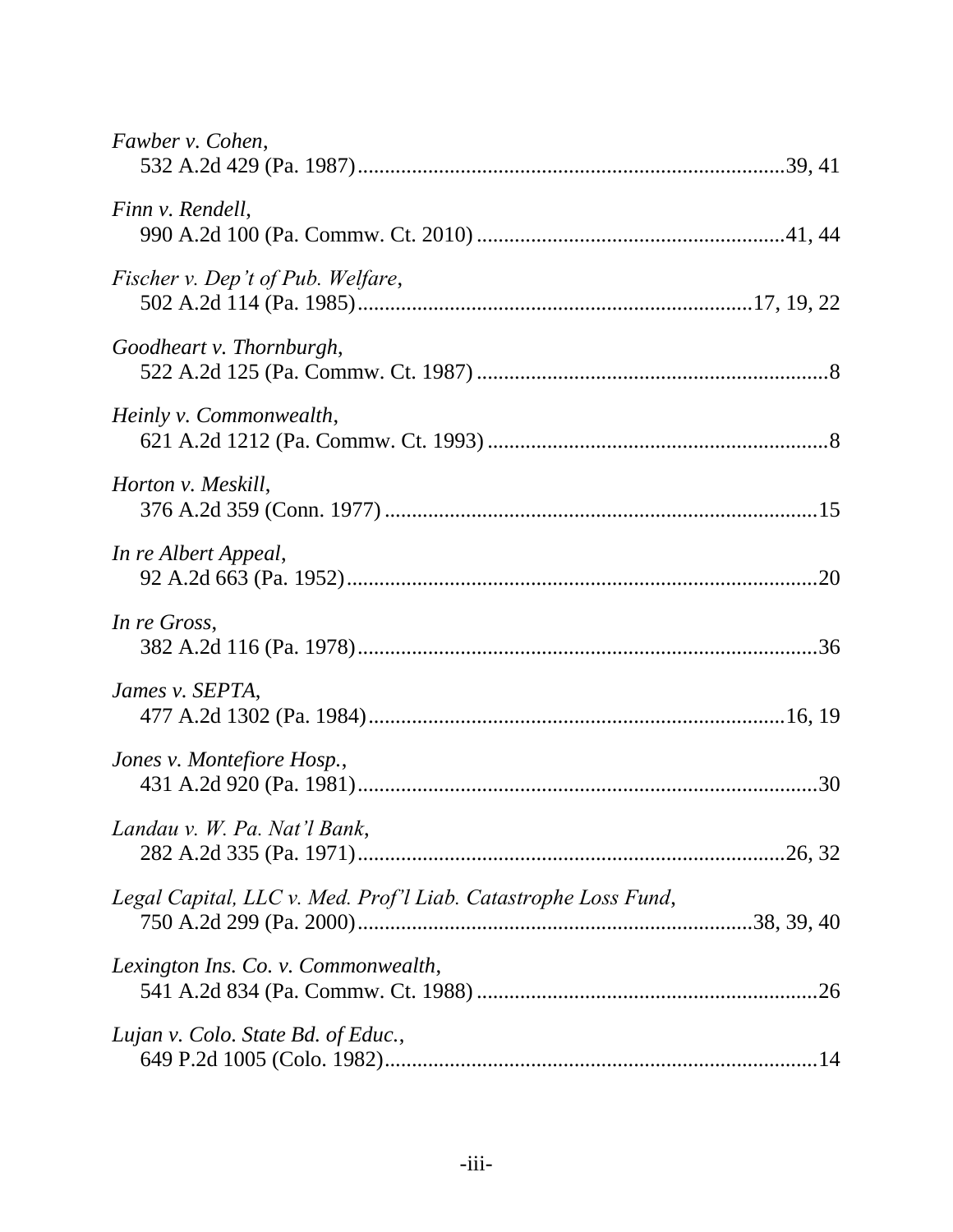| Marrero ex rel. Tabalas v. Commonwealth,                                                                 |
|----------------------------------------------------------------------------------------------------------|
| Meggett v. Pa. Dep't of Corrections,                                                                     |
| Meggett v. Pa. Dep't of Corrections                                                                      |
| Millan v. LaPorta,                                                                                       |
| Milton S. Hershey Med. Ctr. v. Commonwealth of Pa. Med. Prof'l<br>Liab. Catastrophe Loss Fund,           |
| Neidert v. Charlie,                                                                                      |
| Opinion of Justices,                                                                                     |
| Pa. Fed'n of Dog Clubs v. Commonwealth,                                                                  |
| Pa. State Troopers Ass'n v. Commonwealth,                                                                |
| Palko v. Connecticut,                                                                                    |
| Pa Ass'n of Rural & Small Schs. v. Ridge,<br>1998 Pa. Commw. Unpub. LEXIS 1 (Commw. Ct. July 9, 1998) 22 |
| Pa. Envtl. Def. Found. v. Commonwealth,                                                                  |
| Pa. Envtl. Def. Found. v. Commonwealth                                                                   |
| Perez v. Mortg. Bankers Ass'n,                                                                           |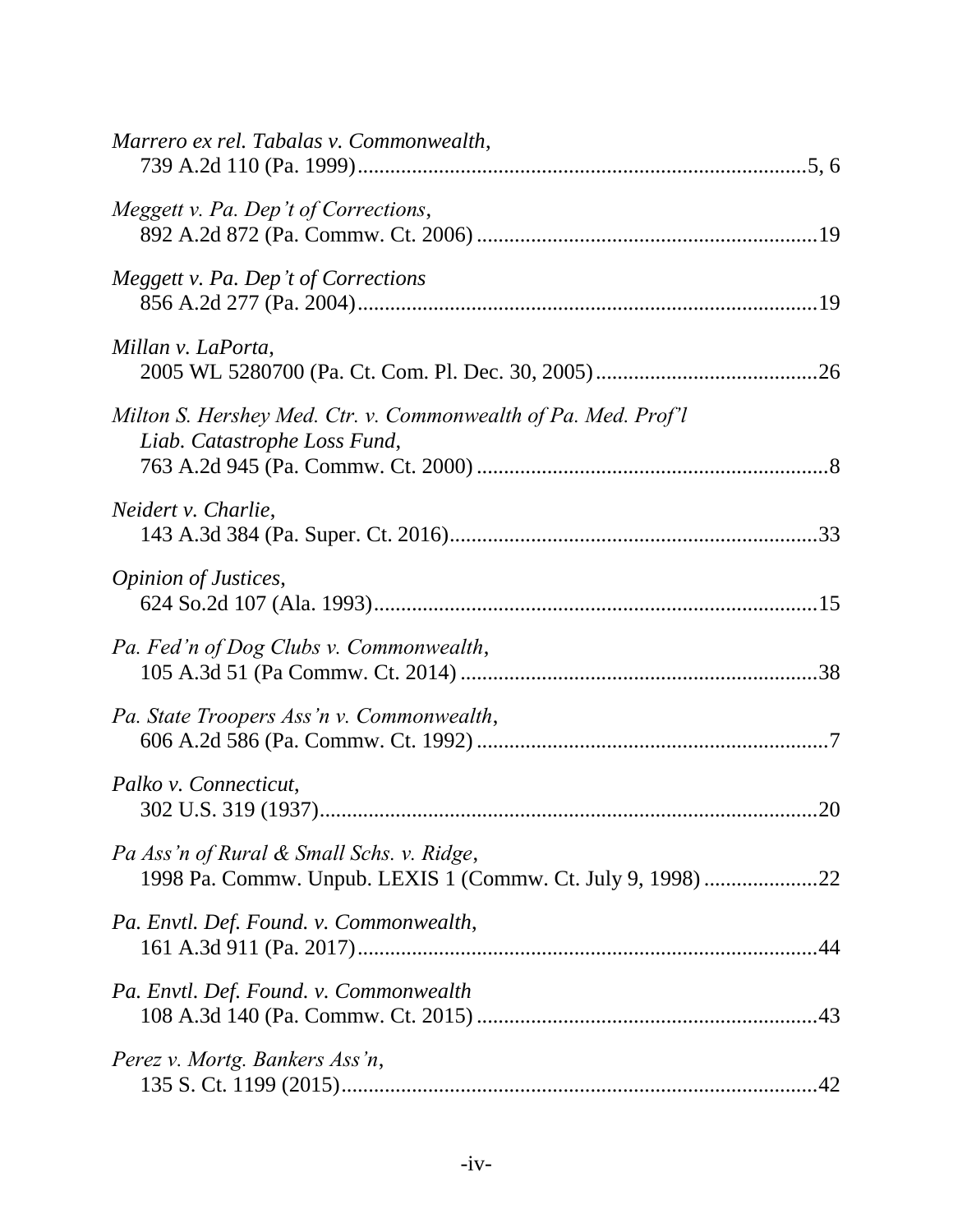| Phila. Life Ins. Co. v. Commonwealth,  |  |
|----------------------------------------|--|
| Robinson Twp. v. Commonwealth,         |  |
| S. Pac. Terminal Co. v. ICC,           |  |
| Sch. Dist. v. Twer,                    |  |
| Sears v. Corbett,                      |  |
| Serrano v. Priest,                     |  |
| Smith v. Philadelphia,                 |  |
| Stackhouse v. Commonwealth,            |  |
| Swift v. Dep't of Transp.,             |  |
| Teachers' Tenure Act Cases,            |  |
| Tenn. Small Sch. Sys. v. McWherter,    |  |
| Twp. of Bristol v. 1 Enters., LLC,     |  |
| Twps. Of Springdale & Wilkins v. Kane, |  |
| <i>Walker's Appeal,</i>                |  |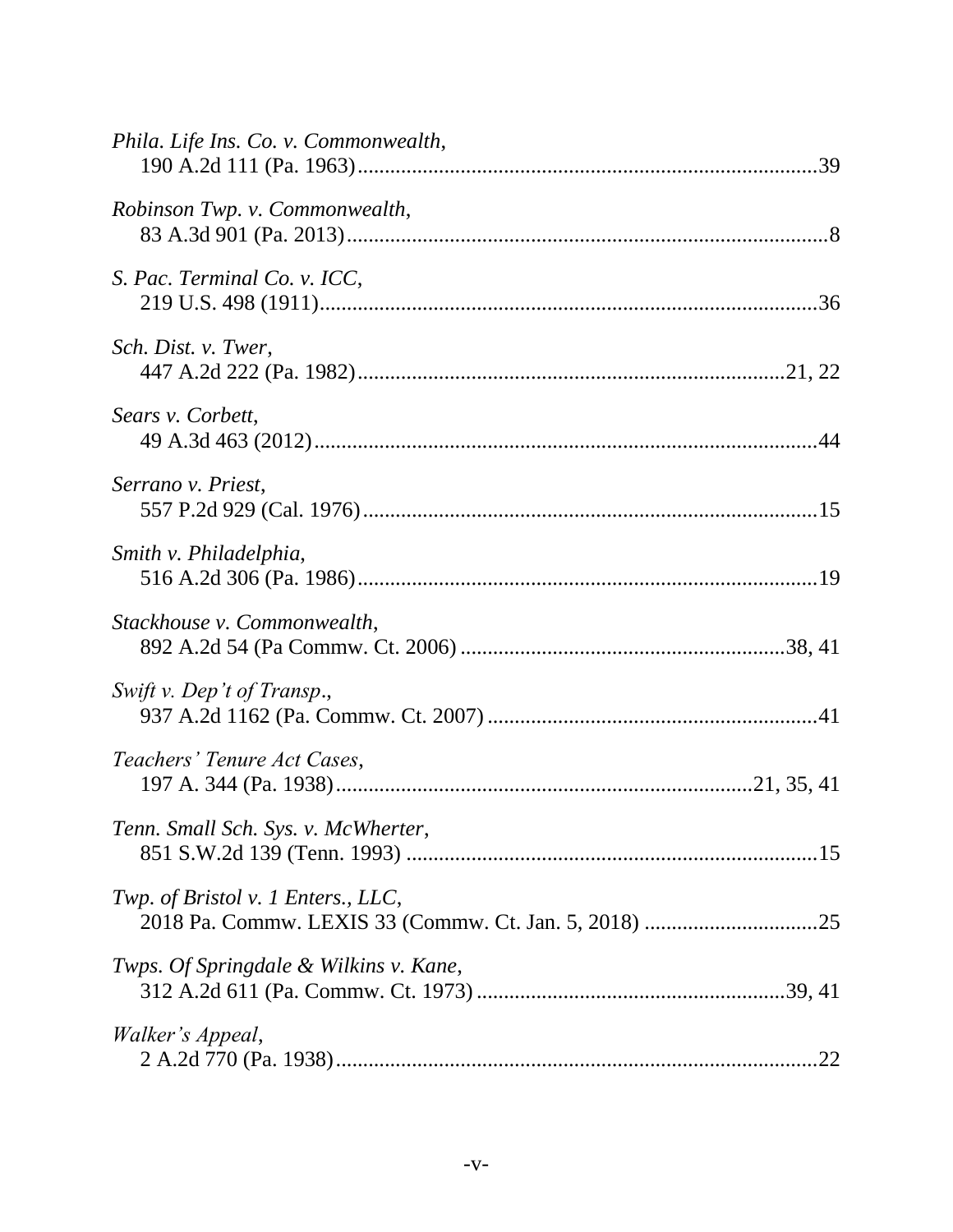| Washington v. Glucksberg,                          |  |
|----------------------------------------------------|--|
| Wilkinsburg Educ. v. Sch. Dist. of Wilkinsburg,    |  |
| Wilkinsburg Police Officers Ass'n v. Commonwealth, |  |
| William Penn Sch. Dist. v. Pa. Dep't of Ed.,       |  |
| William Penn Sch. Dist. v. Pa. Dep't of Educ.,     |  |
| Wilson v. Sch. Dist.,                              |  |
| <b>Rules</b>                                       |  |
|                                                    |  |
|                                                    |  |
|                                                    |  |
|                                                    |  |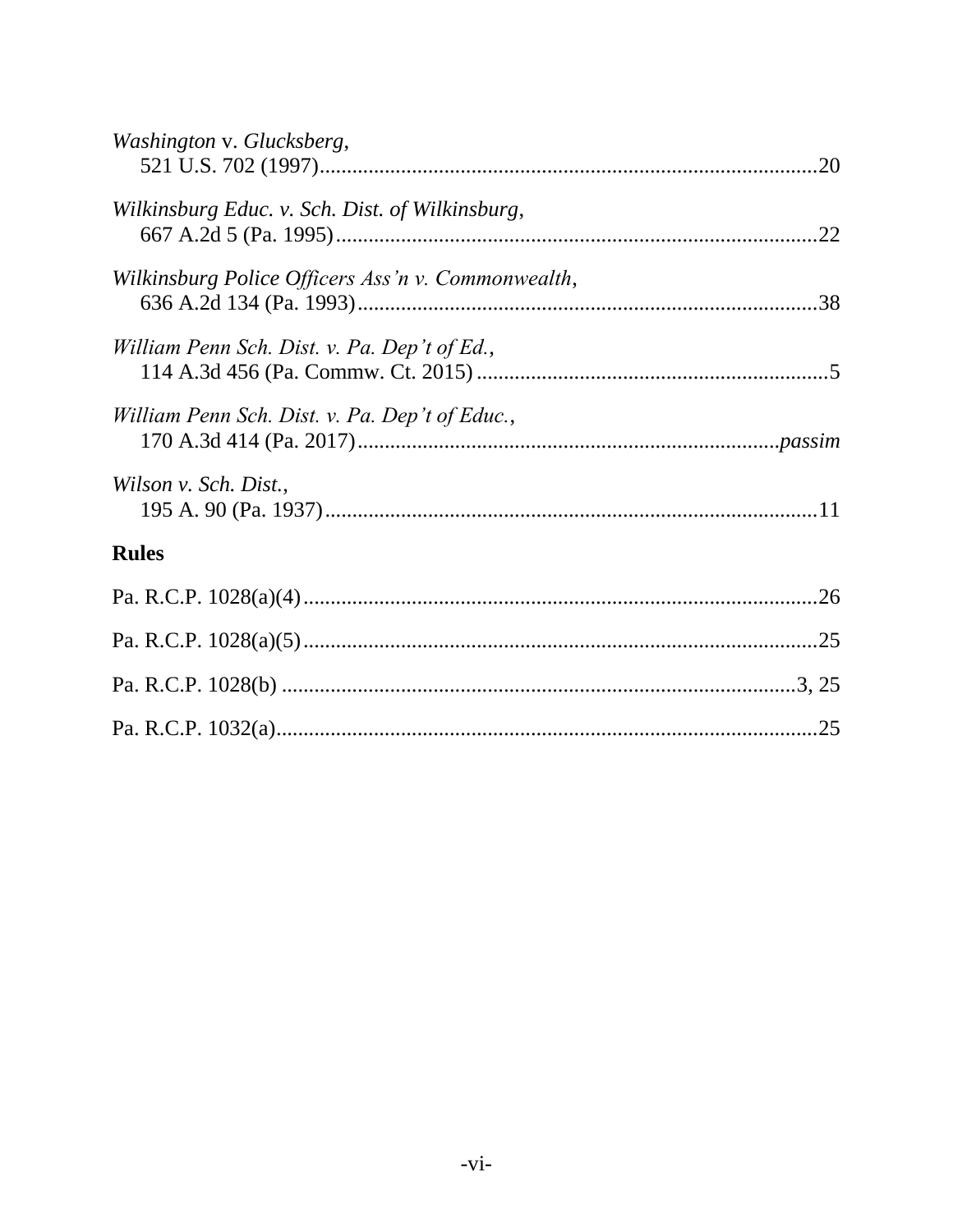#### **INTRODUCTION**

Petitioners—parents, school districts, and two statewide organizations filed this lawsuit over three years ago alleging that the General Assembly had violated its fundamental obligation to maintain and support a thorough and efficient system of public education. In the intervening years, tens of thousands of children in underfunded schools, including the individual Petitioners' children, have been deprived of the basic resources they need and the quality education they are guaranteed under the Pennsylvania Constitution. Their futures depend on this lawsuit finally getting underway.

Although Respondents continue to put up roadblocks and seek further delay, this Court has a clear and unambiguous mandate to move this case forward in accordance with the Pennsylvania Supreme Court's September 28, 2017 decision. In its comprehensive 86-page opinion, the Supreme Court held that the judiciary has an affirmative duty to monitor and ensure the General Assembly's compliance with its constitutional obligations under the Education Clause. The Court also held that Petitioners have pleaded a colorable equal protection claim, which is not foreclosed by principles of local control, and that Petitioners must be afforded the opportunity to "substantiate and elucidate" the standard of review applicable to this claim. *See William Penn Sch. Dist. v. Pa. Dep't of Educ.*, 170 A.3d 414, 464 (Pa. 2017).

<span id="page-7-0"></span>-1-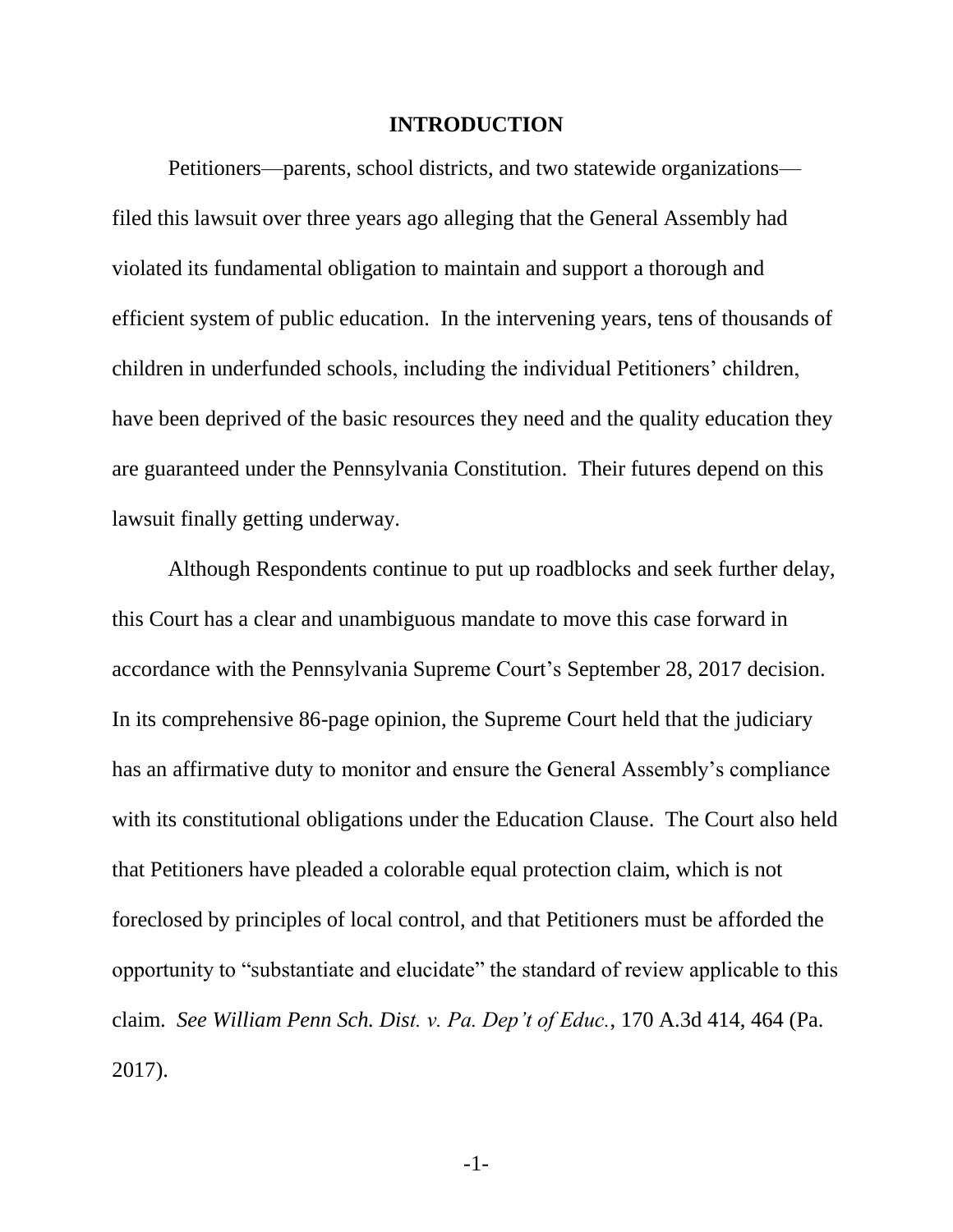In light of this ruling, Governor Wolf and the Pennsylvania Department of Education have withdrawn their preliminary objections and urged this Court to move swiftly towards resolution. (*See generally* Exec. Supp. Br.<sup>1</sup>) Other Respondents, however, seek to mire this case in meritless preliminary objections that ignore the Supreme Court's thorough legal analysis, contravene applicable rules of civil procedure, and urge dismissal of claims that must be subject to evidentiary consideration.

Speaker Turzai, for example, abandons his preliminary objections to Petitioners' Education Clause claim, but nonetheless rehashes an argument expressly rejected by the Supreme Court: that the General Assembly's desire to preserve local control over education defeats Petitioners' equal protection claim. In making that argument, the Speaker relies on precisely the type of conclusory presentation the Supreme Court warned against and disregards the limitations on local control caused by the paucity of financial resources in low-wealth districts.

<sup>&</sup>lt;sup>1</sup> The "Legislative Respondents," which include Speaker of the House Michael C. Turzai and President *pro tempore* of the Pennsylvania Senate Joseph B. Scarnati, originally filed joint preliminary objections ("Legis. Prelim. Objs."). The "Executive Respondents," which include Governor Thomas W. Wolf, the Pennsylvania Department of Education, the Pennsylvania State Board of Education, and Secretary of Education Pedro A. Rivera, did the same ("Exec. Prelim. Objs."). For purposes of supplemental briefing, however, Speaker Turzai and Senator Scarnati filed separate briefs (cited herein as "Turzai Supp. Br." and "Scarnati Supp. Br." respectively). The Executive Respondents filed a joint supplemental brief ("Exec. Supp. Br."), except for the Board of Education, which broke from the other Executive Respondents and filed its own brief ("Bd. of Educ. Supp. Br.").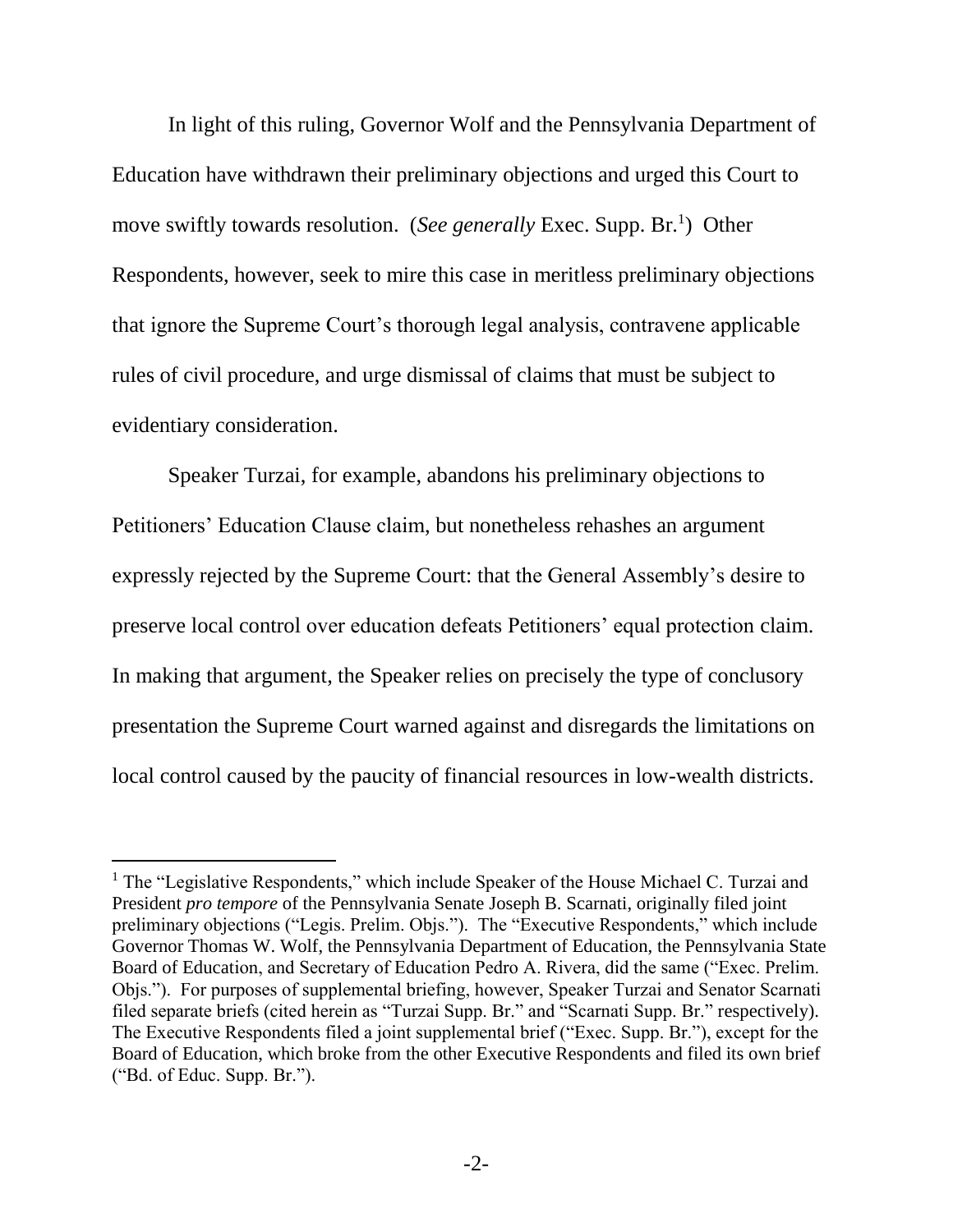<span id="page-9-0"></span>For his part, Senator Scarnati argues that the Petition fails to state a claim because it lacks allegations of causation. But that objection is barred by Pennsylvania Rule of Civil Procedure 1028(b), which precludes the Senator from raising a new objection on remand that was not previously asserted. Furthermore, the objection is entirely baseless because, as the Supreme Court recognized, the Petition contains specific allegations of causation and harm. Senator Scarnati further contends that Petitioners' claims are moot because Act 35 supplants the education-funding scheme described in the Petition, but this argument, too, was soundly rejected by the Supreme Court. *See William Penn Sch. Dist.*, 170 A.3d at 435. It is also factually wrong. Act 35 expressly and unambiguously *locks in*, rather than retreats from, the funding arrangement challenged in the Petition, and Act 35's new allocation formula applies to *only 2%* of overall education funding.

While Governor Wolf and the Department of Education withdrew their sovereign immunity and separation of powers objections, the State Board of Education (the "Board") has chosen to pursue these objections. But the sovereign immunity and separations of powers doctrines do not bar Petitioners' claims. As the Supreme Court made explicit in holding Petitioners' claims to be justiciable, this Court has the authority to declare an education-funding scheme unconstitutional and to enjoin state officials from enforcing it. In doing so, the Court would not impose on a legislative function, as the Board contends; rather,

-3-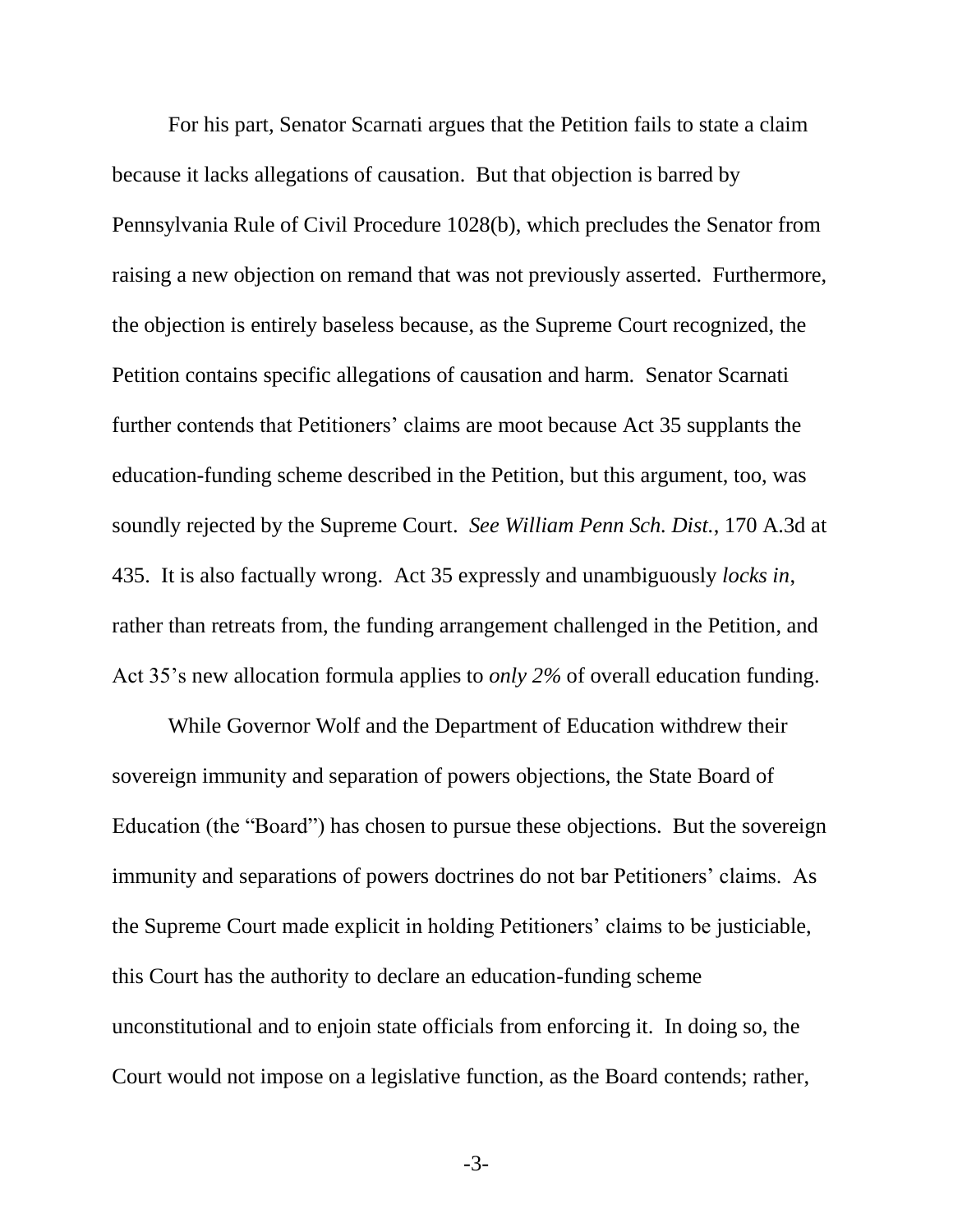the Court would be performing its core judicial function: to ensure that the legislature lives up to its constitutional mandate.

The deprivations and harm alleged by Petitioners and suffered by children in Pennsylvania's underfunded schools cannot be undone. A child is in kindergarten only once and the denial of basic resources can and will change that child's life. Time is of the essence for every child who will be impacted by this lawsuit. Accordingly, Petitioners request that these meritless objections be overruled swiftly so that Pennsylvania's schoolchildren can finally have their day in court.

#### **PROCEDURAL HISTORY**

<span id="page-10-0"></span>In November 2014, six families and six school districts (William Penn, Panther Valley, Lancaster, Greater Johnstown, Wilkes-Barre Area, and Shenandoah Valley), as well as the Pennsylvania Association of Rural and Small Schools ("PARSS") and the National Association for the Advancement of Colored People ("NAACP") of Pennsylvania (collectively "Petitioners"), filed the Petition against Legislative and Executive Respondents. The Petition alleged that the State's school funding scheme violated Article III, § 14 of the Pennsylvania Constitution (the "Education Clause") and Article III, § 32 of the Pennsylvania Constitution (the "Equal Protection Provision").

In December 2014, Legislative and Executive Respondents filed two sets of Preliminary Objections. Executive Respondents asserted that the Petition (i) raised

-4-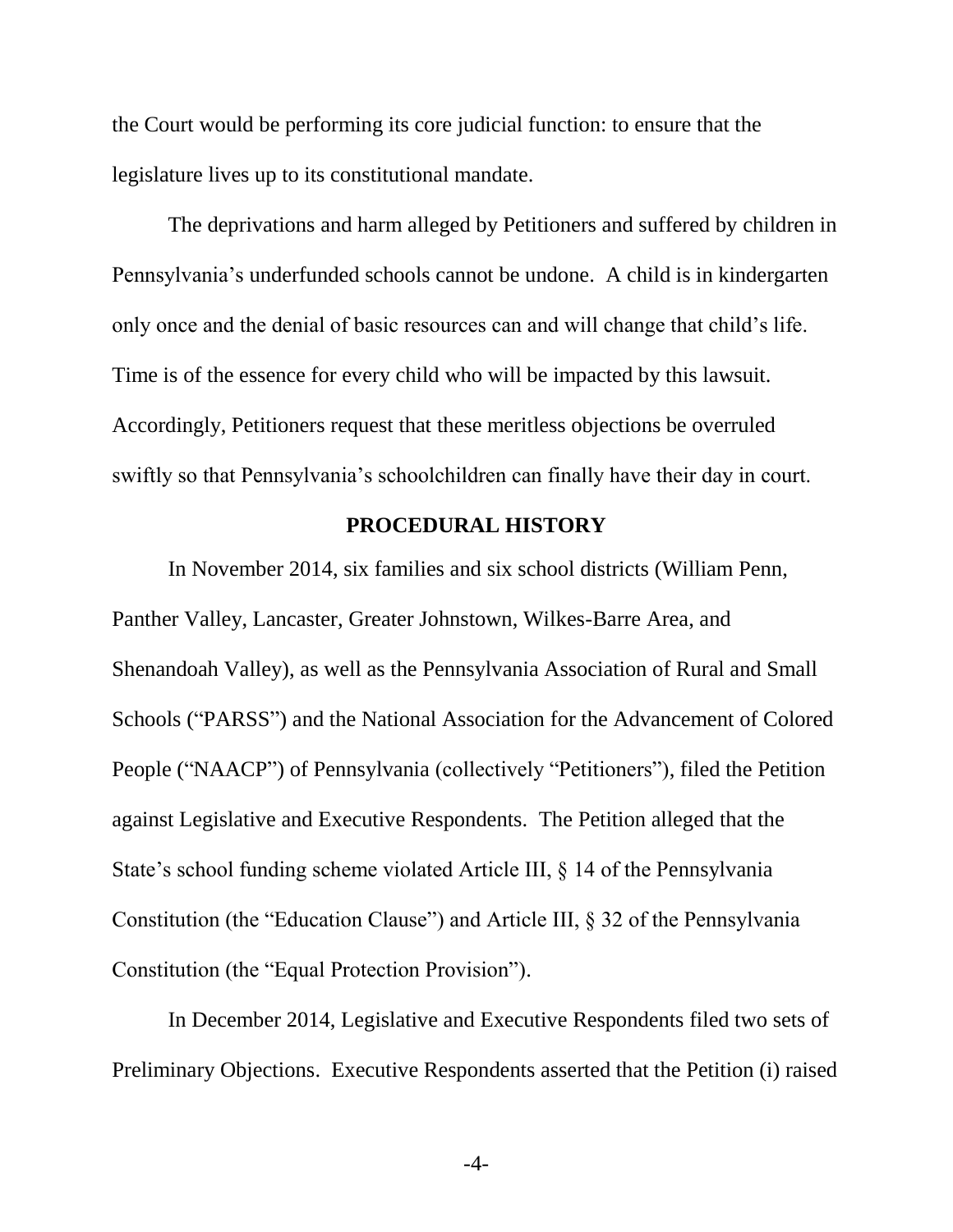non-justiciable questions; (ii) failed to state a claim because the statutory scheme establishing and providing for public education is rationally related to legitimate governmental objectives; and (iii) sought relief barred by the doctrines of sovereign immunity and separation of powers. (*See* Exec. Prelim. Objs. ¶¶ 4–7.) Legislative Respondents—who, at the time, were jointly represented—likewise objected on justiciability grounds, arguing that there were no judicially manageable standards for granting relief. (*See* Legis. Prelim. Objs. ¶¶ 47–63.) They also asserted that the Petition failed to state a claim under either the Education Clause or the Equal Protection Provision because (i) the funding system served the rational purpose of preserving local control over education, and (ii) the Supreme Court in *Danson v. Casey*, 399 A.2d 360 (Pa. 1979), and *Marrero ex rel. Tabalas v. Commonwealth*, 739 A.2d 110 (Pa. 1999), had held the current funding scheme constitutional as a matter of law. (*Id*. ¶¶ 64–75.).

On April 21, 2015, this Court held that Petitioners' claims were non-justiciable under the binding precedent of *Danson* and *Marrero*. *See William Penn Sch. Dist. v. Pa. Dep't of Ed.*, 114 A.3d 456, 464 (Pa. Commw. Ct. 2015). Petitioners appealed, and on September 28, 2017, the Supreme Court issued a comprehensive and thoroughly reasoned decision that overruled that precedent and held that Petitioners' claims are justiciable. *See William Penn Sch. Dist.*, 170 A.3d at 457, 463 (describing at length the "irreconcilable deficiencies in the [analytical]

<span id="page-11-0"></span>-5-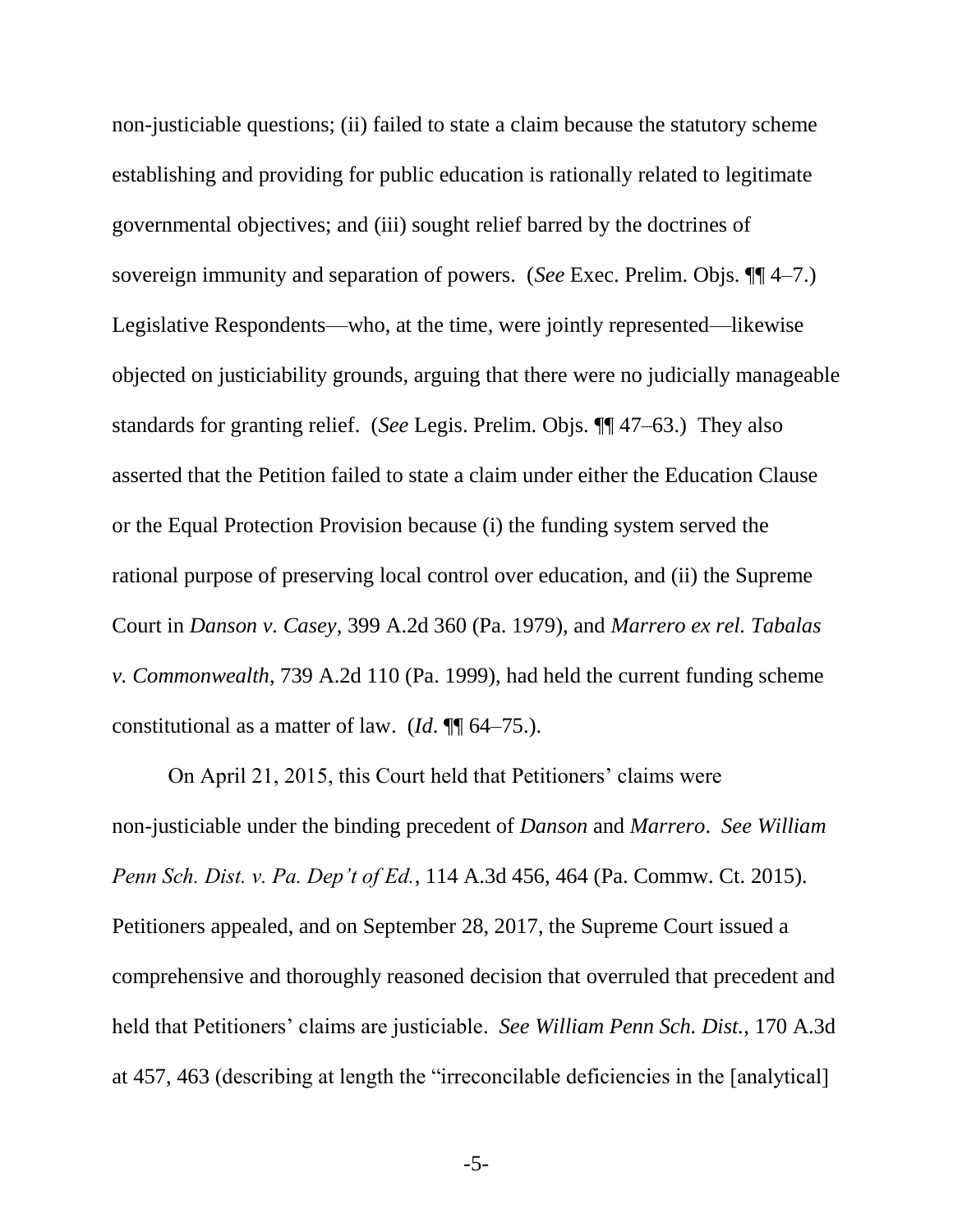<span id="page-12-1"></span><span id="page-12-0"></span>rigor, clarity, and consistency" of *Danson* and *Marrero* and concluding "[t]o the extent our prior cases suggest a contrary result, they must yield").

The Supreme Court also held that Petitioners had adequately stated claims under both the Education Clause and Equal Protection provisions, whether viewed as intertwined or distinct. *Id.* at 464. The Court observed that the General Assembly cannot hide behind preservation of "local control" to abdicate its affirmative duty under the Education Clause, *id*. at 442 n.40 ("recitations of the need for local control cannot relieve the General Assembly of its exclusive obligation under the Education Clause"), and that such arguments do not preclude consideration of Petitioners' equal protection claim, which the Court found "colorable," *id*. at 464. With regard to both claims, the Court concluded that Petitioner's allegations "suggest a 'gross disparity' that, if true, might sow doubt in the mind of a fact-finder regarding the thoroughness and efficiency of the education that the districts on the short end of the funding stick can hope to provide." *Id.* at 443. Similarly, such gross funding disparities might irrationally discriminate against a class of children. *Id*. at 459. The Supreme Court reversed this Court's decision and remanded for further proceedings consistent with its opinion. *Id.* at 464.

Upon remand, Speaker Turzai waited more than two months to request leave from this Court to file supplemental briefing on Respondents' "unresolved"

-6-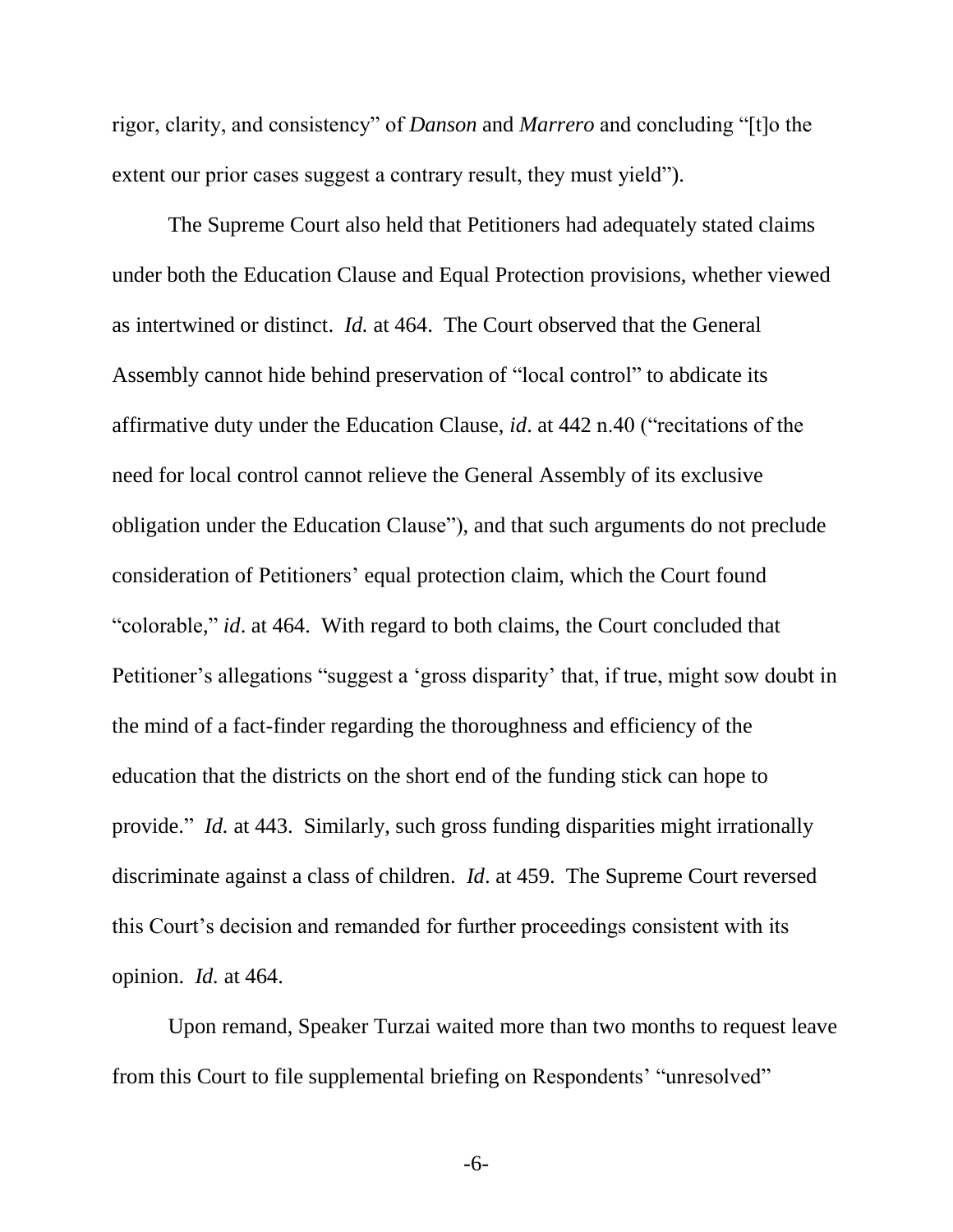preliminary objections and requested a stay of Respondents' time to answer to the Petition. (Speaker Turzai's Appl. to Permit Supp. Briefing & Arg. of Unresolved Prelim. Objs., Stay Time for Answering Pet. & Shorten to Seven Days the Time to Respond to Appl. ("Turzai App.") at 1, filed on December 5, 2017.) Senator Scarnati separately asked this Court on December 27, 2017, to dismiss the Petition on mootness grounds. (Appl. in the Nature of a Mot. to Dismiss for Mootness ("Scarnati App.") at 1.) On January 5, 2018, this Court issued an order permitting Respondents to submit supplemental briefs and staying the time for Respondents to answer the Petition. (Jan. 5, 2018 Order at 1.) The order permitted Petitioners to respond to Senator Scarnati's mootness application in their response to Respondents' supplemental briefs. (*Id.*)

#### <span id="page-13-1"></span>**STANDARD OF REVIEW**

<span id="page-13-0"></span>Preliminary objections in the nature of a demurrer test the legal sufficiency of a complaint and must be overruled unless "it is *clear and free from doubt* that the facts pled are legally insufficient to establish a right to relief." *Dotterer v. Sch. Dist. of City of Allentown*, 92 A.3d 875, 880 (Pa. Commw. Ct. 2014) (emphasis added). "[W]here any doubt exists as to whether the preliminary objections should be sustained, that doubt should be resolved by a refusal to sustain them." *Pa. State Troopers Ass'n v. Commonwealth*, 606 A.2d 586, 587 (Pa. Commw. Ct. 1992). When considering preliminary objections, all material facts set forth in the

<span id="page-13-2"></span>-7-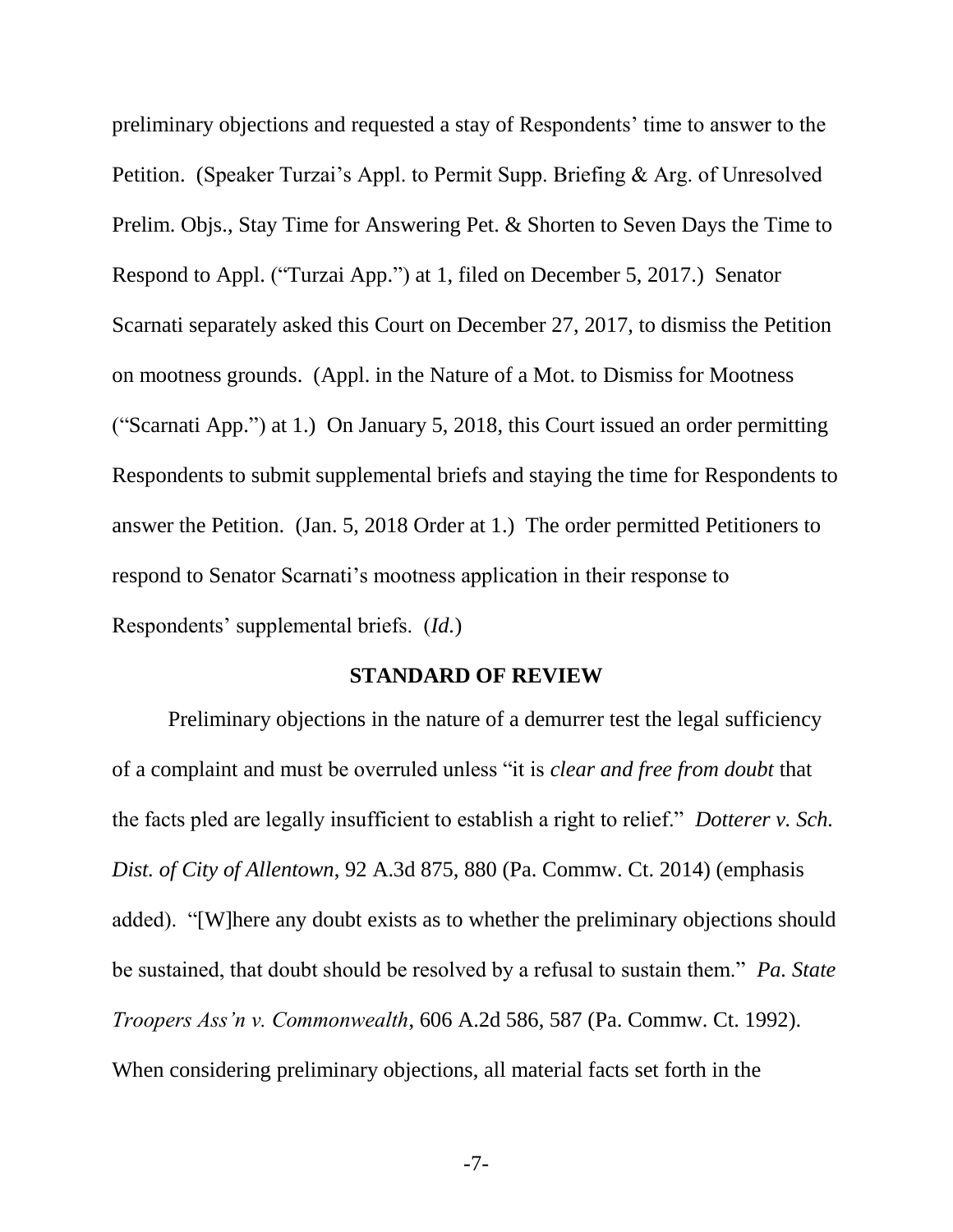<span id="page-14-6"></span>pleadings must be accepted as true, as well as all inferences reasonably deducible therefrom. *Robinson Twp. v. Commonwealth*, 83 A.3d 901, 917 (Pa. 2013). The Court's inquiry is limited to whether any valid claim has been alleged, and if "any theory of law will support a claim, preliminary objections are not to be sustained." *Goodheart v. Thornburgh*, 522 A.2d 125, 128 (Pa. Commw. Ct. 1987).

<span id="page-14-5"></span><span id="page-14-3"></span>Moreover, Petitioners need only plead facts constituting the cause of action and are not required to specify the entire legal theory underlying the complaint. *See Milton S. Hershey Med. Ctr. v. Commonwealth of Pa. Med. Prof'l Liab. Catastrophe Loss Fund,* 763 A.2d 945, 952 (Pa. Commw. Ct. 2000); *Heinly v. Commonwealth,* 621 A.2d 1212, 1215 n.5 (Pa. Commw. Ct. 1993).

#### <span id="page-14-4"></span>**ARGUMENT**

# <span id="page-14-1"></span><span id="page-14-0"></span>**I. SPEAKER TURZAI'S PRELIMINARY OBJECTIONS SHOULD BE OVERRULED.**

#### <span id="page-14-2"></span>**A. The Supreme Court Has Already Determined that Petitioners Have Stated an Equal Protection Claim.**

In light of the Supreme Court's opinion, Speaker Turzai has abandoned his argument that Petitioners have failed to state an Education Clause claim. He continues to argue, however, that Petitioners have failed to state an equal protection claim. But that argument, too, is foreclosed by the Supreme Court's opinion, which states in unambiguous terms:

> [W]e find colorable Petitioners' allegation that the General Assembly imposes a classification whereunder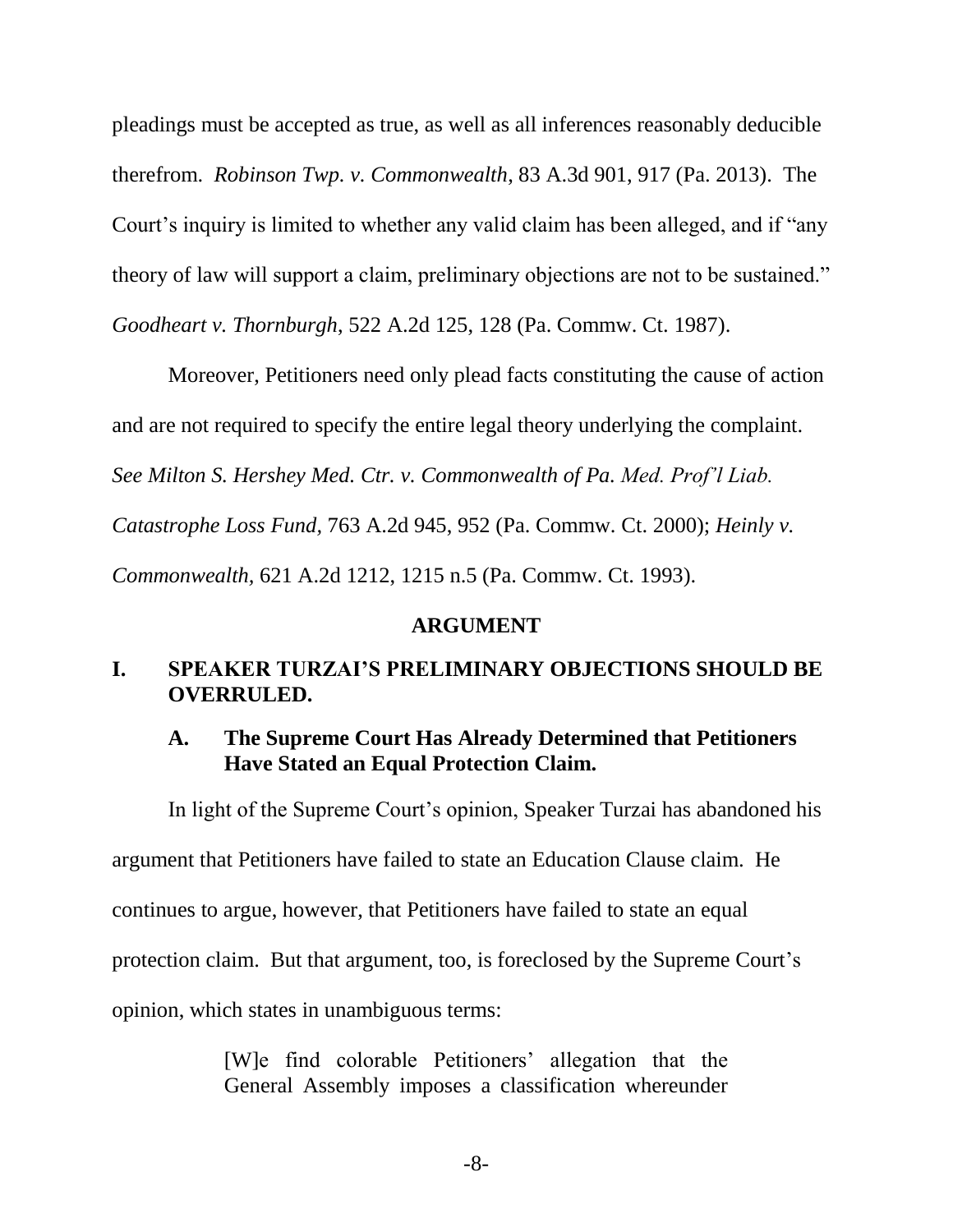distribution of state funds results in widespread deprivations in economically disadvantaged districts of the resources necessary to attain a constitutionally adequate education.

*William Penn Sch. Dist.*, 170 A.3d at 464.

In reaching this conclusion, the Supreme Court specifically rejected Speaker

Turzai's contention that the alleged injuries to children in low-wealth school

districts from being denied a constitutionally adequate education are not actionable

under either the Education Clause or the Equal Protection Provision because the

funding scheme "serves the rational basis of preserving local control over public

education." (*See* Legis. Prelim. Objs. at 20, 24 (capitalization omitted).) The

Supreme Court observed:

The relationship of school funding and local control is often cited by defenders of hybrid school funding schemes that result in significant district-by-district disparities. Numerous courts and commentators have observed that *this relationship is typically conclusory in its presentation, and disregards the limitations on local prerogatives caused by a paucity of financial resources*. *The school funding disparities defended by resort to local control in practice disserve that end as to many districts.*

Furthermore, recitations of the need for local control cannot relieve the General Assembly of its exclusive obligation under the Education Clause. Regardless of how it balances the minimal education that the Constitution requires to be provided to all students with the limitations inherent in local control and funding (and, again, to suggest that those two are inextricable is tendentious), *the General Assembly alone must be held* 

. . .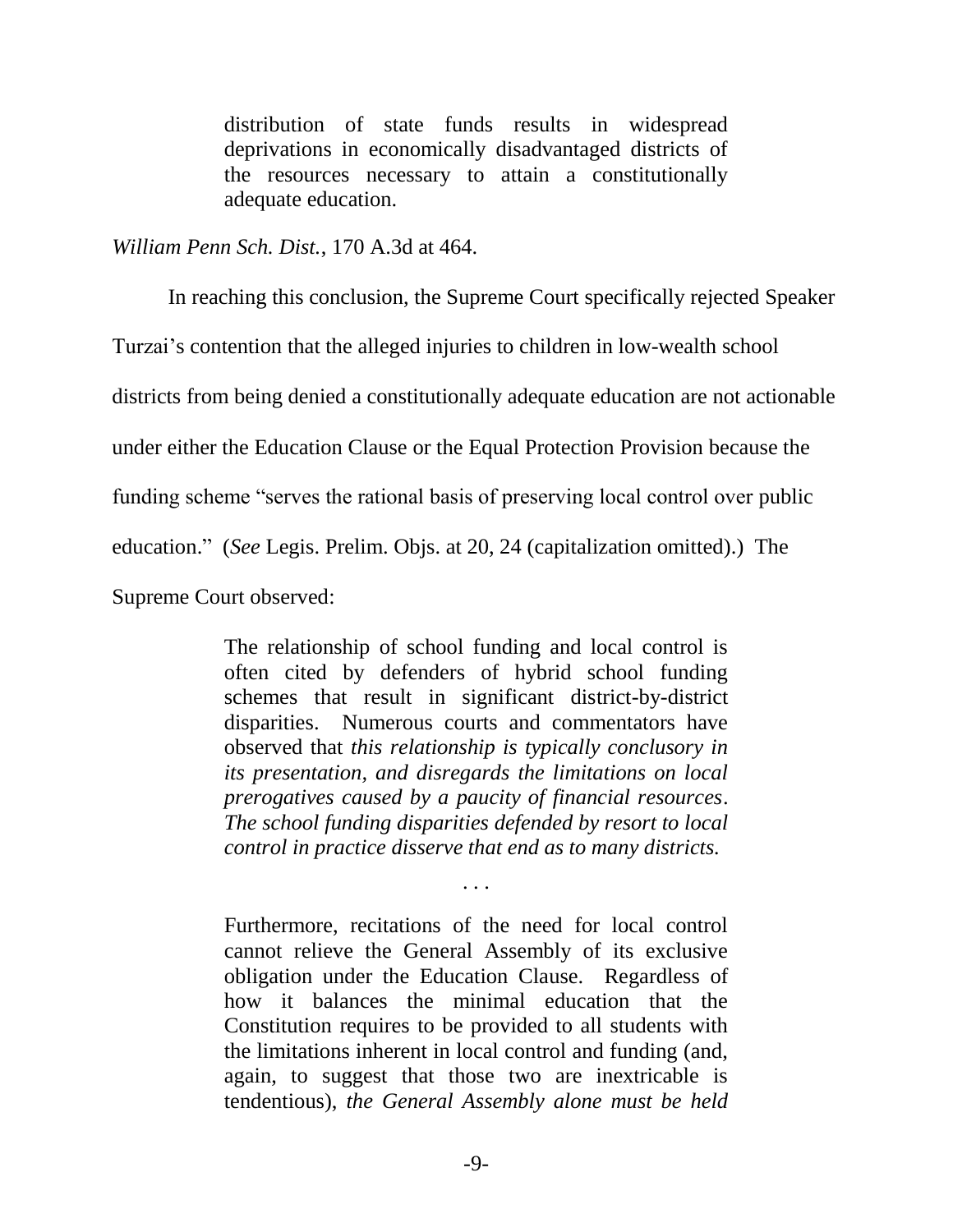*accountable, regardless of whether one perceives the cause of the actionable deficiency to exist at the local or state level*.

*William Penn Sch. Dist.*, 170 A.3d at 442 n.40 (emphasis added).

The Supreme Court also quoted with approval the following passage from

<span id="page-16-0"></span>*Dupree v. Alma*, 651 S.W.2d 90, 93 (Ark. 1983):

Those jurisdictions finding no equal protection violation in a system based on district wealth generally uphold the system of funding by finding a legitimate state purpose in maintaining local control. We find however, two fallacies in this reasoning. First, to alter the state financing system to provide greater equalization among districts does not in any way dictate that local control must be reduced. Second, as pointed out in *Serrano v. Priest*, [18 Cal. 3d 728, 135 Cal. Rptr. 345] 557 P.2d 929, 948 (Cal. 1976), "The notion of local control was a 'cruel illusion' for the poor districts due to limitations placed upon them by the system itself. . . . Far from being necessary to promote local fiscal choice, the present system actually deprives the less wealthy districts of the option."

*Id.* at 442 n.40.

Against this backdrop, Speaker Turzai's argument that the current funding scheme is justified by a desire to maintain local control over education must be rejected *under any standard of review*. As the Supreme Court anticipated, Speaker Turzai's argument is "conclusory in its presentation, and disregards the limitations on local prerogatives caused by a paucity of financial resources." *Id.* Indeed, nowhere in his brief does Speaker Turzai grapple with the questions of *how*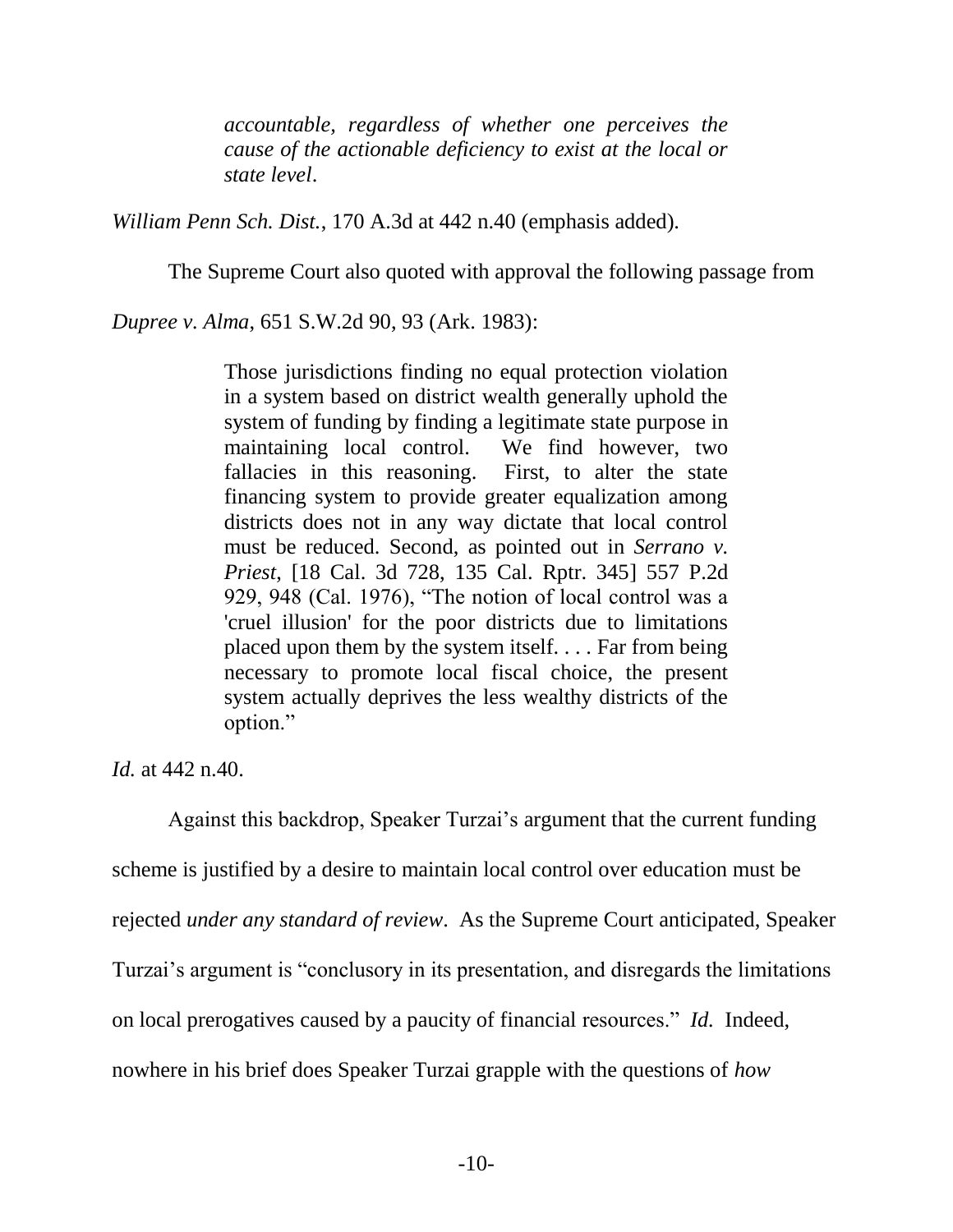Pennsylvania's current funding scheme effectuates the goal of maintaining local fiscal choice anywhere but in the wealthiest districts or *how* low-wealth districts can exercise any *meaningful* fiscal choice given the "paucity" of financial resources detailed in the Petition. (*See* Turzai Supp. Br. at 33–38.) Nor does Speaker Turzai explain how his argument can survive the Supreme Court's statement that "the General Assembly alone must be held accountable, *regardless of whether one perceives the cause of the actionable deficiency to exist at the local or state level*." *William Penn Sch. Dist.*, 170 A.3d at 442 n.40. That statement is consistent with the Supreme Court's longstanding recognition that school districts are instrumentalities for carrying out the State's constitutional obligations*. See Wilson v. Sch. Dist.*, 195 A. 90, 94 (Pa. 1937) ("[S]chool districts . . . are but agencies of the state legislature to administer [its] constitutional duty."). Consequently, the State is responsible for any systemic funding disparities, whether created by State statute or local funding decisions.

<span id="page-17-0"></span>While Speaker Turzai points to the fact that local districts exercise control over certain "spending decisions" (Turzai Supp. Br. at 37), he ignores the critical distinction between local *fiscal* control (*i.e.*, control over the *amount* of funding available) and local *administrative* control (*i.e.*, control over *how* that money is spent). As the Supreme Court recognized, "to suggest that those two are inextricable is tendentious" because distributing education funds in a more

-11-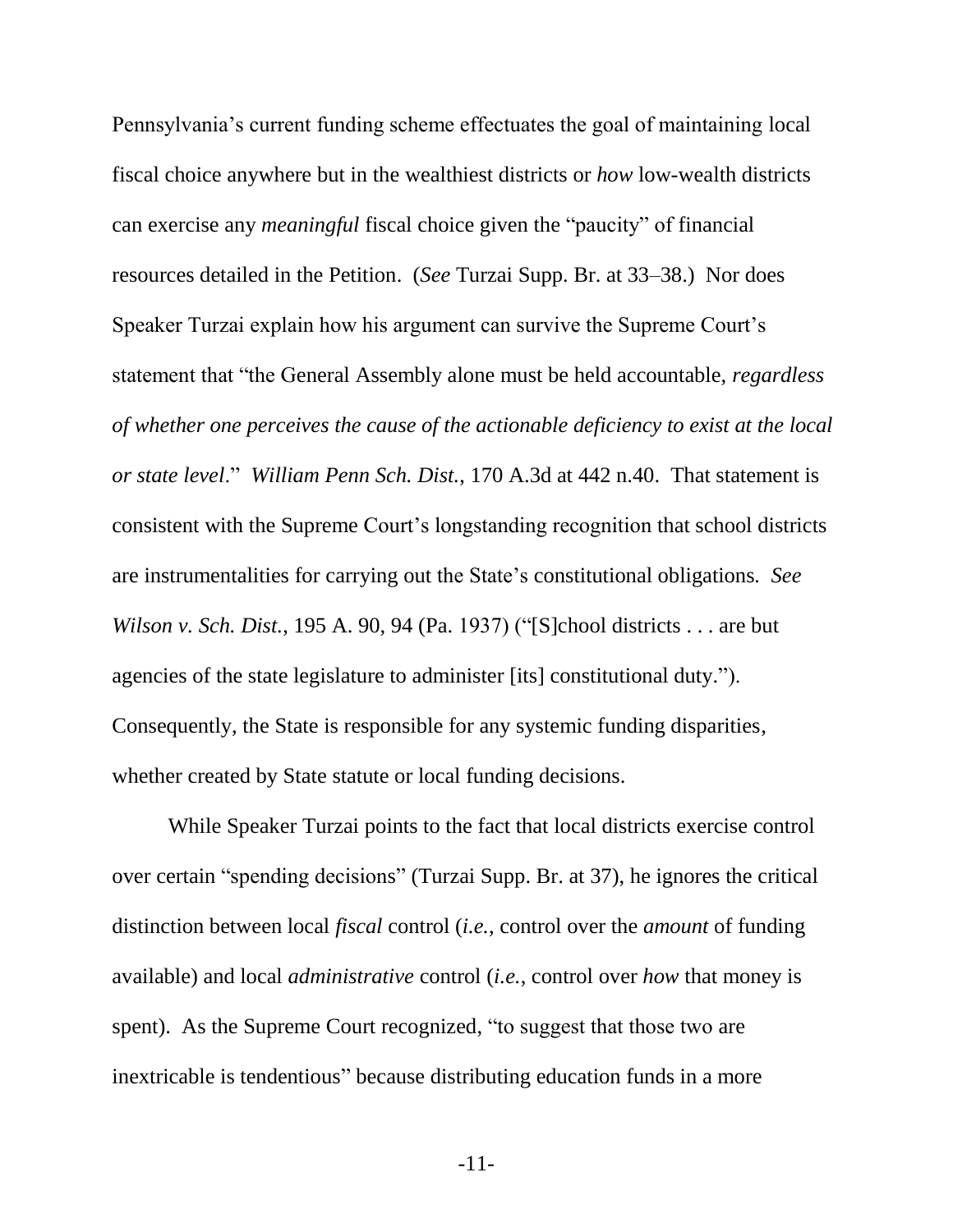equitable manner "'does not in any way dictate that local [administrative] control must be reduced.'" *William Penn Sch. Dist.*, 170 A.3d*.* at 442 n.40 (quoting *Dupree* 651 S.W.2d at 93).

Speaker Turzai also contends that the current funding scheme must be constitutional because it is the same system that "has been in place for as long as there has been public funding of education in Pennsylvania." (Turzai Supp. Br. at 33–34.) But that is a red herring. Petitioners do not challenge the *general structure* of Pennsylvania's education-funding scheme—*i.e.*, its reliance on a combination of local and state tax revenues—which Speaker Turzai correctly observes has been embraced since the founding. (*See id*. at 34.) Rather, Petitioners challenge Pennsylvania's *current implementation* of that structure—*i.e.*, its *unusually* high dependence on local taxes. *See William Penn Sch. Dist.*, 170 A.3d at 459 (citing Petition's allegation that "the very low levels of state funding and unusually high dependence on local taxes under the current financing arrangement have created gross funding disparities among school districts—an asymmetry that disproportionately harms children residing in districts with low property values and incomes"). The Supreme Court recognized this distinction and acknowledged that while "the framers understood that local communities had the right to use local tax revenues to *expand* educational programs subsidized by the Commonwealth," they "also understood that the Commonwealth had a duty to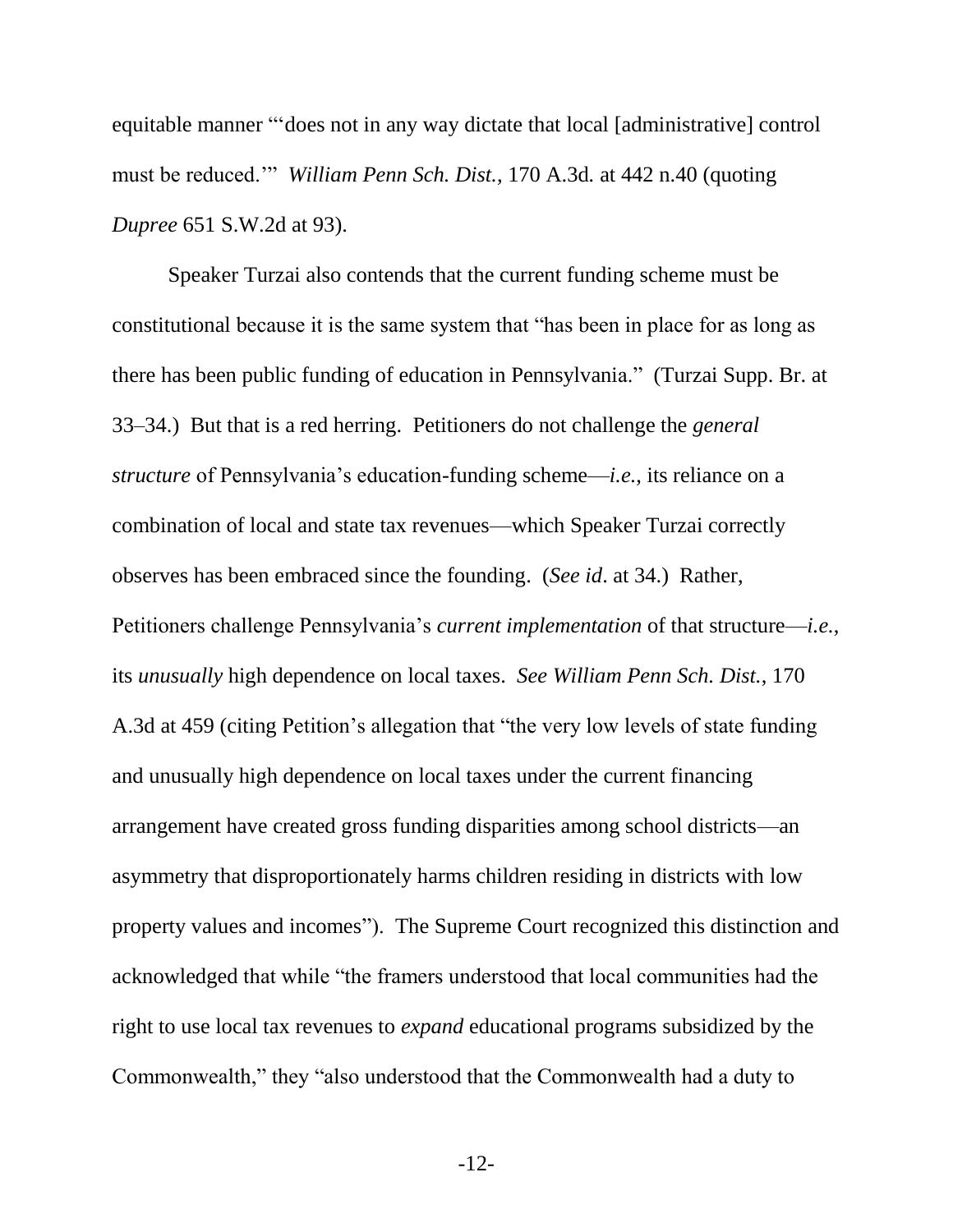make a 'good' or 'proper' education available to all children throughout Pennsylvania." *Id.* at 443 n.41 (quoting Noreen O'Grady, *Comment, Toward a Thorough and Efficient Education: Resurrecting the Pennsylvania Education Clause*, 67 Temp. L. Rev. 613, 634 (1994) (emphasis added)). Thus, the mere fact that the framers embraced a system of local and state property tax revenues does not speak to the question of whether the *current method of implementing* that system—which results in funding disparities the framers could not have imagined—is constitutional.

Indeed, there is nothing inherently unconstitutional about a funding system that relies on both state and local revenue sources. There are at least 25 other states that employ a structure similar to Pennsylvania but nonetheless ensure that low-wealth districts receive a *higher* share of education funds given their greater needs. 2 In other words, Pennsylvania's highly regressive system—*which is now the most inequitable in the country by a wide margin*<sup>3</sup>— is not the natural or

<sup>&</sup>lt;sup>2</sup> See Nat'l Ctr. for Educ. Statistics, Education Finance Statistics Center Table A-1, http://nces.ed.gov/edfin/Fy11\_12\_tables.asp (last visited Feb. 15, 2018) (analyzing the most recently available data from the 2011–12 school year).

<sup>&</sup>lt;sup>3</sup> See id. A U.S. Department of Education study comparing public education spending nationwide found that Pennsylvania ranked dead last among all states, with the widest per pupil spending gap—33.5%— between poor school districts and affluent districts. In other words, Pennsylvania school districts with high-poverty rates (*i.e*., the districts with the greatest financial need) have *33.5% less* funding on average than low-poverty school districts (*i.e.*, the districts with the least need). That is *more than double* the national average of 15.6%. (Vermont has the next greatest differential at 18.1%.).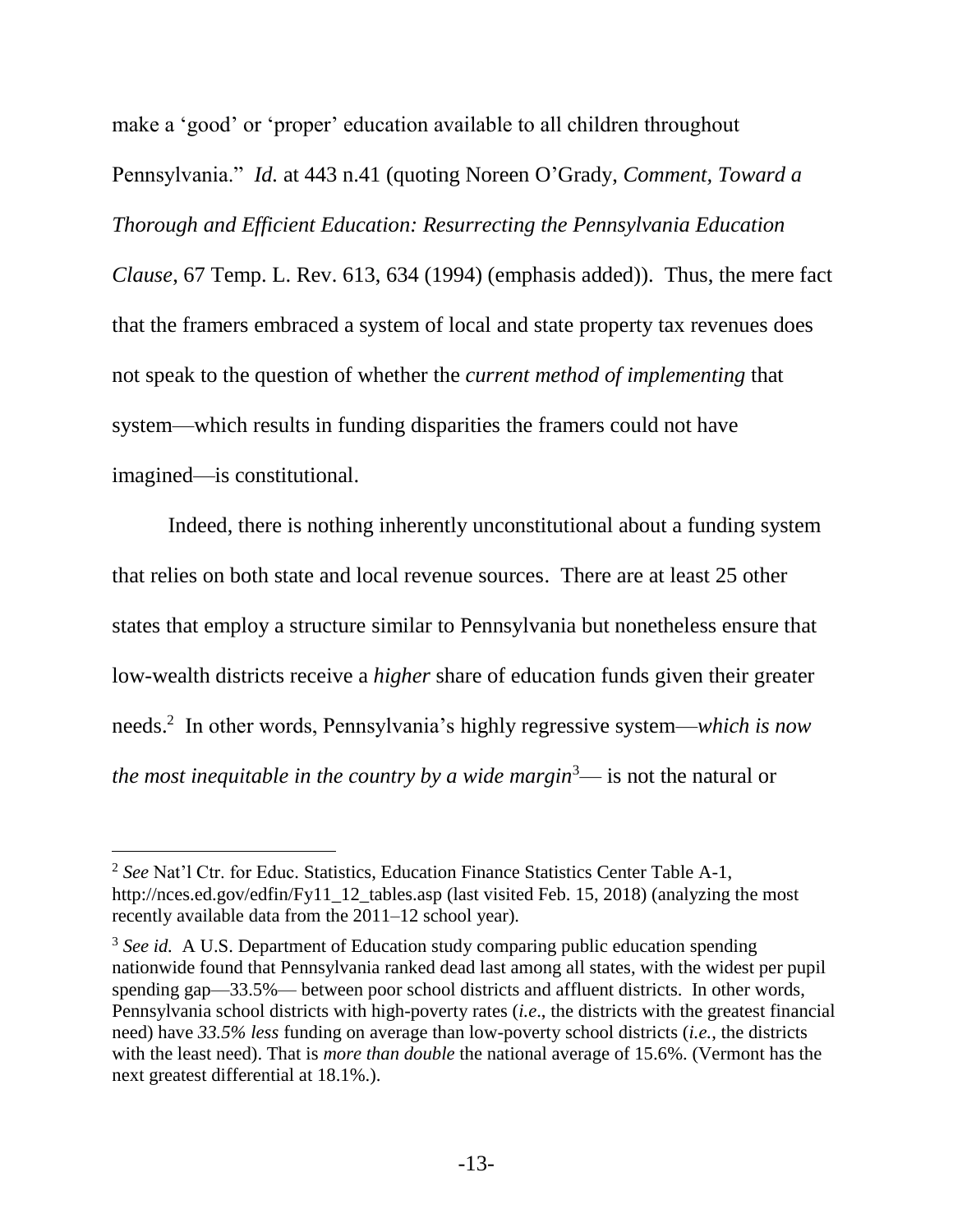inevitable result of relying on both state and local revenue sources; it is a result of the General Assembly's *specific decisions* to raise and distribute education funds in a manner that discriminates against low-wealth districts and denies them necessary resources. *See id.* at 459 ("Petitioners' equal protection claims focus upon the *method* by which education funds are raised and distributed—not the *overall* amount of funding." (quotation marks omitted)).<sup>4</sup>

For this reason, Speaker Turzai's reliance on decisions from other jurisdictions is misplaced. Pennsylvania has a *uniquely* inequitable system, and Petitioners' equal protection claim must be assessed based on the *specific facts* alleged in the Petition. *See William Penn Sch. Dist.*, 170 A.3d at 458 ("Petitioners' pleading establishes the independence of their equal protection claim from their Education Clause claim."). Moreover, the Supreme Court has criticized and rejected the rationale of Speaker Turzai's cited authorities, (Turzai Supp. Br. at 35– 36 (citing *Lujan v. Colo. State Bd. of Educ.*, 649 P.2d 1005 (Colo. 1982) (conflating local fiscal control and local administrative control); *Bd. of Educ. of City Sch. Dist. of Cincinnati v. Walter*, 390 N.E.2d 813 (Ohio 1979) (same))), and

<span id="page-20-1"></span><span id="page-20-0"></span><sup>&</sup>lt;sup>4</sup> Those decisions encompass not only the manner in which the State distributes its own share of education funding, but also the limits that the State places on the ability of low-wealth districts to raise additional funds and the manner in which it draws district lines. (*See* Pet. ¶¶ 143–44 (citing Act 1).)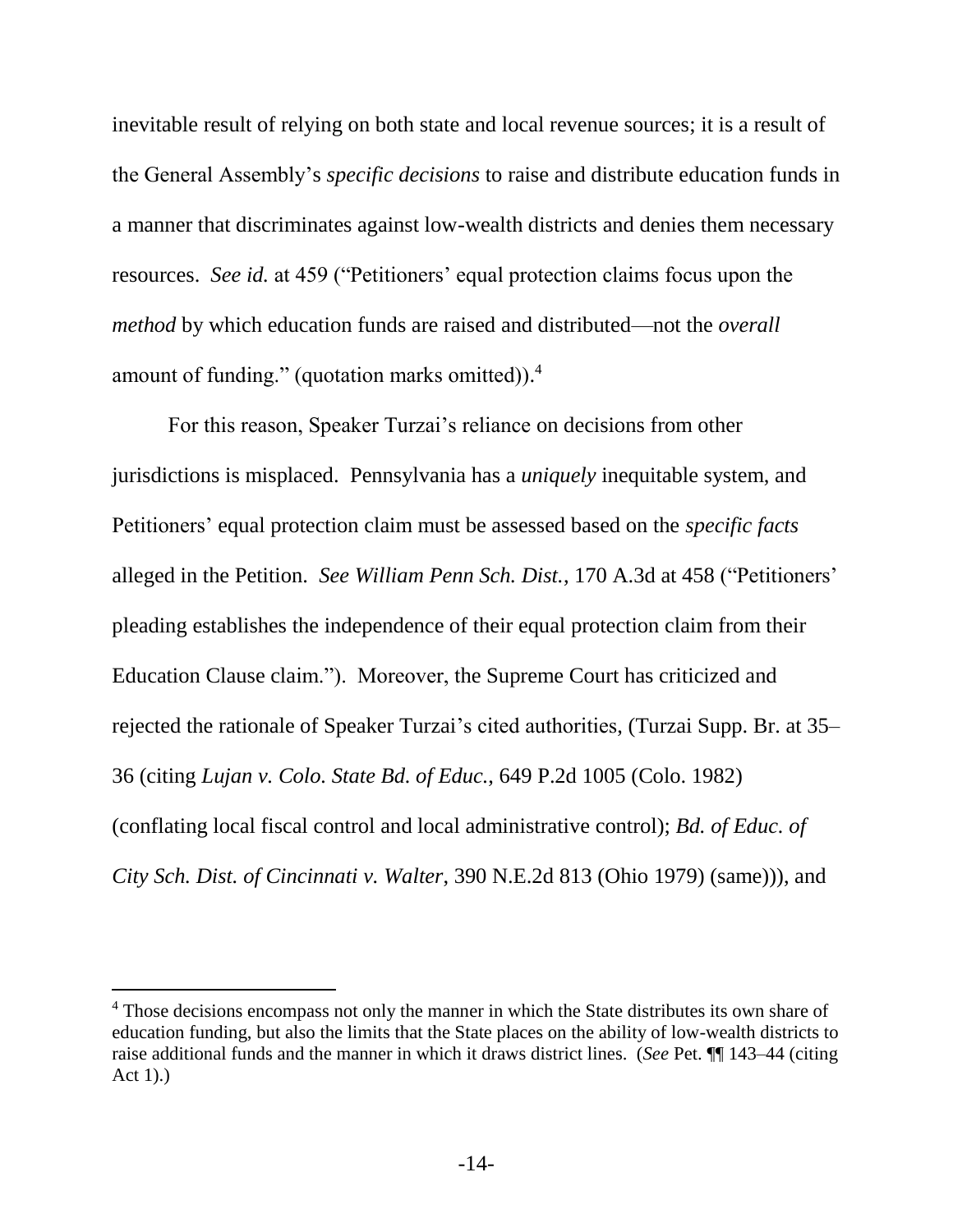there are plenty of cases that came out the other way.<sup>5</sup> What matters is that our Supreme Court has expressed *its own view* that "the need for local control" is not a rational justification for an education-funding scheme that discriminates against low-wealth districts and denies them the resources necessary to provide their students with an adequate education.<sup>6</sup> That courts in other jurisdictions may disagree is irrelevant.

## <span id="page-21-0"></span>**B. Determining the Proper Standard of Review for Petitioners' Equal Protection Claim Is Premature.**

After finding that Petitioners have stated a "colorable" equal protection claim and rejecting "local control" as a justification for the current educationfunding scheme, the Supreme Court declined to decide "what standard of review applies to Petitioners' equal protection claim." *William Penn Sch. Dist.*, 170 A.3d at 461. In doing so, the Court observed that "whether education is a fundamental right under Pennsylvania law *is not a settled question*" and that "reading any of [its

<span id="page-21-4"></span>l

<span id="page-21-3"></span><span id="page-21-2"></span><span id="page-21-1"></span><sup>5</sup> *See, e.g.*, *Opinion of Justices*, 624 So.2d 107 (Ala. 1993); *Tenn. Small Sch. Sys. v. McWherter*, 851 S.W.2d 139 (Tenn. 1993); *Dupree v. Alma Sch. Dist. No. 30*, 651 S.W.2d 90 (Ark. 1983); *Horton v. Meskill*, 376 A.2d 359 (Conn. 1977), *Brigham v. Vermont*, 692 A.2d 384 (Vt. 1997); *Serrano v. Priest*, 557 P.2d 929 (Cal. 1976).

<span id="page-21-5"></span><sup>6</sup> While Speaker Turzai may disagree with the Supreme Court, he cannot negate the clear import of its opinion by pointing to footnote 29, which merely states that the Supreme Court did not intend to rule on any preliminary objection beyond justiciability. *See William Penn*, 170 A.3d at 433 n.29. That footnote does not supersede or diminish the express findings and conclusions in the Supreme Court's opinion, including its finding that Petitioners' equal protection claim is "colorable" as pleaded, and its observation that a desire for "local control" is insufficient to justify an education-funding scheme that denies students in low-wealth school districts an adequate education. *Id.* at 414, 442 n.40, 464.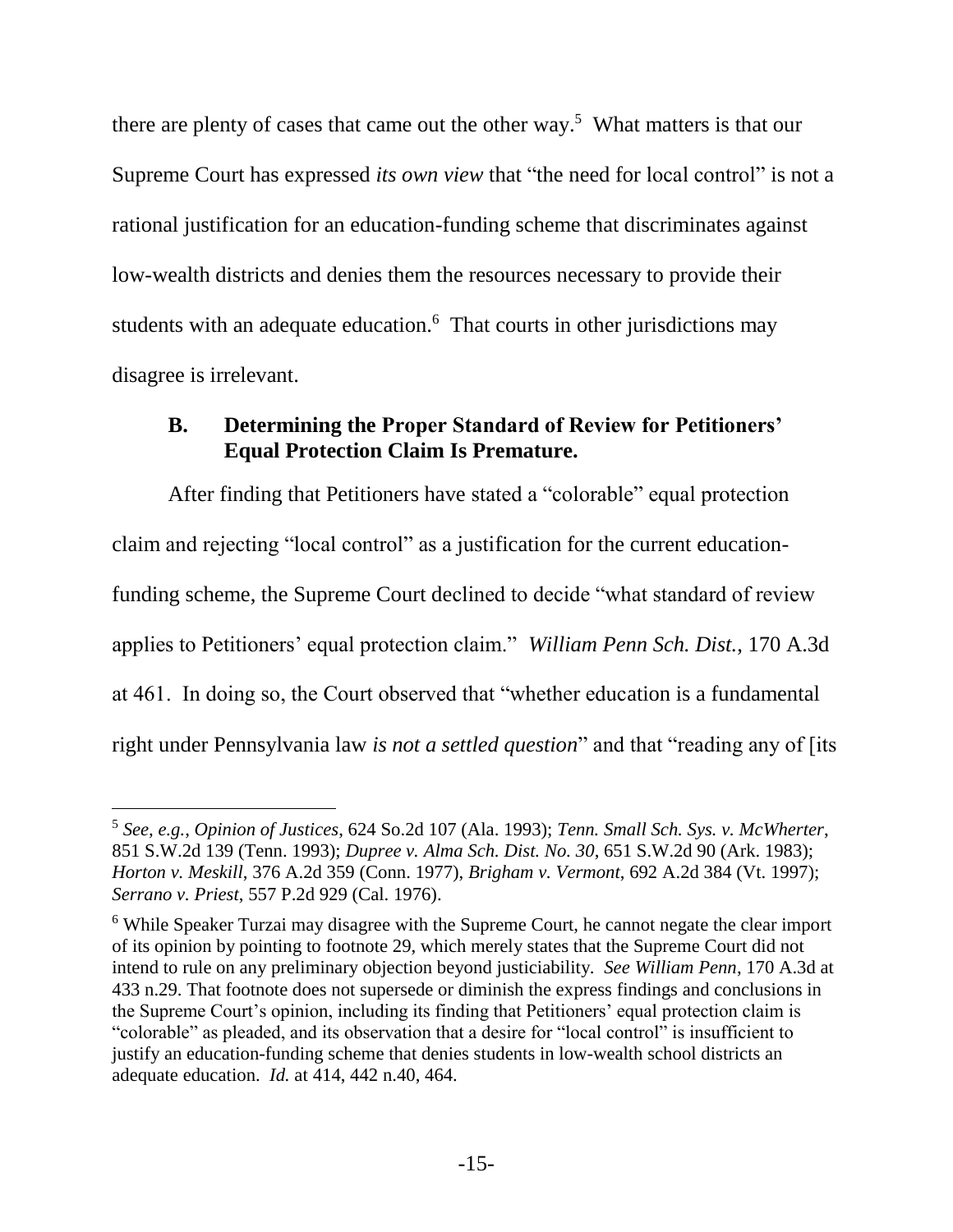prior cases] to the contrary is to confer upon them more precedential value on that question than they warrant." *Id.* at 461–62 (emphasis added).

Nevertheless, Speaker Turzai now devotes 16 pages of his Supplemental Brief to asking this Court to declare that education is *not* a "fundamental right" in Pennsylvania based on the *same* "non-conclusive" cases discussed by the Supreme Court and several out-of-state decisions addressing *other* state constitutions, (Turzai Supp. Br. at 16–32)—and he asks the Court to do so *without the benefit of any evidence* regarding the framers' *actual intent* when drafting the Pennsylvania Constitution or the historical importance of education *in Pennsylvania*. The Court should decline that invitation for at least two reasons.

<span id="page-22-0"></span>First, Speaker Turzai's perfunctory conclusion that rational basis review applies ignores the fact that in Pennsylvania there is no question that education is an "important" right and, thus, any classification that burdens that right is subject, at a minimum, to an "intermediate or heightened standard of review." *See James v. SEPTA*, 477 A.2d 1302, 1306 (Pa. 1984); *William Penn Sch. Dist.*, 170 A.3d at 458 (describing three tiers of review and finding that Petitioners "are entitled to elevated scrutiny only if they establish that they have an *important or* fundamental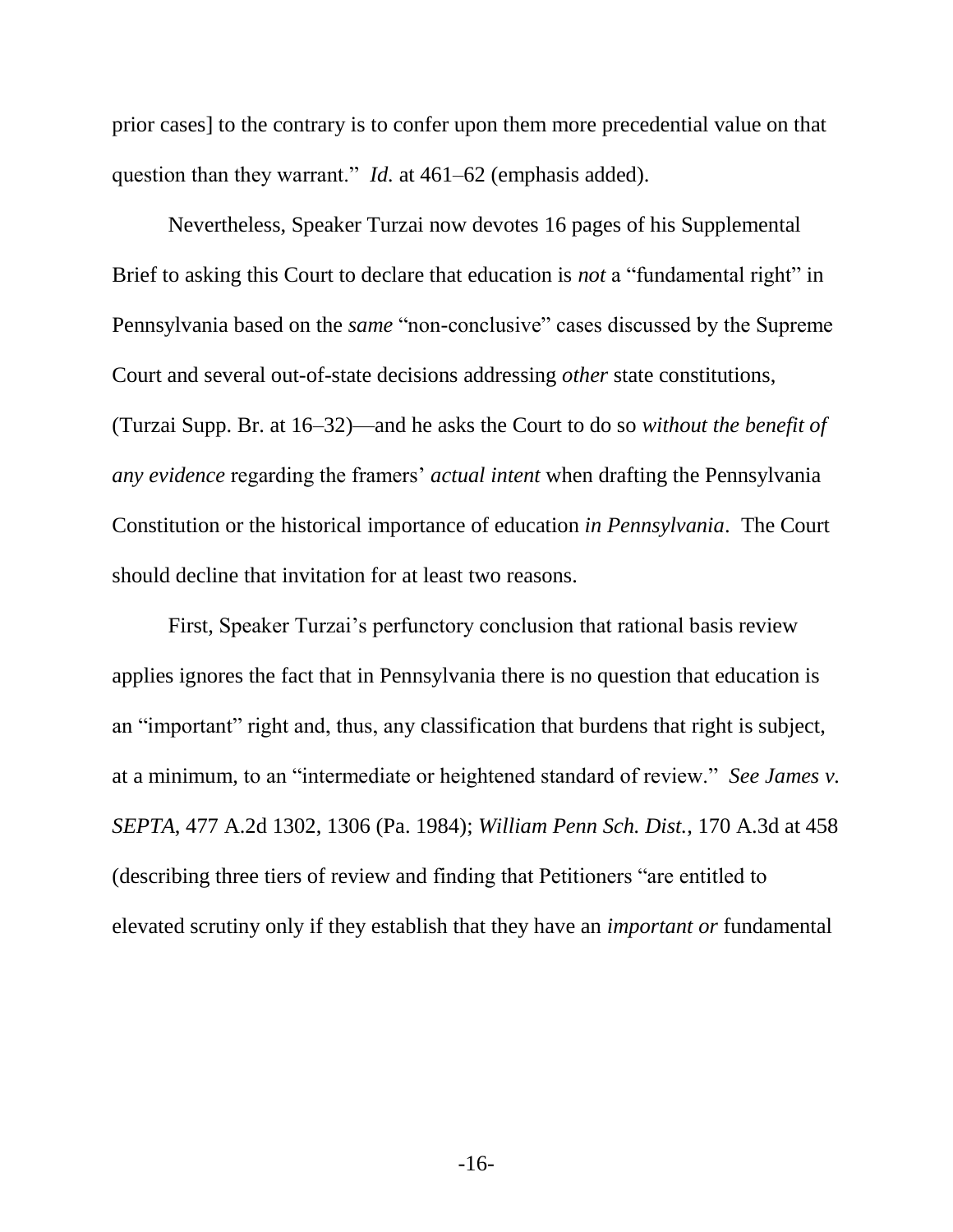<span id="page-23-0"></span>right to education" (emphasis added)<sup>7</sup>). "Those rights which have been considered important enough to warrant this heightened scrutiny have been described as those affecting liberty interests, or a denial of a benefit *vital* to the individual." *Fischer v. Dep't of Pub. Welfare*, 502 A.2d 114, 122 (Pa. 1985) (internal quotation marks and citation omitted) (emphasis added).

Here, Speaker Turzai does not deny that education is an "important" right, and in fact concedes that education is of "*vital* social importance to the Commonwealth." (Turzai Supp. Br. at 17 (emphasis added).) Nor does he offer *any* explanation as to how the current funding scheme, which burdens the ability of low-wealth districts to provide their students an adequate education, could survive intermediate scrutiny. Indeed, even if Speaker Turzai could establish (contrary to the Supreme Court's opinion) that "local control" provides a rational basis for the current funding scheme, that would not justify the Commonwealth's endemic discrimination against low-wealth districts under the heightened scrutiny of intermediate review. Thus, even on the current record, the Court could assess the education-funding scheme's constitutionality without even reaching the issue of whether education is a fundamental right.

l

 $<sup>7</sup>$  Speaker Turzai misquotes the Supreme Court and omits the words "important or" from this</sup> quotation. (*See* Turzai Supp. Br. at 15.) That self-serving omission fundamentally alters the meaning of the Supreme Court's opinion.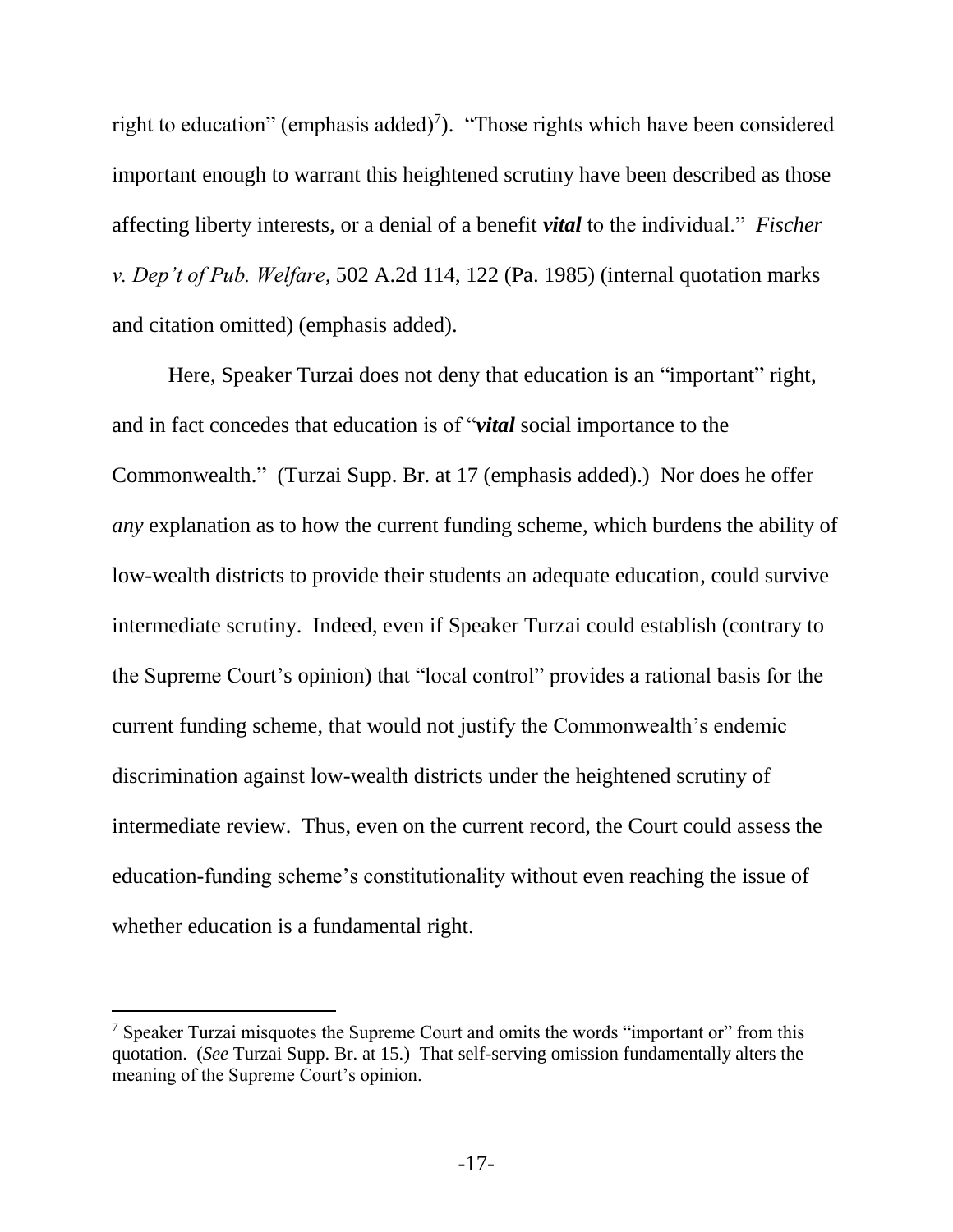Second, the Court should not decide the complex and hugely significant question of whether education is an "important" or "fundamental right" without the benefit of a fully developed historical record. As the Supreme Court observed in the context of Petitioner's Education Clause claim:

> The parties have had no opportunity to develop the historic record concerning what, precisely, thoroughness and efficiency were intended to entail, nor have they had an opportunity to develop a record enabling assessment of the adequacy of the current funding scheme relative to any particular account of the Constitution's meaning.

*William Penn Sch. Dist.*, 170 A.3d at 457. The same is true with regard to Petitioners' equal protection claim, where the parties have had no opportunity to develop a historical record concerning the place of education among the rights enshrined in the Pennsylvania Constitution. This issue must be assessed carefully based on our own constitutional history and context. The rulings of other state courts addressing their own constitutions and history cannot be dispositive. As described below, the evidence here will demonstrate that education was considered an "important" and "fundamental right" during the drafting of the Pennsylvania Constitution and remains so today.

It would be precipitous for the Court to decide this critical issue without the benefit of historic evidence, when this Court will have ample opportunity to do so on summary judgment or at trial. The Court's two-part decision in *Meggett v. Pennsylvania Department of Corrections* provides an apt example of how this

<span id="page-24-0"></span>-18-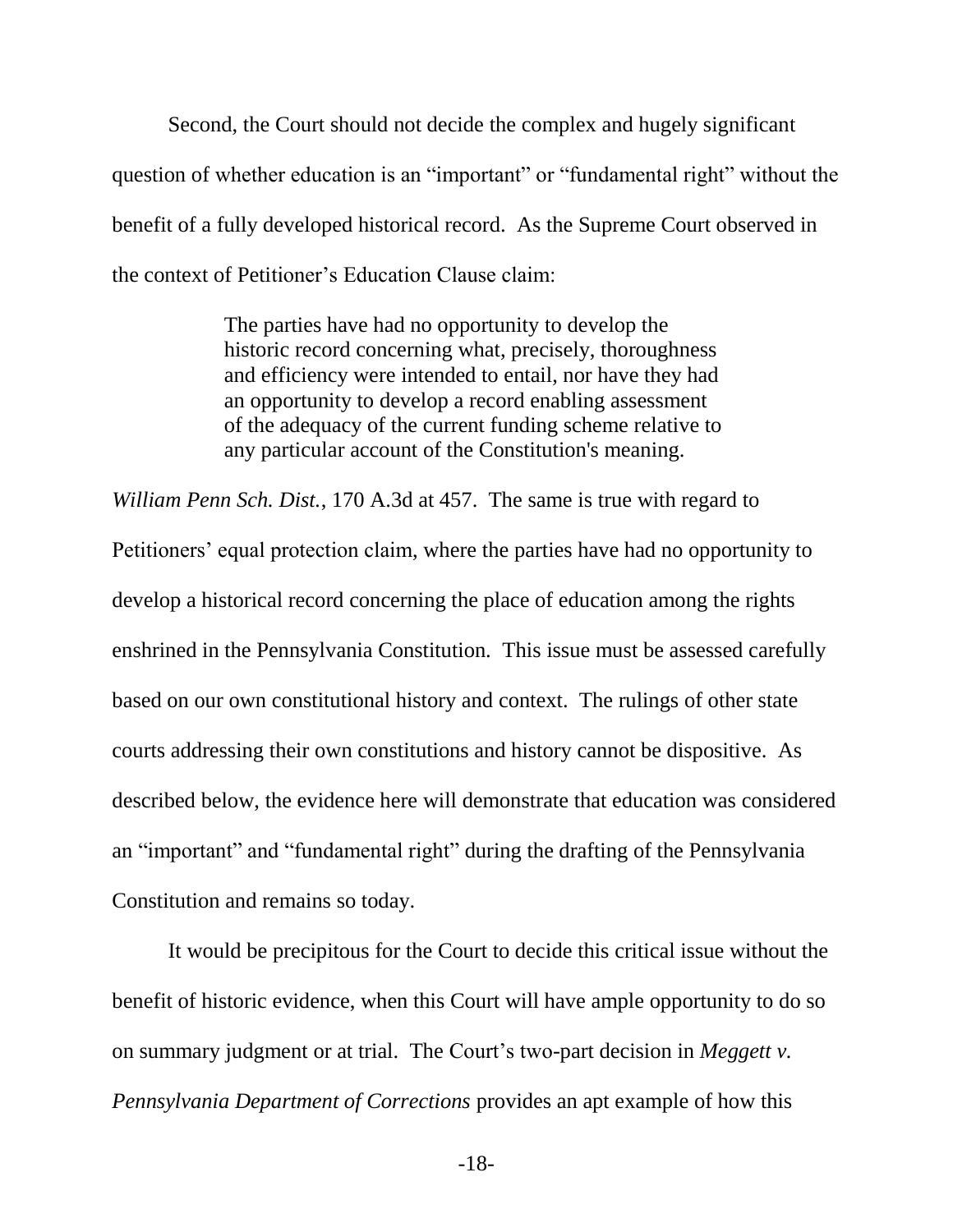<span id="page-25-3"></span>matter should proceed. 856 A.2d 277 (Pa. 2004). There, the Court considered whether a prison's policy on hairstyles violated equal protection provisions of Pennsylvania's Constitution. *Id*. at 279. At the preliminary objection stage, the Court was unable to determine whether a violation had occurred, and overruled the objection. *Id.* at 279–80. Then, after the parties developed the record through discovery, the Court determined the standard of review at summary judgment, and resolved the issue. *Meggett v. Pa. Dep't of Corrections*, 892 A.2d 872, 884–88 (Pa. Commw. Ct. 2006); *see also Smith v. Philadelphia*, 516 A.2d 306, 310–11 (Pa. 1986) (determining equal protection standard after review of evidence); *Fischer*, 502 A.2d at 120–23 (same); *James*, 477 A.2d at 1306 (same). The same approach is appropriate here given the extensive and essential historical record at issue.

### <span id="page-25-4"></span><span id="page-25-2"></span><span id="page-25-1"></span><span id="page-25-0"></span>**C. Trial Will Show that Education Is an Important or Fundamental Right Warranting Heightened Scrutiny**

Petitioners intend to establish that they "have an important or fundamental right to education," *William Penn Sch.*, 170 A.3d at 458, by submitting substantial evidence—including the relevant history of the Education Clause, its contemporaneous construction, and debates and proceedings held in the course of constitutional conventions about the importance of public education demonstrating that public education was of paramount importance to the framers and a vital factor in the formation of our civil society and institutions. *See*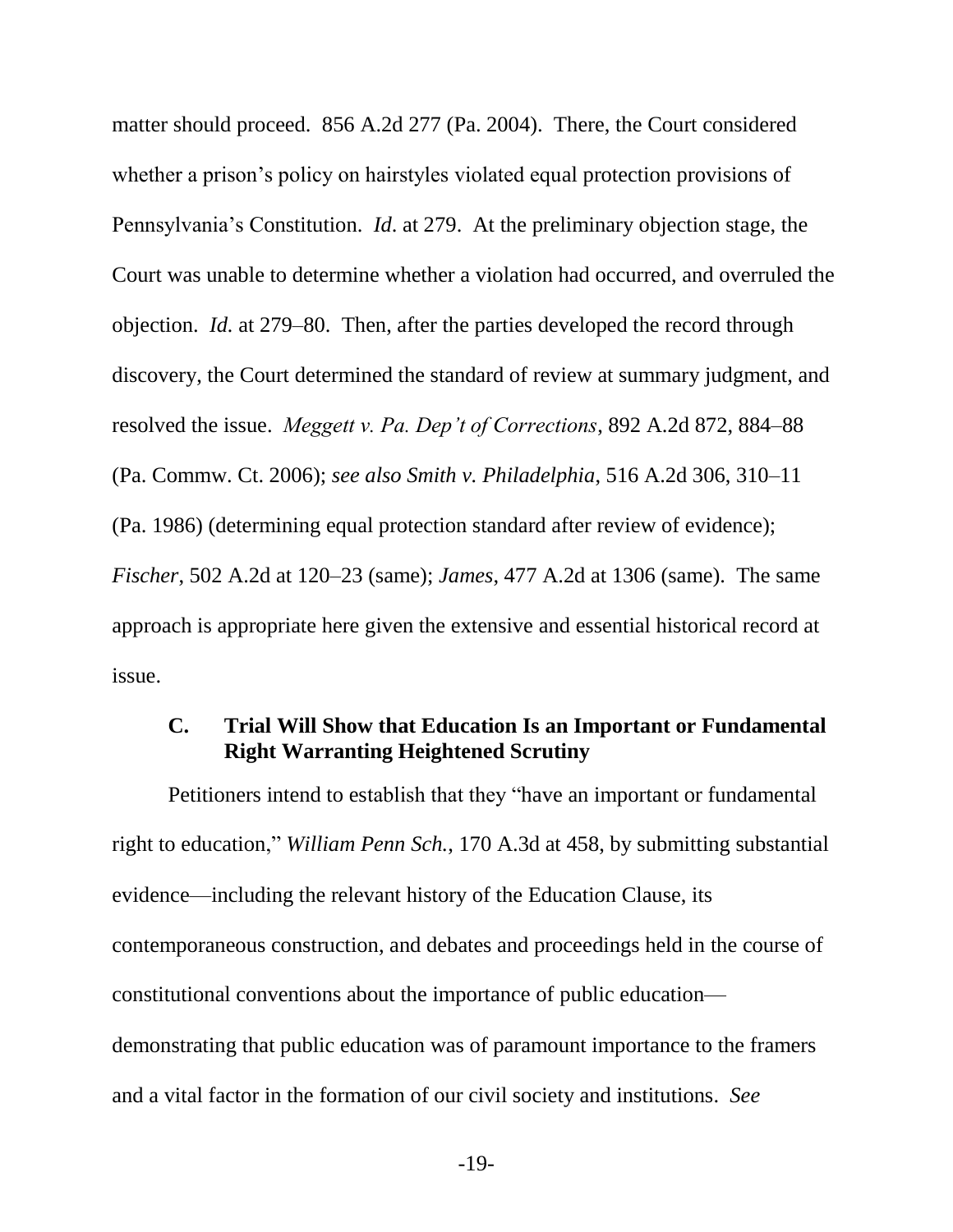<span id="page-26-2"></span><span id="page-26-1"></span>*Washington* v. *Glucksberg*, 521 U.S. 702, 721 (1997) (defining fundamental right as one "deeply rooted in this Nation's history and tradition"); *Palko v. Connecticut*, 302 U.S. 319, 325, 328 (1937) (defining fundamental right as one that is part of "the very essence of a scheme of ordered liberty . . . which lie[s] at the base of all of our civil and political institutions"), *overruled on other grounds by Benton v. Maryland*, 395 U.S. 784 (1969).

Even a small portion of this evidence demonstrates why this issue is best left to the merits stage. One delegate to the 1874 convention, for example, testified that "[t]he section on education [was] second in importance to no other section to be submitted to [the] Convention."<sup>8</sup> That sentiment was repeated again and again by other delegates.<sup>9</sup> Indeed, delegates believed education to be fundamental to democracy and the vitality of the Republic itself, "averring that the perpetuity of free institutions rests, in a large degree, upon the intelligence of the people, and that intelligence is to be secured by education."<sup>10</sup>

<sup>8</sup> Debates of the Convention to Amend the Constitution of Pa., 2:421 (1872) (statement of Del. White).

<sup>&</sup>lt;sup>9</sup> See, e.g., *id.* at 7:678 (statement of Del. Mann) ("[I]f we are to legislate at all, I insist that we shall legislate upon this most important of all the interests of the State."); *id.* at 7:680 (statement of Del. Carter) ("[A] system of public school education is the most important interest of the State. . . . [A]n interest so vast, so important in its prospective results, so essential to the welfare of this great Commonwealth . . . ."); *id.* at 7:691–92 (statement of Del. Darlington) ("If there is any duty more incumbent upon the whole people of this Commonwealth than any other, it is to see that every child of the Commonwealth shall be educated and taken care of.").

<span id="page-26-0"></span><sup>10</sup> *William Penn Sch. Dist.*, 170 A.3d at 424 (internal quotation marks and citations omitted); *see also In re Albert Appeal*, 92 A.2d 663, 665 (Pa. 1952) ("[O]ur public school system is the most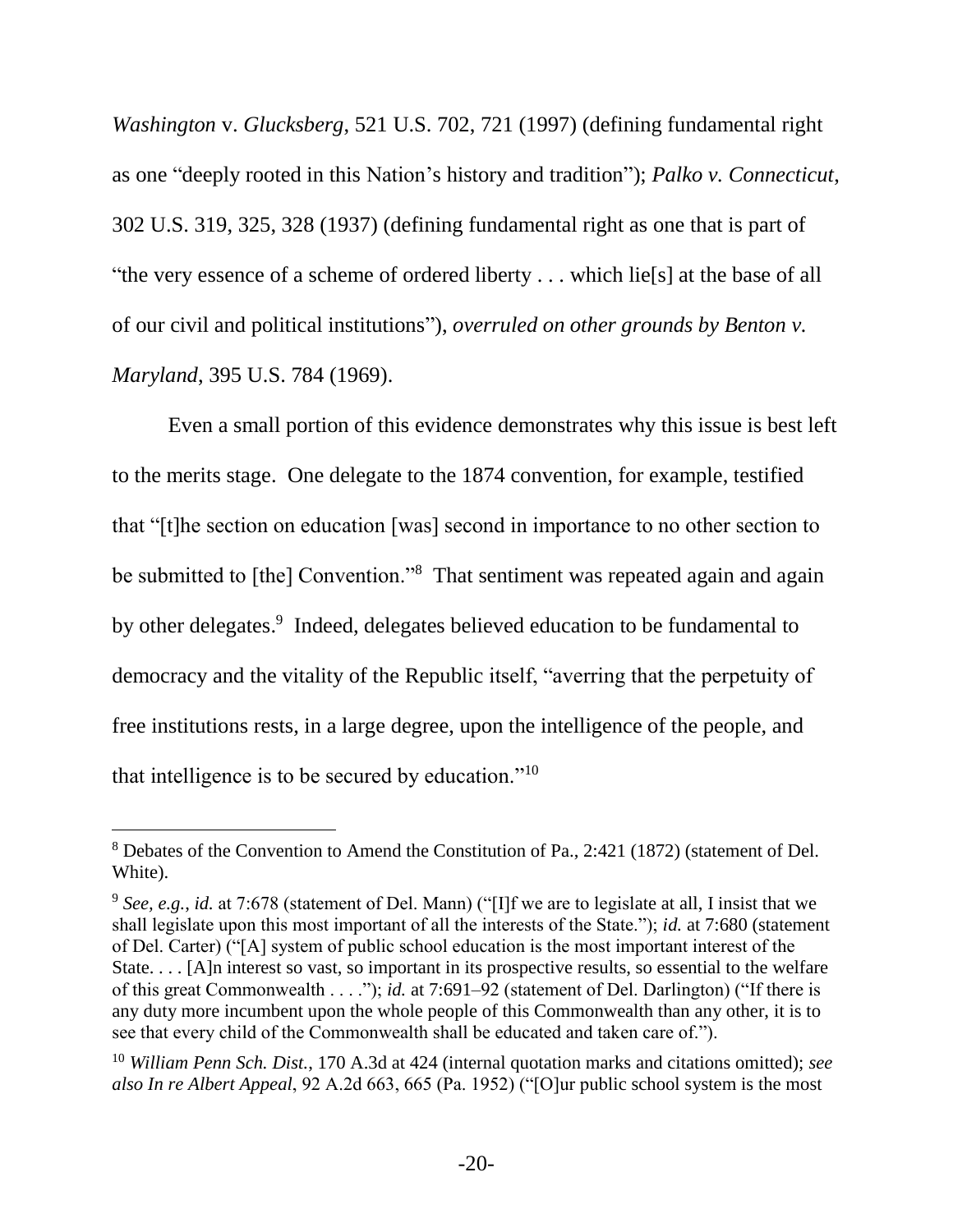The evidence will further demonstrate that delegates established a universal system of education *for the benefit of children*. *See Sch. Dist. v. Twer*, 447 A.2d 222, 225 (Pa. 1982) ("[A]ny interpretation of legislative pronouncements relating to the public educational system must be reviewed in context with the General Assembly's responsibility to provide for a 'thorough and efficient system' for the benefit of our youth."). One delegate stated, for example, that "[i]f there is any duty more incumbent upon the whole people of this Commonwealth than any other**,** it is to see that every child of the Commonwealth shall be educated and taken care of."<sup>11</sup> Another stated, "Let it be known that even the ragged boy out of the mine may go in there and get a good education."<sup>12</sup> In other words, the evidence will show that the Pennsylvania Constitution vests children with this vital right, "consistent with the intuition that to disregard the beneficiaries of a mandate is to render that mandate little more than a hortatory slogan." *William Penn Sch. Dist.*, 170 A.3d at 461 n.68.

It is for that reason the Supreme Court has long admonished that "[t]he polestar in any decision requiring the assignment of priorities of resources

l

vital feature of our governmental and democratic system."); *Teachers' Tenure Act Cases*, 197 A. 344, 352 (Pa. 1938) ("The Constitution of Pennsylvania, by article 10, § 1, not only recognizes that the cause of education is one of the distinct obligations of the state, but makes of it an indispensable governmental function.").

<sup>&</sup>lt;sup>11</sup> Debates of the Convention to Amend the Constitution of Pa.,  $7:691-92$  (1872) (statement of Del. Darlington).

<sup>&</sup>lt;sup>12</sup> *Id.* at 2:426 (statement of Del. Hazzard).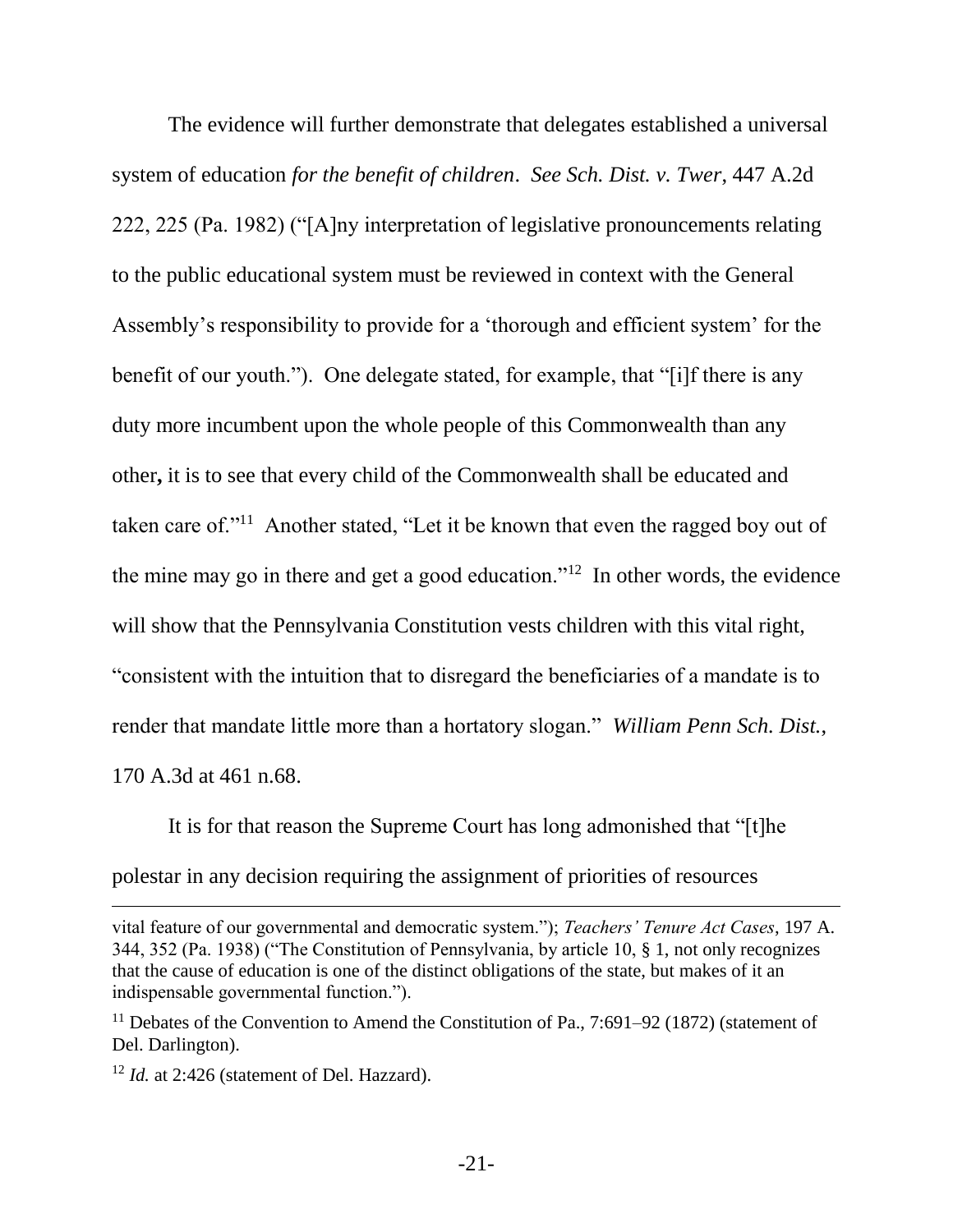<span id="page-28-4"></span><span id="page-28-3"></span><span id="page-28-0"></span>available for education *must be the best interest of the student*." *Twer*, 447 A.2d at 224 (emphasis added); *accord Wilkinsburg Educ. v. Sch. Dist. of Wilkinsburg*, 667 A.2d 5, 9 (Pa. 1995); *see also Commonwealth ex rel. Hetrick v. Sch. Dist.*, 6 A.2d 279, 281 (Pa. 1939) ("The fundamental policy of our public school system is to obtain the best educational facilities *for the children of the Commonwealth.*") (emphasis added); *Walker's Appeal*, 2 A.2d 770, 772 (Pa. 1938) ("The fundamental public policy, expressed in the Constitution and underlying school laws, is to obtain a better education *for the children of the Commonwealth*.").

Speaker Turzai does not acknowledge any of this historical evidence or that surrounding the constitutional change in 1874 and the subsequent amendment in 1967. Nor does he explain why a right that he deems "of considerable importance" and "of vital social importance," (Turzai Supp. Br. at 2, 17), should not be, at a minimum, also acknowledged by this Court to be "important" or "vital to the individual," *see Fischer*, 502 A.2d at 122.

<span id="page-28-2"></span><span id="page-28-1"></span>Speaker Turzai instead relies on this Court's unpublished opinion in *Pennsylvania Association of Rural & Small Schools v. Ridge*, to argue that the right to an education is merely a claim for ordinary "benefits and services authorized by the General Assembly," and thus only accorded rational basis review in order to provide deference to the Legislature's "function of allocating state resources." (Turzai Supp. Br. at 18 (quoting 1998 Pa. Commw. Unpub. LEXIS 1, at \*143 n.76

-22-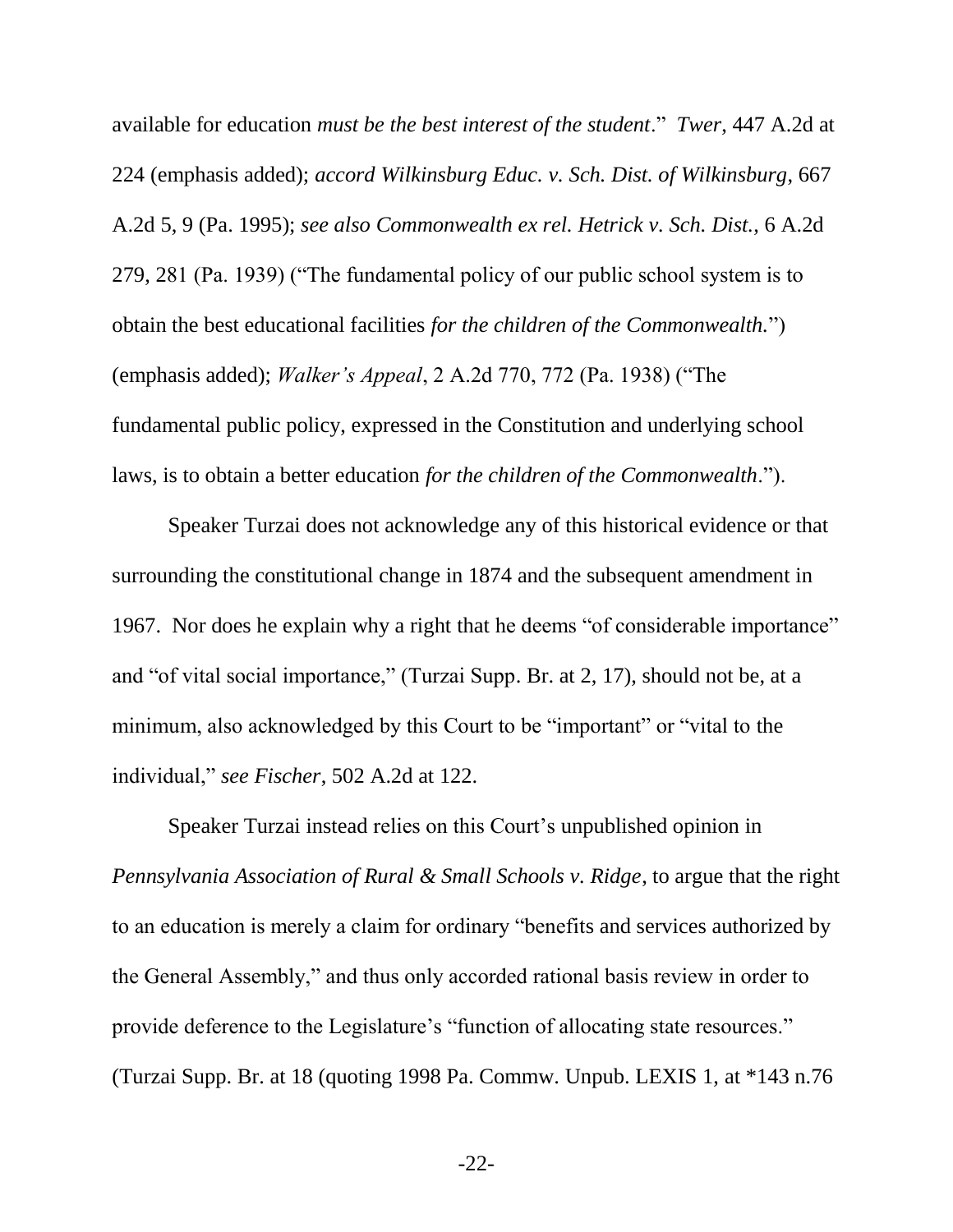(Commw. Ct. July 9, 1998)).) But the Supreme Court rejected this rationale,

examining the longstanding priority of education in this Commonwealth and

dismissing the idea that education was a mere ordinary benefit or service:

Judicial oversight must be commensurate with the priority reflected in the fact that for centuries our charter has featured some form of educational mandate. Otherwise, it is all but inevitable that the obligation to support and maintain a "thorough and efficient system of public education" will jostle on equal terms with non-constitutional considerations that the people deemed unworthy of embodying in their Constitution. We cannot avoid our responsibility to monitor the General Assembly's efforts in service of its mandate and to measure those effects against the constitutional imperative, ensuring that non-constitutional considerations never prevail over that mandate.

*William Penn Sch. Dist.*, 170 A.3d at 464.

 $\overline{a}$ 

Education, in other words, stands apart,  $13$  and Speaker Turzai's argument

cannot be squared with the Supreme Court's admonition that education is not a

normal good or service that "jostle<sup>[s]"</sup> with every other competing interest that the

<sup>&</sup>lt;sup>13</sup> The Education Clause is not the only way the framers made clear that education warrants a greater level of consideration. Article IV, Section 8 makes the Secretary of Education a constitutional officer, while Article III, Section 11 provides only five things that may be included in the general appropriation bill: "appropriations for the executive, legislative and judicial departments of the Commonwealth, for the public debt and for public schools."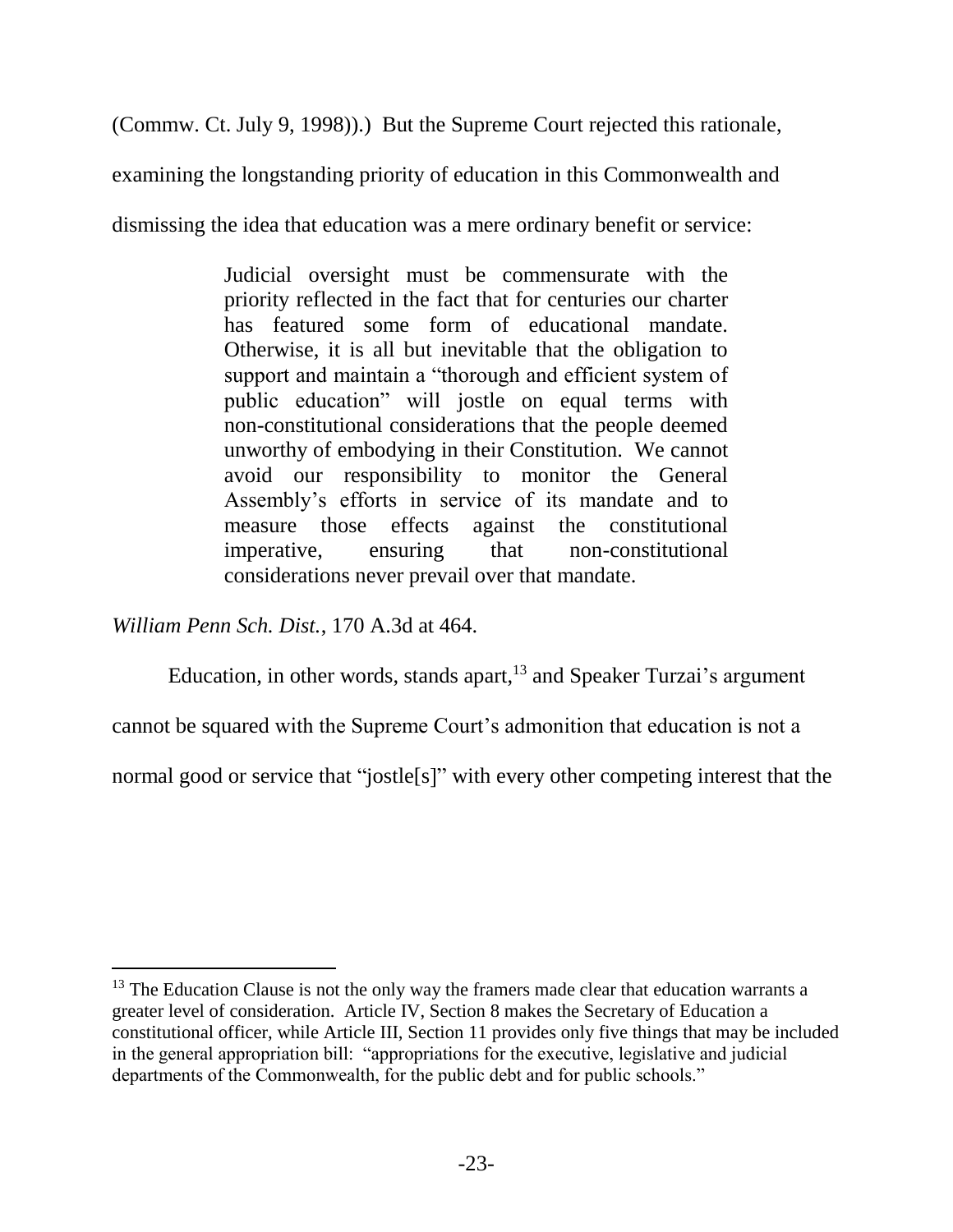Legislature must consider. Speaker Turzai's preliminary objection is thus not only premature, but also meritless and should be overruled. <sup>14</sup>

# <span id="page-30-0"></span>**II. SENATOR SCARNATI'S PRELIMINARY OBJECTIONS SHOULD BE OVERRULED AND HIS APPLICATION DENIED.**

Senator Scarnati purports to submit a supplemental brief in support of the Preliminary Objections that he and Speaker Turzai jointly filed in December 2014, yet his brief does not address those objections at all. Instead, Senator Scarnati now asserts for the first time a preliminary objection on the ground that the Petition fails to state a claim because it does not adequately allege causation. Senator Scarnati separately argues that Petitioners' claims are moot. Neither objection has merit.

# <span id="page-30-1"></span>**A. Senator Scarnati May Not Expand the Scope of His Original Objections to Include Causation.**

Senator Scarnati's latest briefing clearly illustrates that his motivation is to delay the Court's consideration of this case. He outlines new, untimely preliminary objections and indicates that Petitioners should file an entirely new lawsuit in light of intervening developments. But Senator Scarnati does not have a right to another bite at the preliminary objection apple.

l

<span id="page-30-3"></span><span id="page-30-2"></span> $14$  Much of the other case law Speaker Turzai cites is particularly unhelpful. He relies heavily, for example, on *Danson*, a decision that the Supreme Court termed "def[ying] confident interpretation," and containing "little of precedential value." *William Penn Sch. Dist.*, 170 A.3d at 441, 458 (Pa. 2017). In another section he cites *Commonwealth v. Hartman*, 17 Pa. 118, 119 (Pa. 1851), for a supposed textual description of the Education Clause, ignoring that the Court was not analyzing the current education clause, which would not be enacted for another twentythree years.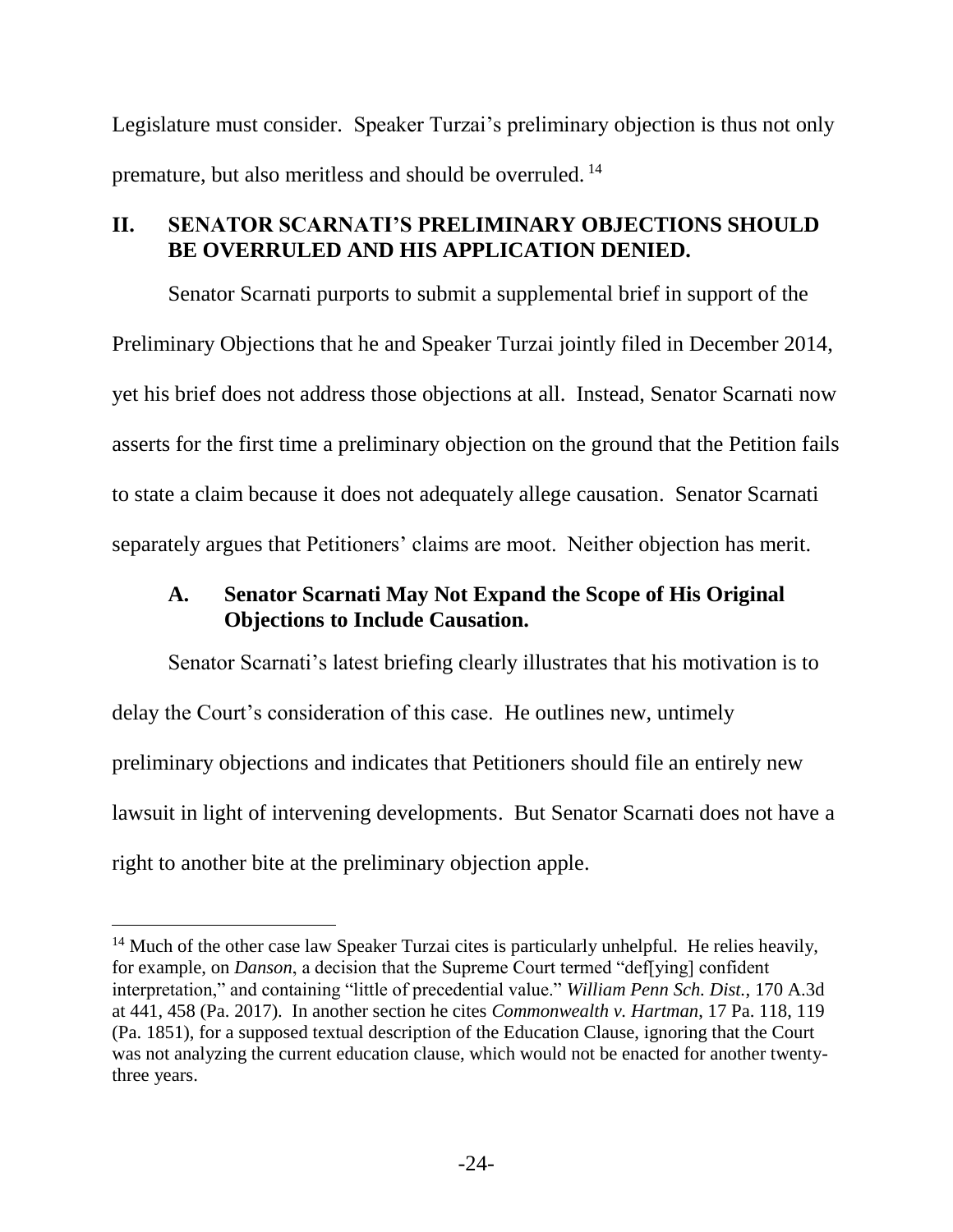Senator Scarnati's initial Preliminary Objections for failure to state a claim under the Education Clause and Equal Protection Provision were premised on the argument that (i) Petitioners' claims presented nonjusticiable political questions; and (ii) Petitioners failed to state a claim because "Pennsylvania's education funding system serves the rational basis of preserving local control over public education." (*See* Legis. Prelim. Objs. at ¶¶ 34–63, 64–82.) As explained above, both of those arguments were rejected by the Supreme Court. Evidently recognizing this, Senator Scarnati no longer raises those matters but instead argues, for the first time, that Petitioners have failed to state a claim because they "fail to allege facts that would satisfy an essential element of the claim—the causation element." (Scarnati Supp. Br. at 2.) Because he did not raise this objection before, Senator Scarnati is foreclosed from raising it now.<sup>15</sup>

<span id="page-31-3"></span><span id="page-31-2"></span>It is black-letter law in Pennsylvania that "[a]ll preliminary objections shall be raised at one time," Pa. R.C.P. 1028(b), and any preliminary objection that could have been raised, but was not, is deemed waived, *see* Pa. R.C.P. 1032(a) ("A party waives all defenses and objections which are not presented either by

<span id="page-31-1"></span><span id="page-31-0"></span><sup>&</sup>lt;sup>15</sup> To the extent Speaker Scarnati hints in a footnote that some Petitioners may lack standing to bring their claims, he never raised that meritless argument in his Preliminary Objections either and is prohibited from asserting it now. *See* Pa. R.C.P. 1028(a)(5); *see also Twp. of Bristol v. 1 Enters., LLC*, 2018 Pa. Commw. LEXIS 33, at \*11 (Commw. Ct. Jan. 5, 2018) ("Objections to lack of standing, including claims of lack of capacity to sue, must be raised at the earliest opportunity and are waived if not promptly raised.").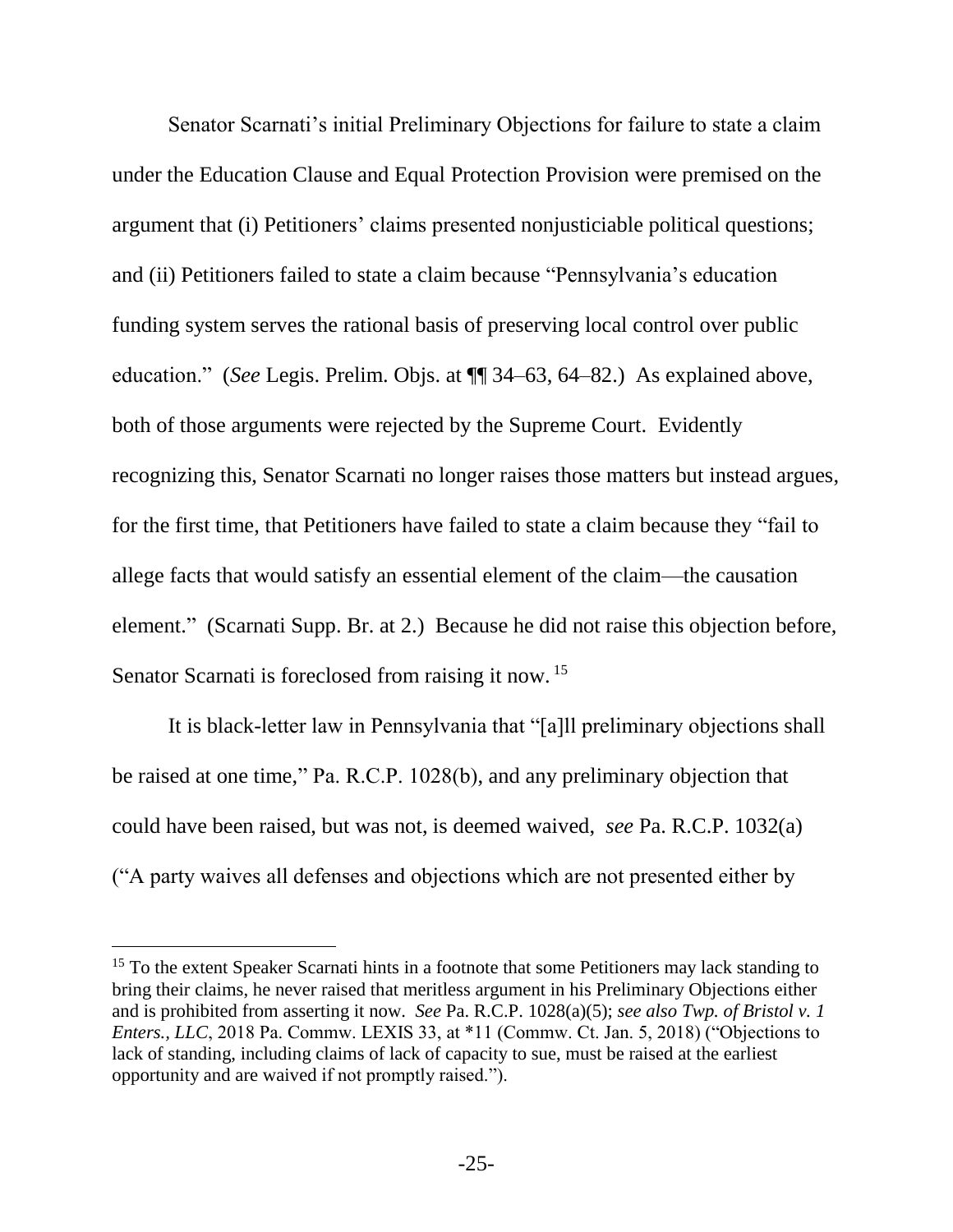<span id="page-32-2"></span>preliminary objection, answer or reply . . . ."). *See also Lexington Ins. Co. v. Commonwealth*, 541 A.2d 834, 836 (Pa. Commw. Ct. 1988) ("The Rules imply a strong prohibition against a serial raising of objections.").

<span id="page-32-3"></span>This includes objections for failure to state a claim under Pennsylvania Rule of Civil Procedure 1028(a)(4), which require a defendant to "provide the court *with specific grounds* as to why the complaint in fact fails to state a claim upon which relief may be granted." *Millan v. LaPorta*, 2005 WL 5280700, at \*1 (Pa. Ct. Com. Pl. Dec. 30, 2005) (emphasis added). Here, Senator Scarnati's stated basis for his preliminary objection under Pennsylvania Rule of Civil Procedure 1028(a)(4) made no mention of causation. (*See generally* Legis. Prelim. Objs.) Accordingly, Speaker Scarnati has waived any objection to the sufficiency of Petitioners' pleading on that ground.

#### **B. Petitioners Have Adequately Alleged Causation.**

<span id="page-32-1"></span><span id="page-32-0"></span>Even if Senator Scarnati had originally objected to the Petition on causation grounds, that objection would fail. Pennsylvania's fact-pleading standard requires only that a petitioner plead sufficient facts "to enable the adverse party to prepare his case." *See Landau v. W. Pa. Nat'l Bank*, 282 A.2d 335, 339 (Pa. 1971). Petitioners have done that and more by (i) alleging a direct causal relationship between the current funding scheme and the inability of low-wealth school districts to provide a constitutionally adequate education, and (ii) identifying *the specific*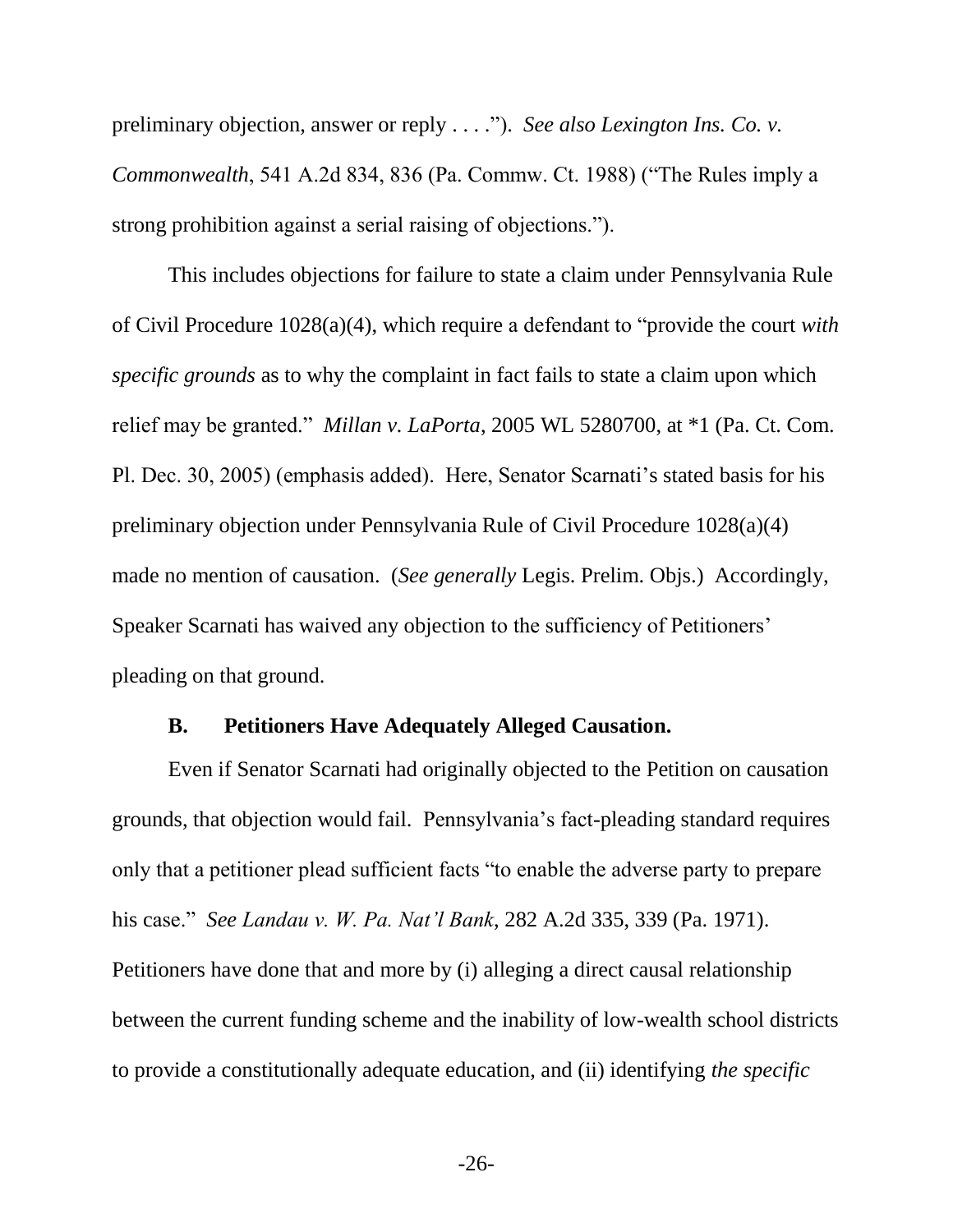*resources and services* that those districts cannot afford to provide. Petitioners

allege, for example:

- Because of insufficient funding, Petitioner school districts are unable to provide students with the basic elements of an adequate education, such as appropriate class sizes, sufficient experienced and effective teachers, up-to-date books and technology, adequate course offerings, sufficient administrative staff, academic remediation, counseling and behavioral health services, and suitable facilities necessary to prepare students to meet state proficiency standards. (Pet. ¶ 5.)
- Because of the problems with Pennsylvania's current school financing arrangement, a substantial number of school districts, including the Petitioners School Districts, the Attended Districts, and many PARSS members, are unable to provide sufficient numbers of qualified teachers, principals, counselors, nurses, librarians, and instructional aides to meet the needs of their students. (*Id*. ¶ 173.)
- Petitioner School Districts, Attended Districts, and many PARSS members have been forced to cut or eliminate a range of courses and educational programs (and the teachers who taught them), including art, music, drama, physical education, health and drug education and electives, such that students—including children of the Individual Petitioners—are not receiving a well-rounded education, which will prepare them for civic, economic, and social success in accordance with state regulations and standards. (*Id.* ¶ 204.)
- Because of Pennsylvania's inadequate and inequitable system of school funding, Petitioner School Districts, Attended Districts, and many PARSS members are unable to provide some of the materials, equipment, and facilities needed by their students. Specifically, many students in Pennsylvania do not have adequate access to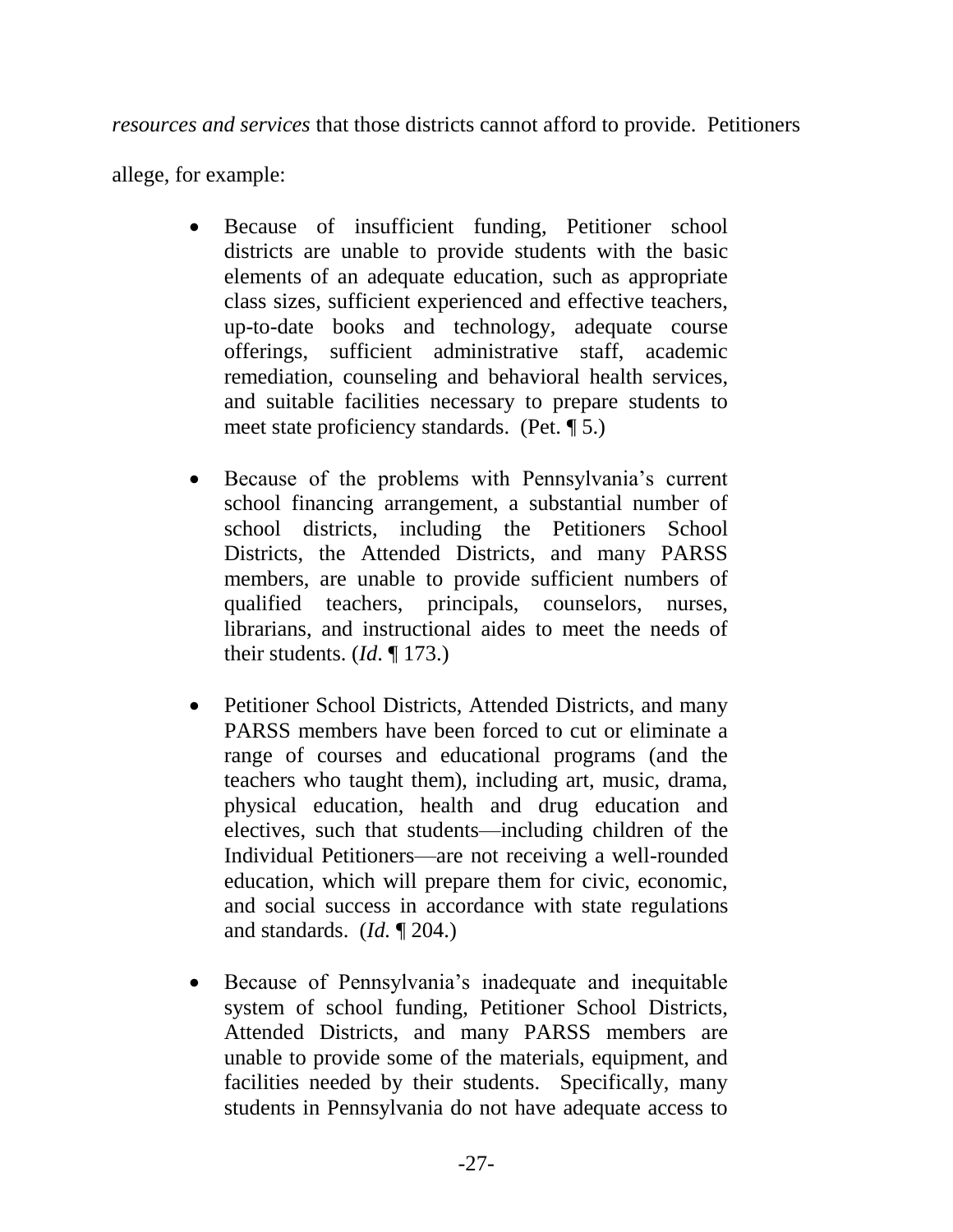textbooks and other classroom resources; instructional equipment, including computers, software, and internet access; audio-visual equipment and resources; and instructional materials, such as workbooks and library books, all of which are an integral part of a thorough and efficient system of education. (*Id.* ¶ 230–31.)

The Supreme Court clearly understood the causation allegations in the

Petition and observed:

Petitioners aver that Pennsylvania's school funding system is flawed on its face in its failure to ensure, in tandem with local funding, that each school district has the resources necessary to provide an adequate education. This includes broad averments as well as more particularized allegations, couched in quantitative comparisons of various districts' resources and respective capacities to provide an education of a quality that satisfies the Education Clause's mandate. Specifically, Petitioners plead numerous allegations concerning the circumstances faced by their own districts, *as well as the alleged injuries that a constitutionally inadequate school system has caused the individual petitioners, children attending such schools and their parents or guardians*.

*William Penn Sch. Dist.*, 170 A.3d at 425 (emphasis added).

While Senator Scarnati may not agree that the current funding scheme denies children in low-wealth districts a constitutionally adequate education, he certainly cannot say that he lacks notice of Petitioners' claim. Indeed, contrary to his new assertions, there is nothing "conclusory" about the Petition's causation allegations. The Petition details how the funding system works; how low-wealth districts receive a fraction of the funds available to high-wealth districts even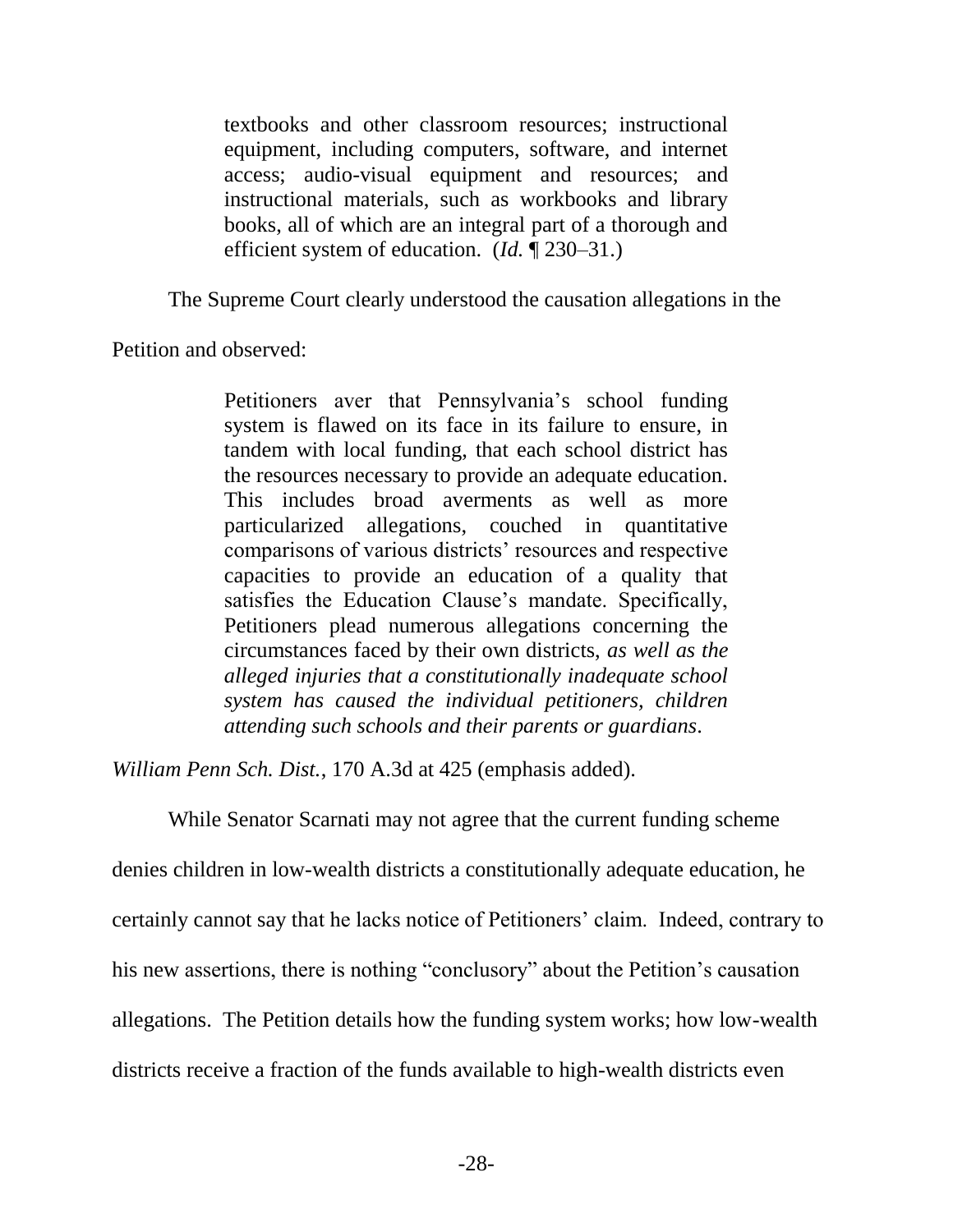though the low-wealth districts have higher tax rates; how low-wealth districts are unable to provide basic resources and services because of the funding shortfalls; *and* how, as a result, children in low-wealth districts (including the children of the Individual Petitioners) are harmed by being denied a constitutionally adequate education—as reflected, in part, by their poor test scores. (*See* Pet. ¶¶ 157–67.) The Supreme Court found such allegations "colorable" and observed that they "suggest a 'gross disparity' that, if true, might sow doubt in the mind of a factfinder regarding the thoroughness and efficiency of the education that the districts on the short end of the funding stick can hope to provide." *William Penn Sch. Dist.*, 170 A.3d*.* at 443, 464.

At its core, Senator Scarnati's objection seems to be that Petitioners have not pleaded facts *excluding* other potential causes of their alleged injuries, such as local fiscal mismanagement or a lack of parental involvement. (Scarnati Supp. Br. at 10–12, 14–15.) But Petitioners have no obligation to plead facts showing that Respondent's constitutional violations are the *sole* or *exclusive* cause of their alleged injuries; Petitioners need only plead facts showing that those violations were a *substantial factor* in bringing about their injuries. As the Supreme Court has explained:

> Proximate cause is a term of art, and may be established by evidence that a defendant's . . . failure to act was a *substantial factor* in bringing about the harm inflicted upon a plaintiff. Pennsylvania law has long recognized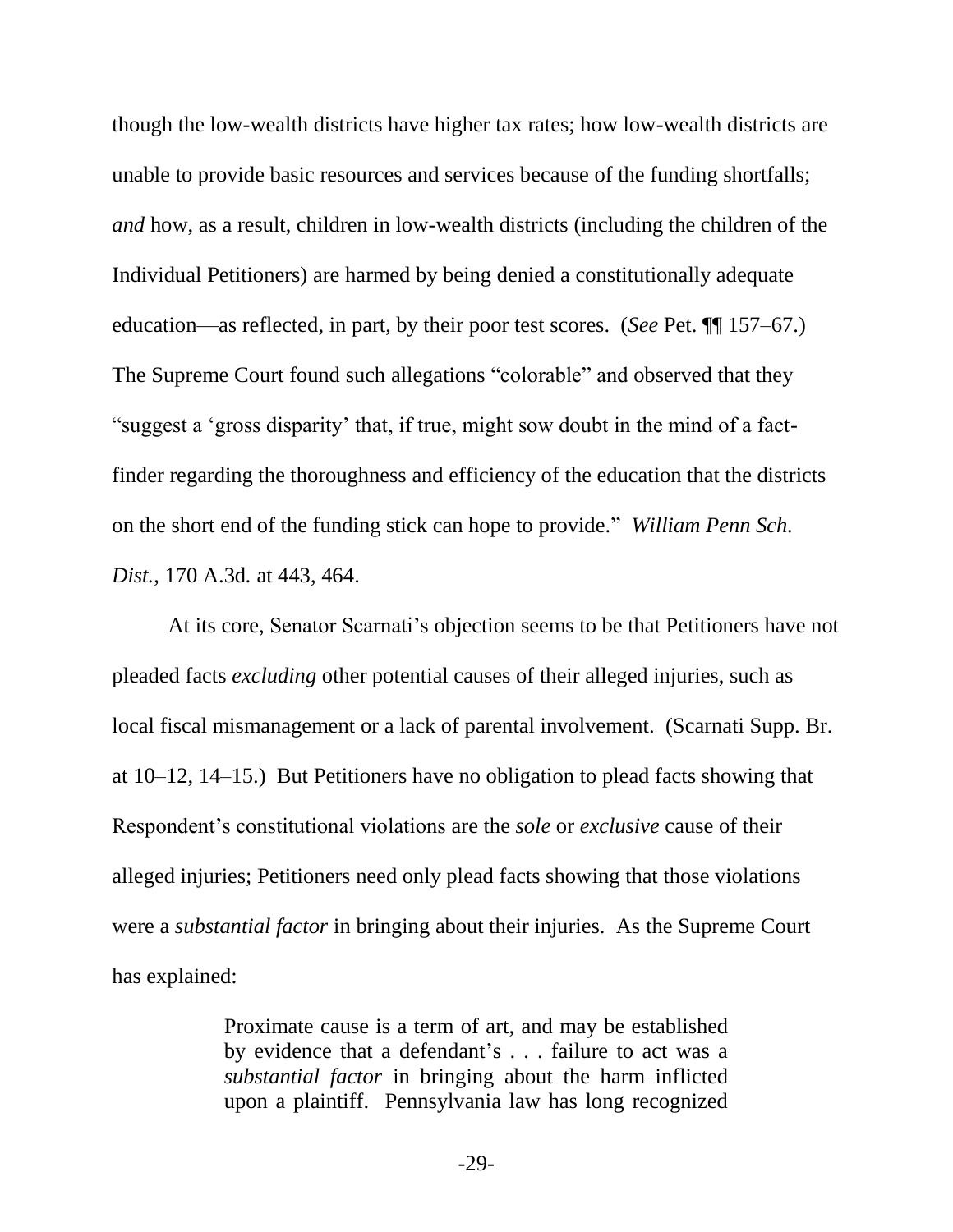that this *substantial* factor need not be, as the trial court incorrectly charged, the only factor, *i.e.*, *that cause* which produces the result. A plaintiff need not exclude every possible explanation, and the fact that some other cause concurs . . . in producing an injury does not relieve defendant from liability unless he can show that such other cause would have produced the injury independently . . . .

<span id="page-36-0"></span>*Jones v. Montefiore Hosp.*, 431 A.2d 920, 923 (Pa. 1981) (internal quotation marks and citations omitted); *see also Cochran v. Wyeth, Inc.*, 3 A.3d 673, 676 (Pa. Super. Ct. 2010) ("A proximate, or legal cause, is defined as a substantial contributing factor in bringing about the harm in question.") (citing *Whitner v. Von Hintz*, 263 A.2d 889, 893–94 (Pa. 1970)). While Respondents might point to other factors that they claim caused the injuries alleged, Petitioners have pleaded facts showing that the current education-funding scheme is not only a substantial factor, but also the primary culprit. (*See, e.g.*, *supra* pp. 26–27.)

Senator Scarnati's argument that Petitioners rely on test scores "in lieu of allegations" of actual harm is similarly flawed. (*See* Scarnati Supp. Br. at 16.) *First*, Senator Scarnati mischaracterizes the Supreme Court's holding with regard to test scores. While it is true that the Supreme Court rejected the notion that state academic standards are *automatically* transposed into constitutional minimums, *see William Penn Sch. Dist.*, 170 A.3d at 450, the Supreme Court left open the question of whether Pennsylvania's current academic standards provide a suitable standard for determining whether students are receiving a constitutionally adequate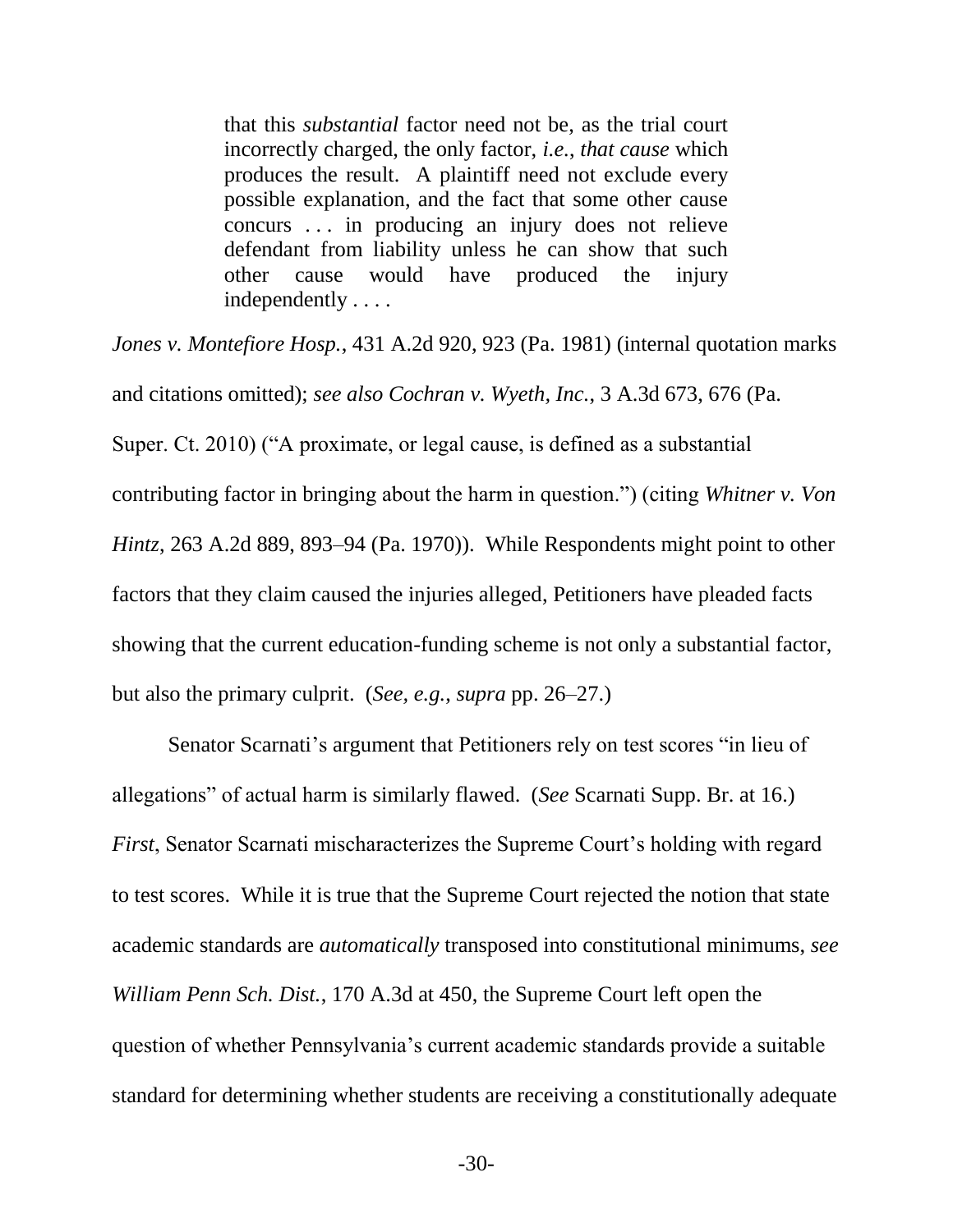education, *id.* ("That Petitioners focus upon the web of standards presently imposed upon districts by the General Assembly and the Department of Education as offering judicially enforceable standards for constitutional purposes does not mean that we should decide at this juncture whether those standards are suitable. Nor does it foreclose the prospect that the Commonwealth Court on remand may fashion an entirely different standard . . . ."). Put differently, the Supreme Court did not hold that test scores are irrelevant, as Senator Scarnati suggests; it left this Court to decide, based on a full evidentiary record, the extent to which test scores have probative value. The Supreme Court also recognized that "Petitioners' reliance upon today's statutory or regulatory standards, or any particular standardized testing measures, is by no means exclusive." *Id*. at 449. Indeed, as reflected in the Petition, test scores are but one metric highlighted by Petitioners in alleging an ongoing constitutional violation, in addition to the lack of basic educational resources and services, low graduation rates, etc.

*Second*, Speaker Scarnati ignores the *systemic* deficiencies in test scores in low-wealth districts. He is certainly correct that if *one* "student fails to score as proficient on a standardized test, it does not necessarily mean that he did not receive the constitutionally requisite opportunities to obtain an adequate education." (Scarnati Supp. Br. at 17.) But when upwards of *50% percent* of students in a given district fail to achieve proficiency in basic subject areas like

-31-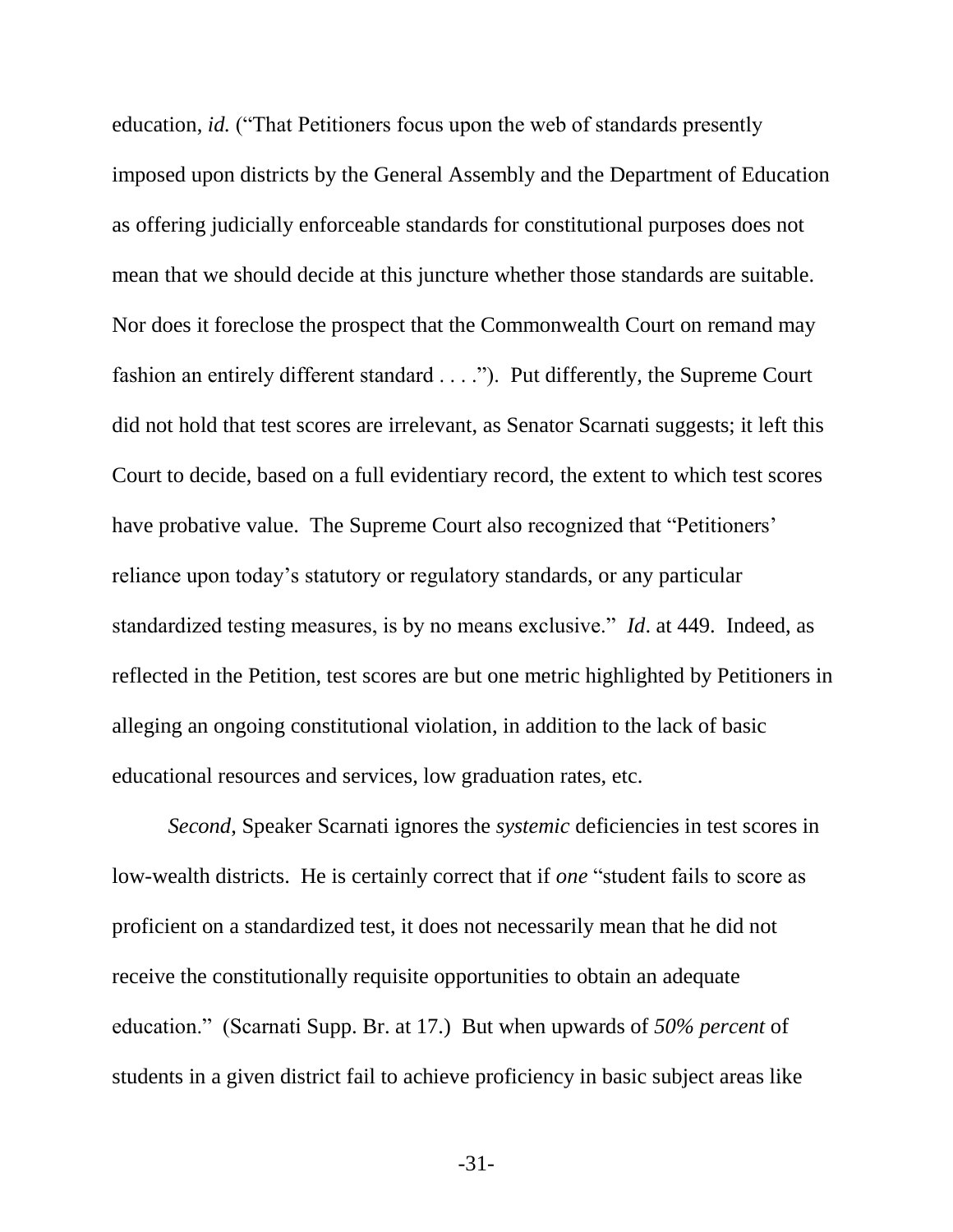math or science, that is one indication that the district is not providing students with a legitimate opportunity to obtain a constitutionally adequate education. Here, the Petition details the plainly unacceptable test scores in the Petitioner school districts and the school districts attended by the individual Petitioners. For example, based upon 2012–13 Keystone Exam Results, in William Penn School District, 88% of students did not score proficient in Biology and 65% of students did not score proficient in Algebra I. (Pet. ¶ 156.) In Panther Valley School District, 78% of students did not score proficient in Biology and 59% of students did not score proficient in Algebra I. (*Id.*) And in the School District of Lancaster, 88% of students did not score proficient in Biology and 71% of students did not score proficient in Algebra I. (*Id.*) When combined with the Petition's detailed allegations concerning the vast resource deficiencies and lack of essential services and programs in those and other low-wealth districts (Pet. ¶¶ 170–202), a fact finder could easily conclude that students are being denied the opportunity for a constitutionally adequate education as a direct result of the education-funding scheme.

In any event, Petitioners are not required to prove their case at the pleading stage and are entitled to an opportunity to develop the evidentiary record to prove that the causal relationship that they have identified in fact exists. *See Landau*, 282 A.2d at 339 (describing fact pleading standard); *see also, e.g., Campaign for Fiscal* 

<span id="page-38-1"></span><span id="page-38-0"></span>-32-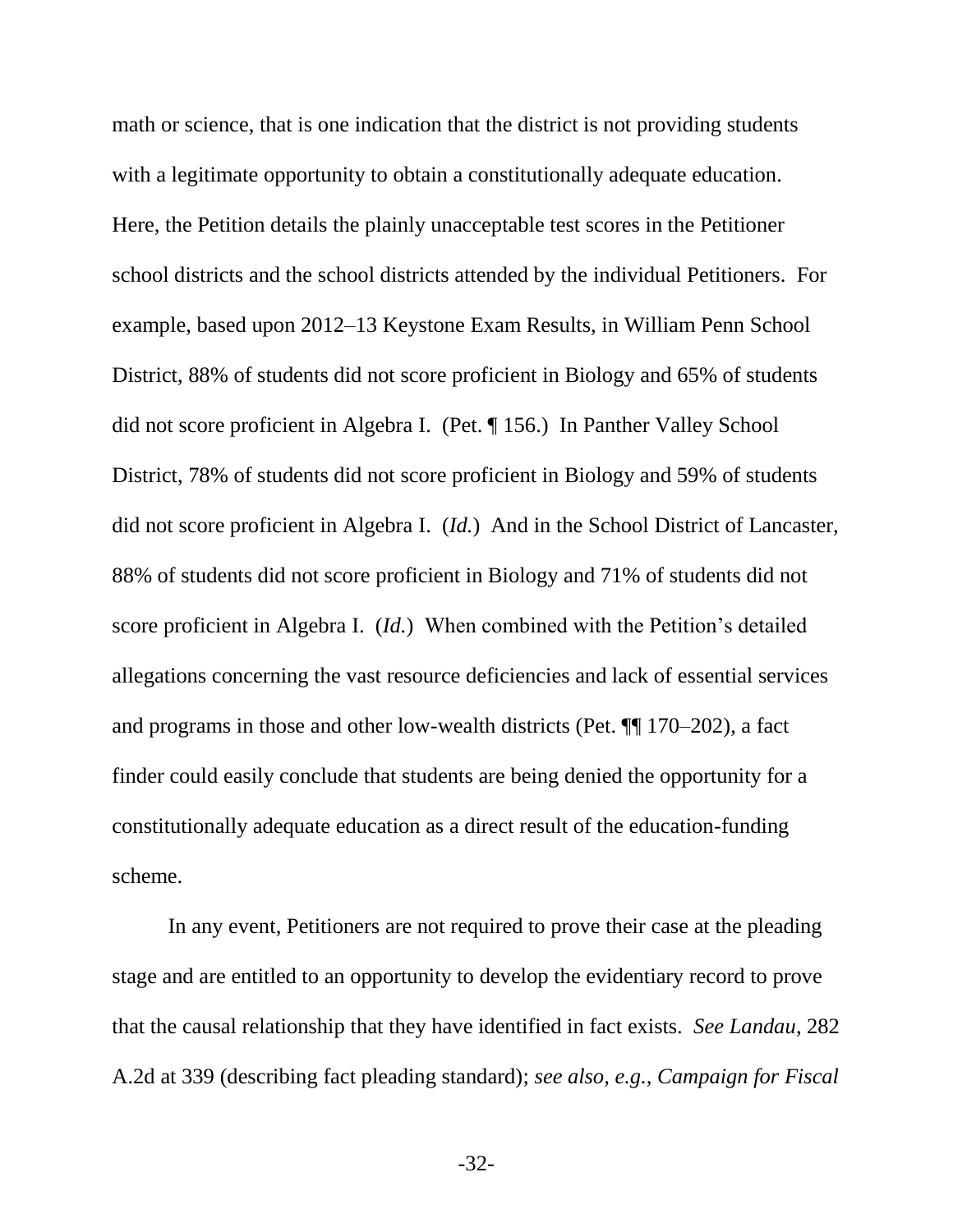*Equity, Inc. v. New York*, 861 N.E.2d 50, 53 (N.Y. 2006) ("[P]laintiffs had established the causation element of their claim by showing that increased funding can provide better teachers, facilities and instrumentalities of learning, and that such improved inputs in turn yielded better student performance." (internal citation omitted)).

#### <span id="page-39-1"></span>**C. Petitioners' Claims Are Not Moot.**

<span id="page-39-0"></span>Senator Scarnati argues that Petitioners claims are moot because Act 35 "supplanted" the education funding scheme described in the Petition. (*See* Scarnati Supp. Br. at  $1$ .)<sup>16</sup> But the Supreme Court already considered and rejected that argument, holding that "[c]hanges in the formula do not render the questions presented moot . . . ." *See William Penn Sch. Dist.*, 170 A.3d at 435. Under the law-of-the-case doctrine, this Court should not revisit that decision. *See Neidert v. Charlie*, 143 A.3d 384, 390–91 (Pa. Super. Ct. 2016), *appeal denied*, 164 A.3d 457 (Pa. 2016) (law-of-the-case doctrine insures the uniformity of decisions, maintains consistency, and effectuates proper and streamlined administration of justice).

Senator Scarnati's argument is also factually wrong. Act 35 did not increase funding (with the exception of a handful of targeted appropriations) and certainly did not resolve Petitioners' adequacy claim. To the contrary, Act 35 *locked in* the

l

<sup>16</sup> "Act 35" refers to the Act of June 1, 2016, P.L. 252, No. 35, §1, *codified at* 24 P.S. § 25- 2502.53. Act 35 was passed during the pendency of Petitioners' appeal and was specifically discussed at oral argument before the Supreme Court on September 13, 2016.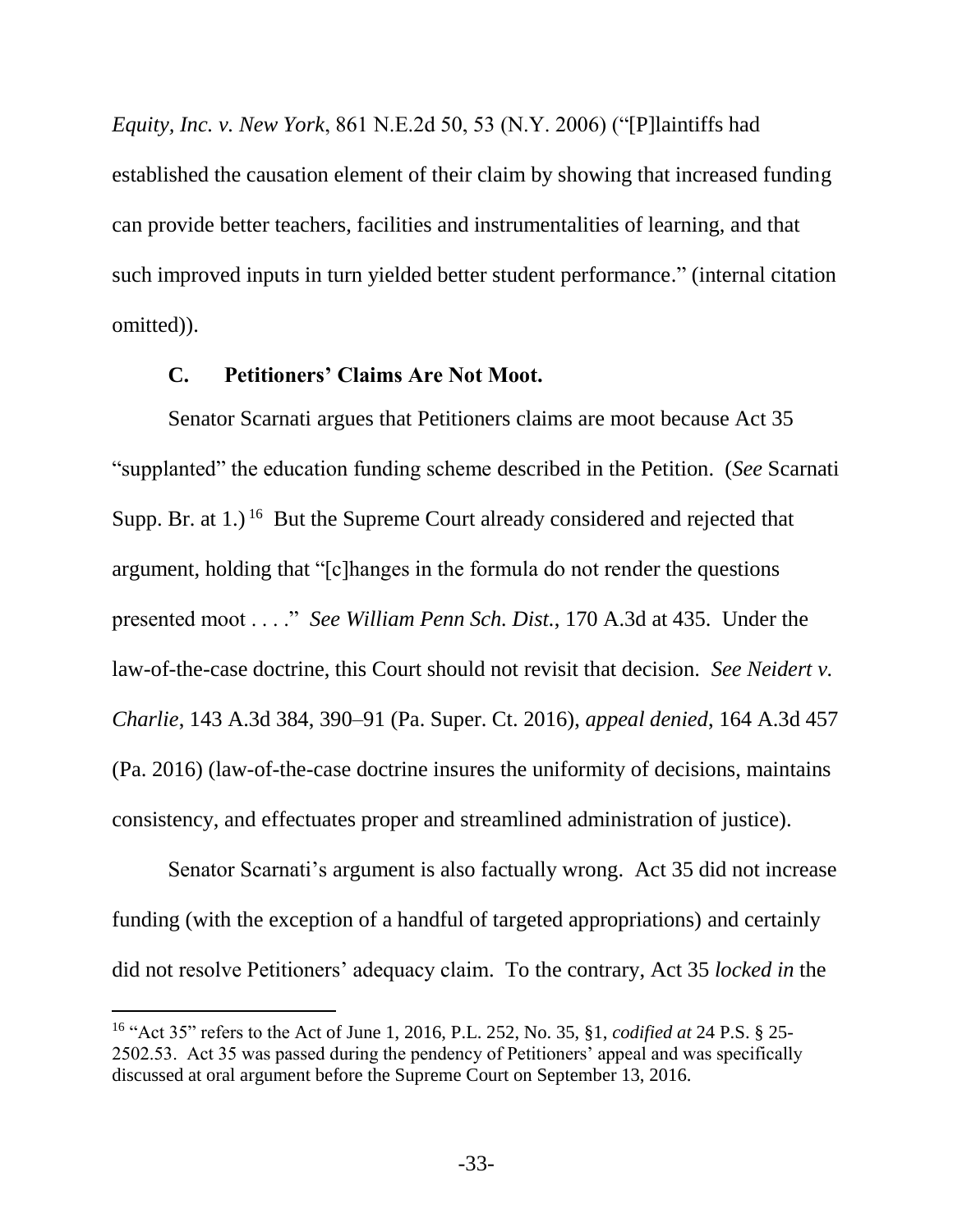funding distribution from 2013–14—the year in which Petitioners filed their Petition—and merely provides a formula for allocating any *new* Basic Education Funding among districts. *See* 24 P.S. § 25-2502.53(b)(1) ("For the 2015-2016 school year and each school year thereafter, the Commonwealth shall pay to each school district a basic education funding allocation which shall consist of . . . [a]n amount equal to the school district's basic education funding allocation for the 2013-2014 school year.").<sup>17</sup> That formula currently applies to approximately only *2% of overall education spending*<sup>18</sup> and approximately *only 7.5% of State*  spending.<sup>19</sup> It is thus unsurprising that the new formula has done *nothing* to reduce

http://www.education.pa.gov/Documents/Teachers-

 $17$  In enacting Act 35, the legislature also made no attempt to assess the adequacy of education funding levels or determine the total amount of funding needed to bring the legislature into compliance with its constitutional obligations. (*See* Pet. ¶¶ 313-14); Basic Education Funding Commission, Report and Recommendations at 6 (June 2015) ("Act 51 placed . . . limitations on the work of the Commission. . . . The General Assembly, through the annual appropriate process, shall determine the level of state funding for basic education").)

<sup>18</sup> The latest appropriation act distributed only \$452 million through the formula. *See* Pa. Dep't of Educ., *2017-18 Estimated BEF*, at "Narrative" tab, available at

Administrators/School%20Finances/Education%20Budget/2017-

<sup>18%20</sup>Estimated%20BEF.XLSX. And the Department of Education reports that the combined State (\$10.5 billion) and Local (\$16.3 billion) Revenues available to districts in 2015-2016 was \$26.8 Billion. *See* Pa. Dep't of Educ., *Finances AFR Expenditures 2015-2016*, at "2015-16 Revenue by Source" tab at H746, J746, available at

http://www.education.pa.gov/\_layouts/download.aspx?SourceUrl=http://www.education.pa.gov/ Documents/Teachers-

Administrators/School%20Finances/Finances/Summary%20of%20AFR%20Data/AFR%20Data %20Summary%20Level/Finances%20AFR%20Revenues%202015-2016.xlsx.

<sup>&</sup>lt;sup>19</sup> Pa. Dep't of Educ., 2017-18 *Estimated BEF*, at "BEF 2017-18 Estimated" tab at D503, F503.This is in line with the figures for 2016, in which the formula applied to approximately 6% of State spending. *See* Maddie Hanna, *In Pa. school-funding maze, formula for equity elusive*, The Inquirer, Sept. 25, 2017, available at http://www.philly.com/philly/education/in-pa-school-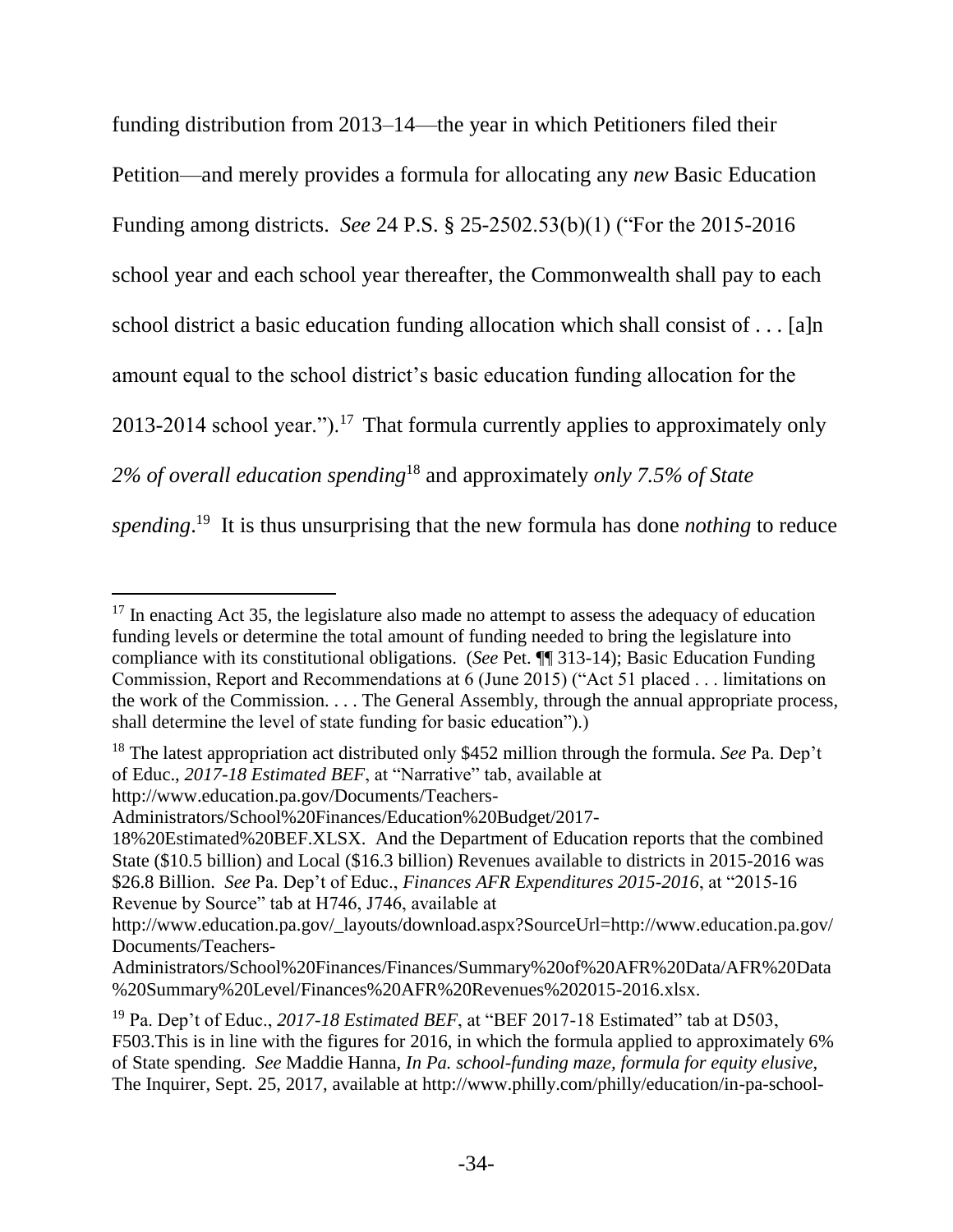the vast inadequacies and disparities described in the Petition. Indeed, as one newspaper reported this month, school districts across the Commonwealth are "pretty much just treading water."<sup>20</sup>

Moreover, even if Act 35 mooted Petitioners' claims (and it does not), the Court should deny Senator Scarnati's Application because, as the Supreme Court stated, the Petition raises "compelling" issues that are of "importance to the public interest" and "capable of repetition yet evading review." *William Penn Sch. Dist.*, 170 A.3d at 435 n.34. As a threshold matter, there is no question that the issue of public education funding is of great public interest. The Supreme Court observed that the importance of public education "cannot be disputed," *id.*, and Pennsylvania courts have previously described it as "one of the bulwarks of democratic government." *Teachers' Tenure Act Cases*, 197 A. 344, 352 (Pa. 1938); *see also Commonwealth. v. Bey*, 70 A.2d 693, 695 (Pa. Super. Ct. 1950) ("'It is to be remembered that the public has a paramount interest in the virtue and knowledge of its members . . .'" (quoting *Ex Parte Crouse*, 4 Wharton 9, 11 (Pa. 1839))).

<span id="page-41-0"></span>l

funding-maze-formula-for-equity-elusive-20170925.html(describing that only 6% of the \$5.9 billion education funding allocated in 2016 was applied through the formula, causing school districts to continue to struggle).

<sup>20</sup> Maddie Hanna, *Despite funding increases under Wolf, Pa. school districts still 'treading water',* The Inquirer, Feb. 8, 2018, available at http://www.philly.com/philly/news/despitefunding-increases-under-wolf-pa-school-districts-still-treading-water-20180209.html ("Even with the increases [Governor] Wolf proposed for next year, the formula would apply only to 9 percent of the \$6.1 billion in basic education subsidies.").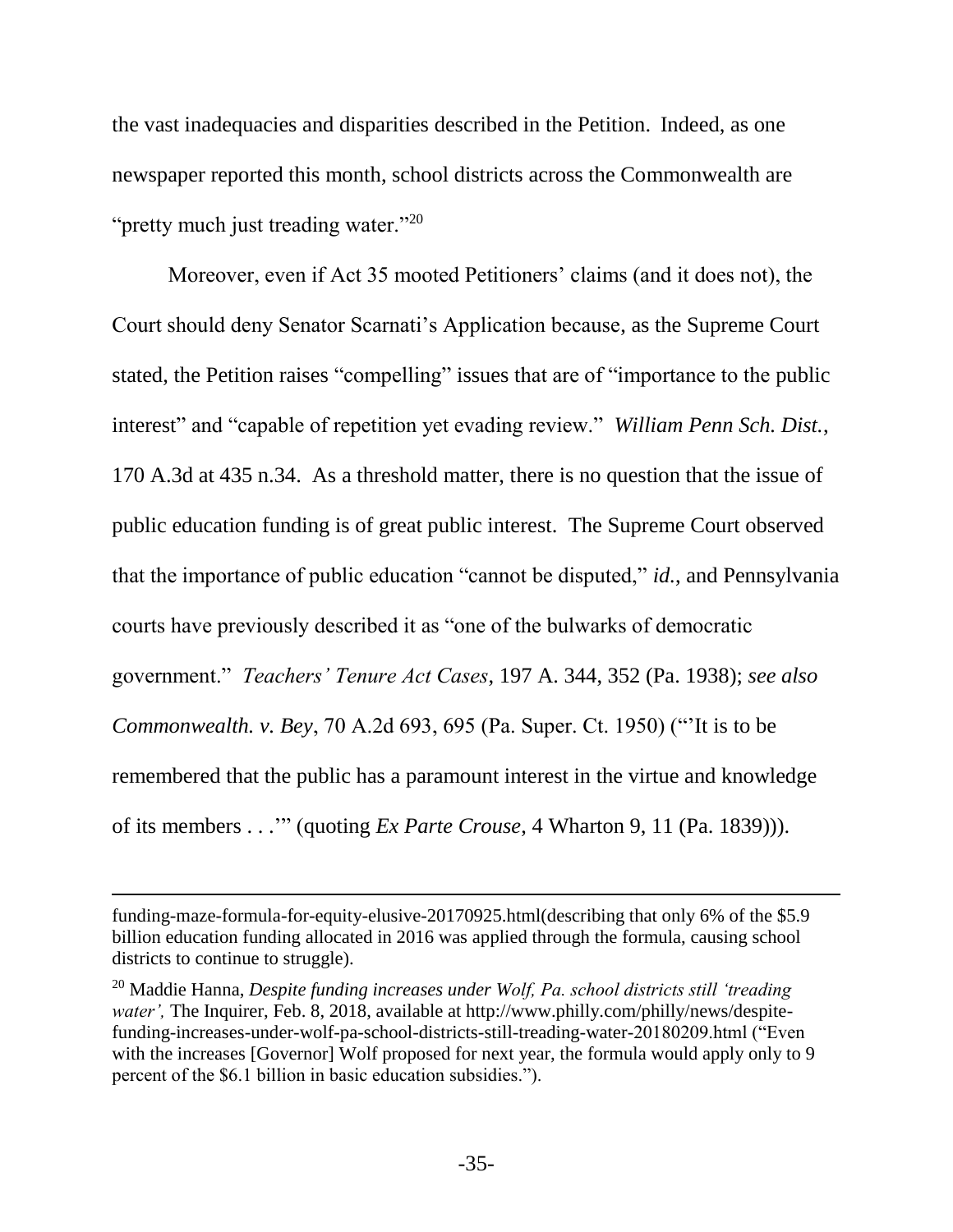<span id="page-42-2"></span>Additionally, this case is quintessentially capable of repetition yet evading review, and thus the Court should hear it even if the issues raised may otherwise appear moot. *See S. Pac. Terminal Co. v. ICC*, 219 U.S. 498, 515 (1911). As the Pennsylvania Supreme Court recognized, with an action such as this one, "there inheres the risk that the General Assembly will move the goalposts by enacting new legislation." *William Penn Sch. Dist.*, 170 A.3d at 435 n.34. Senator Scarnati claims the General Assembly did just that, and is effectively asking the Court to declare Petitioners' claims moot with the passage of any appropriations bill that makes even the slightest change to the education-funding scheme, no matter how minimal the impact on funding levels. $^{21}$  But this case presents an exception to the mootness doctrine because Petitioners will continue to be inadequately and inequitably underfunded without the Court's intervention. There is simply no reason to delay and exacerbate the ongoing harm experienced by Pennsylvania schoolchildren—all of which is caused by Respondents' ongoing constitutional violations—by further delaying these proceedings every time there is a minor

<span id="page-42-1"></span><span id="page-42-0"></span><sup>&</sup>lt;sup>21</sup> Notably, this is not a case like those Senator Scarnati cites, where an intervening fundamental change in the facts or law made it *impossible* for the court to act. *See In re Gross*, 382 A.2d 116, 121 (Pa. 1978) ("In short, there was nothing for the lower court to enjoin, nor can this Court now order the injunctive relief sought below."); *Commonwealth v. Packer Twp.*, 60 A.3d 189, 192 (Pa. Commw. Ct. 2012) ("[B]ecause the Ordinance is no longer in effect, there is no need to assess its validity.").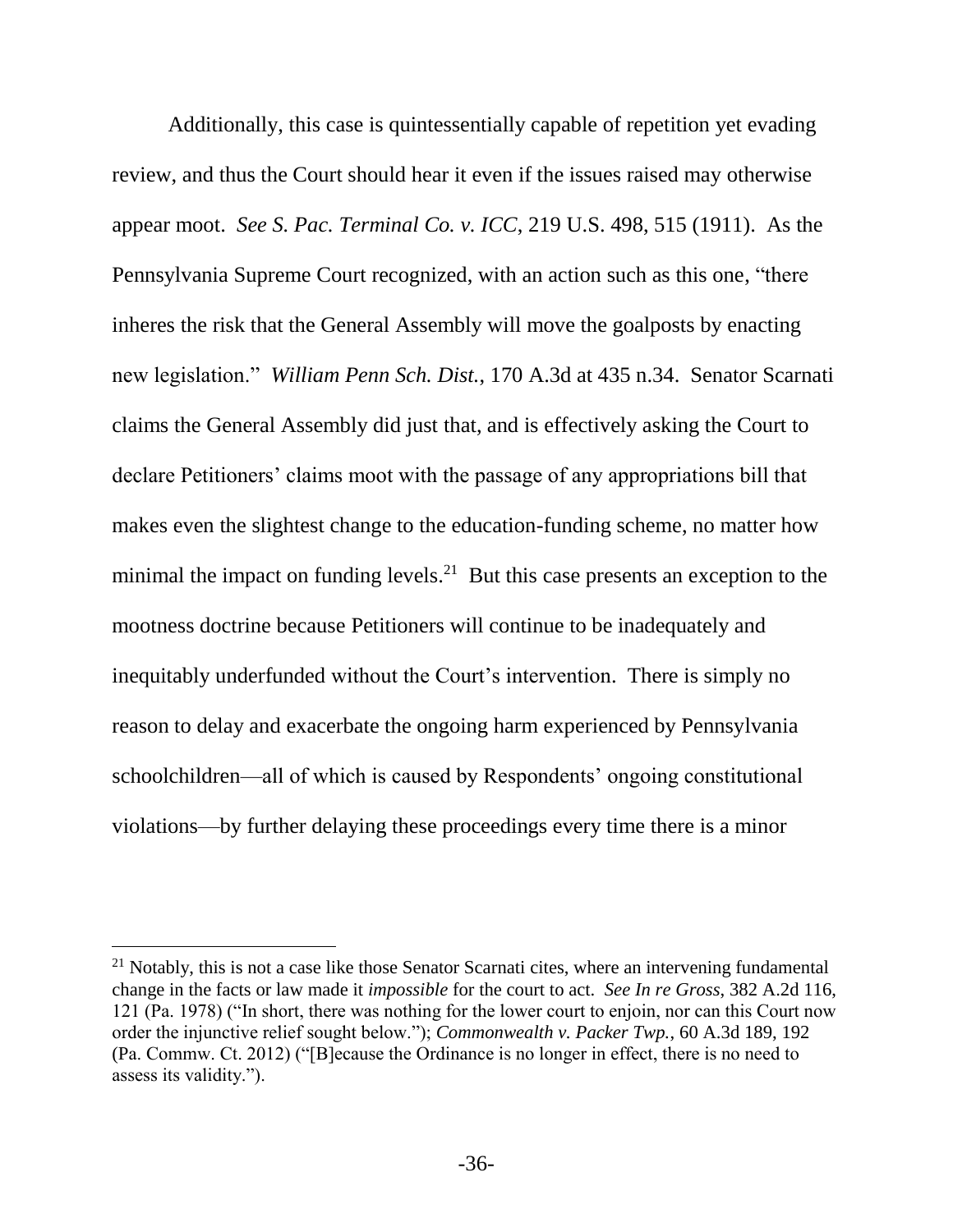change in yearly appropriations that fails to remedy the unconstitutionally inadequate and inequitable funding scheme challenged in the Petition.

# <span id="page-43-0"></span>**III. THE STATE BOARD OF EDUCATION'S PRELIMINARY OBJECTIONS SHOULD BE OVERRULED.**

In its Supplemental Brief, the State Board of Education argues that the Court Petitioners' claims are barred by sovereign immunity and the separation of powers doctrine. But as Petitioners' explained in their original brief, sovereign immunity does not bar Petitioners' claims because courts have the authority and duty to declare an education-funding scheme unconstitutional *and* to enjoin state officials from enforcing such a scheme—*i.e.*, to provide the relief Petitioners are requesting. Nor does the separation of powers doctrine bar Petitioners' claims.<sup>22</sup> Far from imposing upon the functions of other branches, ruling on the merits of this case will ensure that the other branches—particularly the legislative branch, which bears the constitutional responsibility for providing a thorough and efficient system of education—will function as the Constitution mandates, consistent with separation of powers principals.

 $22$  Whether additional relief is appropriate and necessary will be for the Court to determine in light of the violations it finds and the requests of the parties at that time; any defenses concerning separation of powers or sovereign immunity as they relate to requested relief can be raised at that time in light of the trial evidence and not based on abstractions.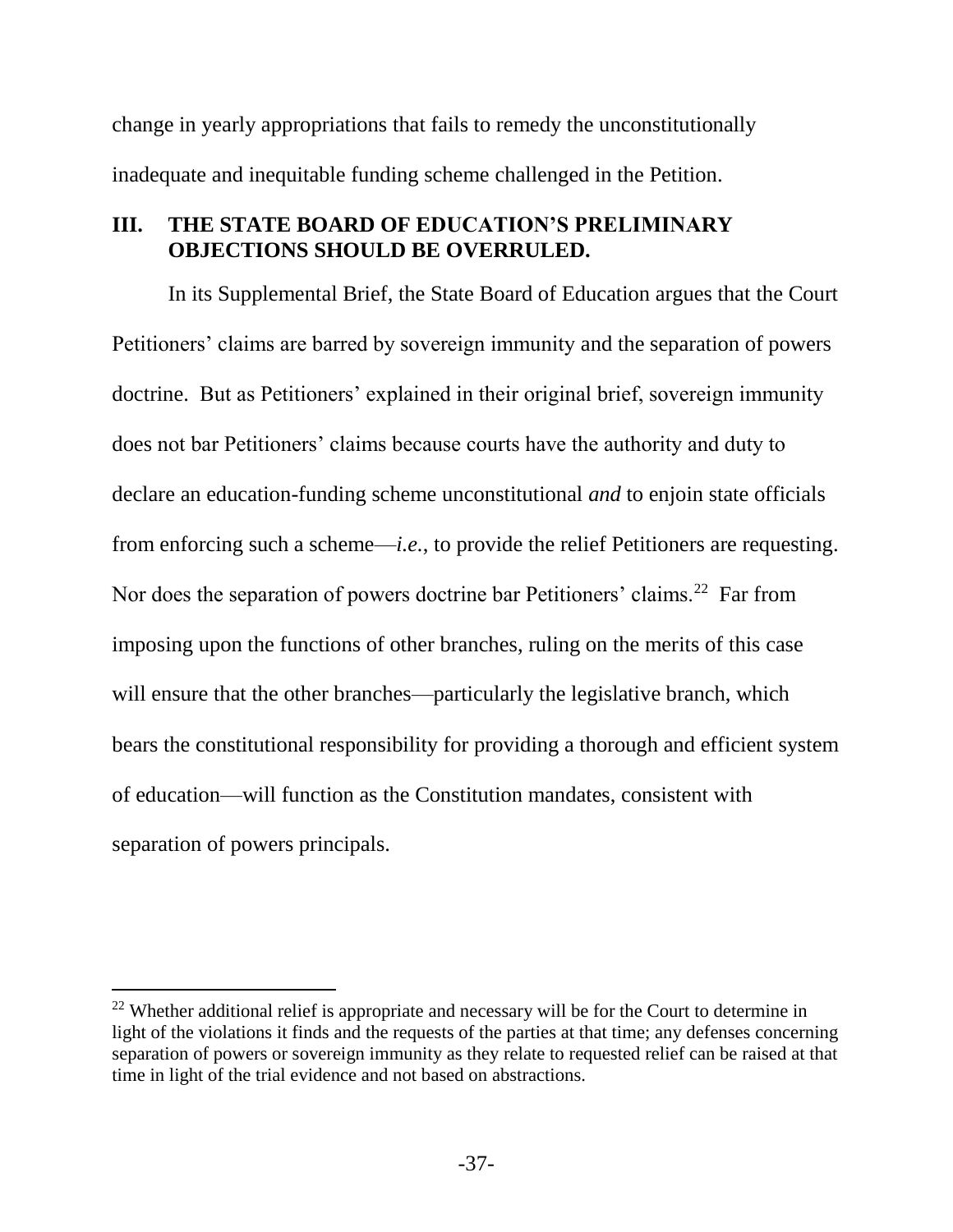#### <span id="page-44-0"></span>**A. Petitioners' Claims Are Not Barred By Sovereign Immunity.**

<span id="page-44-5"></span><span id="page-44-2"></span>1. *The Court Has Authority to Declare the Current Education-Funding Scheme Unconstitutional.*

<span id="page-44-1"></span>The Board contends that sovereign immunity bars this Court from considering Petitioners' request for declaratory relief. (Br. in Supp. of Exec. Branch Respondents' Prelim. Objs. ("Exec. Br.") at 18–19.) But the Pennsylvania Supreme Court has held unambiguously that "sovereign immunity . . . is not applicable to declaratory judgment actions." *Legal Capital, LLC v. Med. Prof'l Liab. Catastrophe Loss Fund*, 750 A.2d 299, 302 (Pa. 2000), and "poses no bar" to a declaration that a statute is unconstitutional, *Wilkinsburg Police Officers Ass'n v. Commonwealth*, 636 A.2d 134, 137 (Pa. 1993); *see also Del. Valley Apartment House Owner's Ass'n v. Commonwealth*, 389 A.2d 234, 238 (Pa. Commw. Ct. 1978) (same). Thus, the Court would be well within its authority to grant Petitioners' requested relief and declare that "the existing school-financing arrangement violates . . . the Pennsylvania Constitution['s]" equal protection provisions (Pet. ¶¶ 316–19) and "fails to comply with the . . . Education Clause"  $(id. \P\P 313 - 15).^{23}$ 

<span id="page-44-4"></span><span id="page-44-3"></span><sup>23</sup> Relying on *Stackhouse v. Commonwealth*, 892 A.2d 54 (Pa Commw. Ct. 2006), the State Board of Education contends that declaratory relief is available only in conjunction with other types of relief, such as injunctive relief. (*See* Exec. Br. at 18–19.) This Court recently rejected that precise argument. *See Pa. Fed'n of Dog Clubs v. Commonwealth*, 105 A.3d 51, 59 (Pa Commw. Ct. 2014) ("[N]otwithstanding that Petitioners may be barred from injunctive relief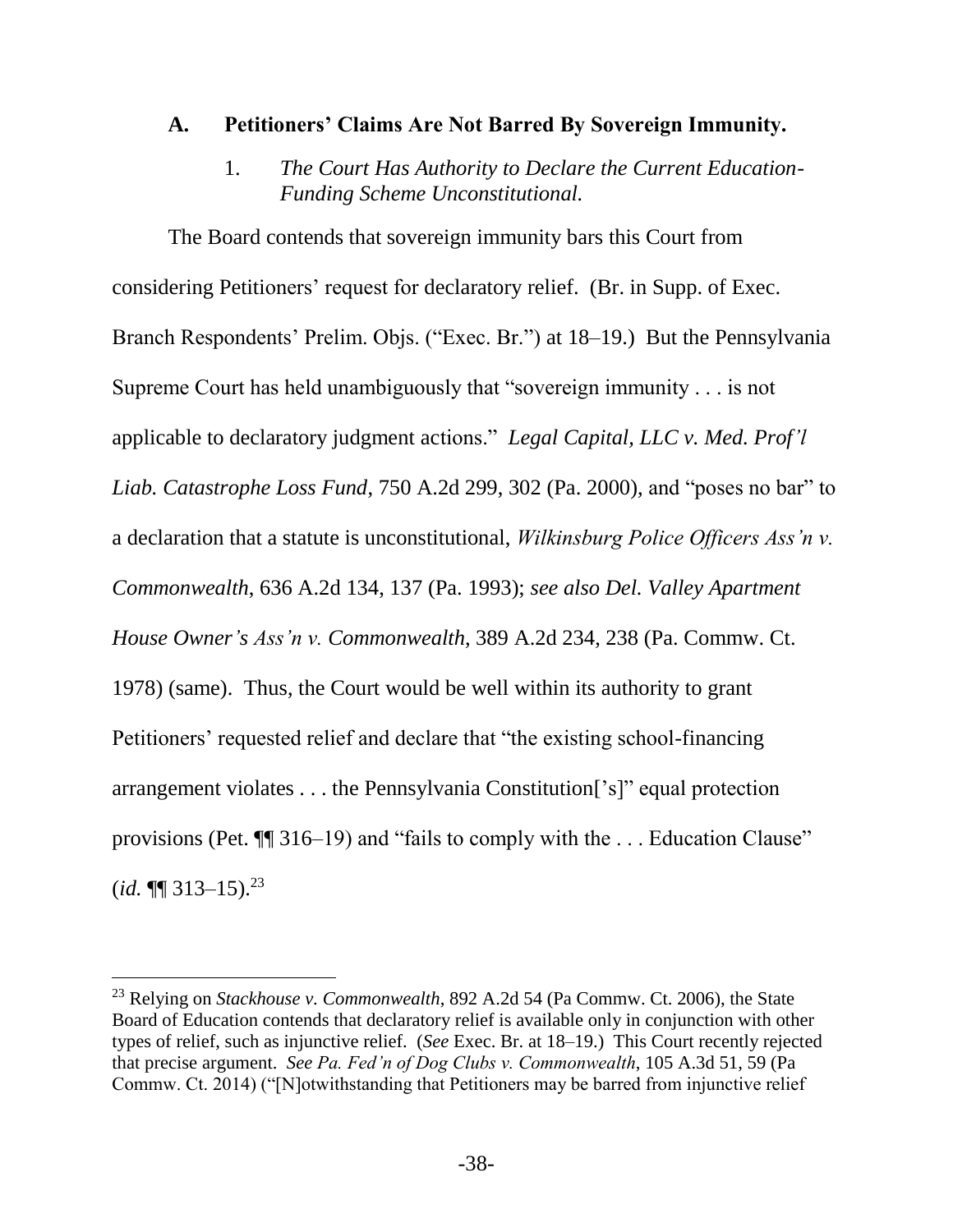<span id="page-45-2"></span>2. *The Court Has Authority to Enter an Injunction Barring State Officials From Enforcing an Unconstitutional Education-Funding Scheme.*

<span id="page-45-0"></span>The Board also contends that sovereign immunity bars this Court from considering Petitioners' request for injunctive relief. (Exec. Br. at 16–18.) But it is well established that sovereign immunity is inapplicable to actions "to restrain [government officials] from performing an affirmative act," *Legal Capital*, 750 A.2d at 302, or "from enforcing the provisions of a statute claimed to be unconstitutional*.*" *Phila. Life Ins. Co. v. Commonwealth*, 190 A.2d 111, 114 (Pa. 1963) ("[I]t is an equally generally recognized rule that an action against state officers, attacking the constitutionality of a statute of the state, to enjoin them from enforcing an unconstitutional law is not a suit against the state, and is not prohibited as such under the general principles of immunity . . . ."); *accord Fawber v. Cohen*, 532 A.2d 429, 433–34 (Pa. 1987) ("[S]uits which simply seek *to restrain state officials* . . . are not within the rule of immunity."). Nor does sovereign immunity bar suits affirmatively requiring government officials to comply with the Pennsylvania Constitution. *See Twps. Of Springdale & Wilkins v. Kane*, 312 A.2d 611, 617 (Pa. Commw. Ct. 1973) ("[P]laintiffs are not seeking some affirmative action on the part of State officials required by statute, but rather that the

<span id="page-45-3"></span><span id="page-45-1"></span>l

because of sovereign immunity, they are permitted to seek declaratory relief and thus, their Amended Complaint cannot be dismissed on this basis.").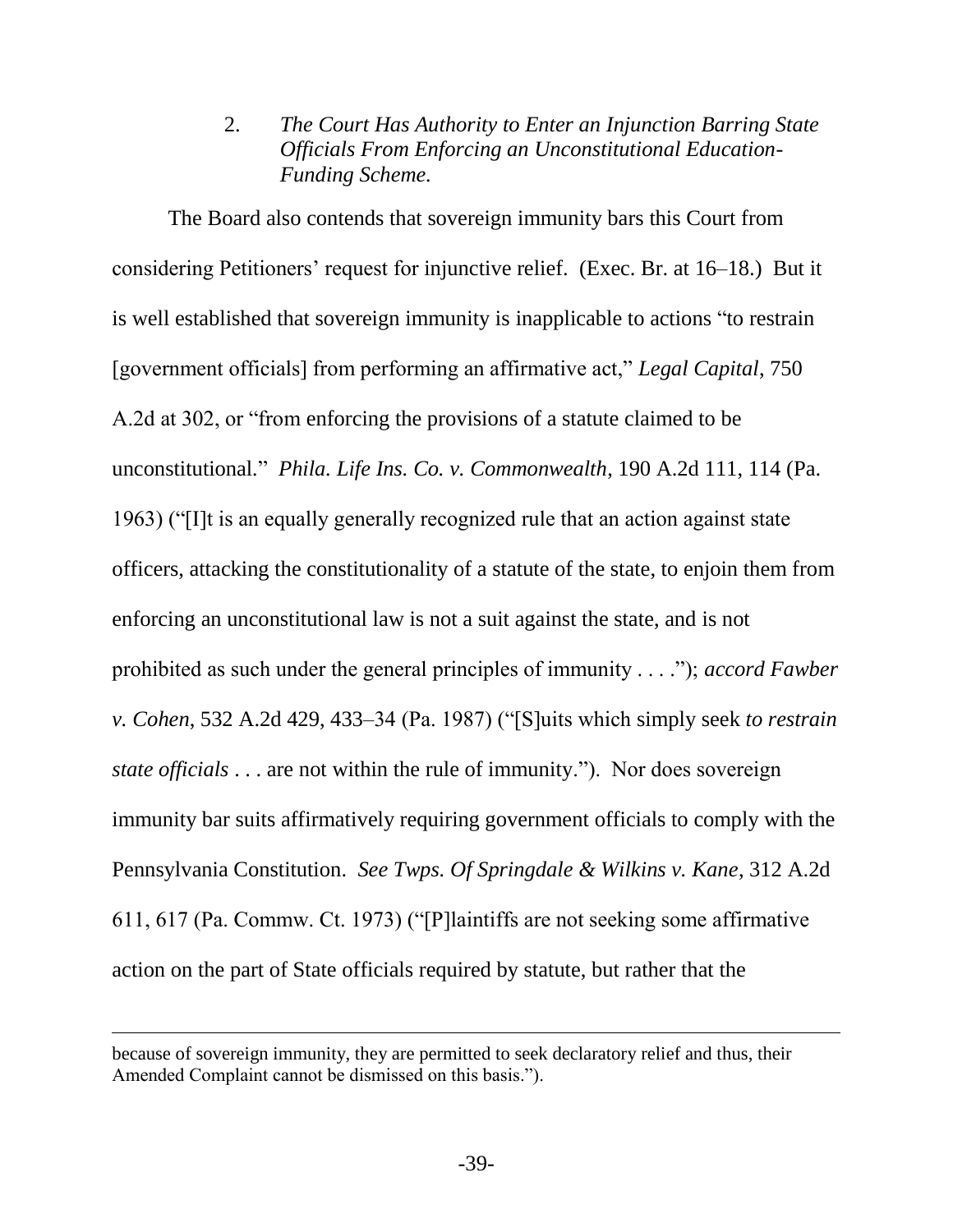<span id="page-46-0"></span>affirmative action sought is mandated by the constitutional provision."); *see also Legal Capital*, 750 A.2d at 302 (holding that sovereign immunity did not bar a suit seeking funds the appellee was obliged to pay). Thus, the Court has authority to grant Petitioners' request for an injunction restraining Respondents from implementing an unconstitutional funding scheme and requiring Respondents to comply with the Pennsylvania Constitution.

While the Board tries to distort Petitioners' request for injunctive relief suggesting that Petitioners seek "an injunction 'compelling Respondents to *establish, fund, and maintain*' a new system of public education, and to '*develop*' a new system of funding it" (Exec. Br. at 18 (quoting Pet. ¶¶ 320–21))—Petitioners ask for no such thing. The paragraphs of the Petition quoted in the Executive Respondent's original brief actually ask for "permanent injunctions compelling Respondents to establish, fund and maintain a thorough and efficient system of public education"—solely as required by the Education Clause—and "after a reasonable period of time, to develop a school-funding arrangement that complies with the Education Clause and the Equal Protection Clause." (Pet.  $\P$  320–21.) As that language makes clear, Petitioners are seeking an injunction simply requiring Respondents to comply with their constitutional obligations.

<span id="page-46-1"></span>Respondents further mischaracterize this Court's holding in *Stackhouse v. Commonwealth*. There, the Court found that the plaintiff did not allege any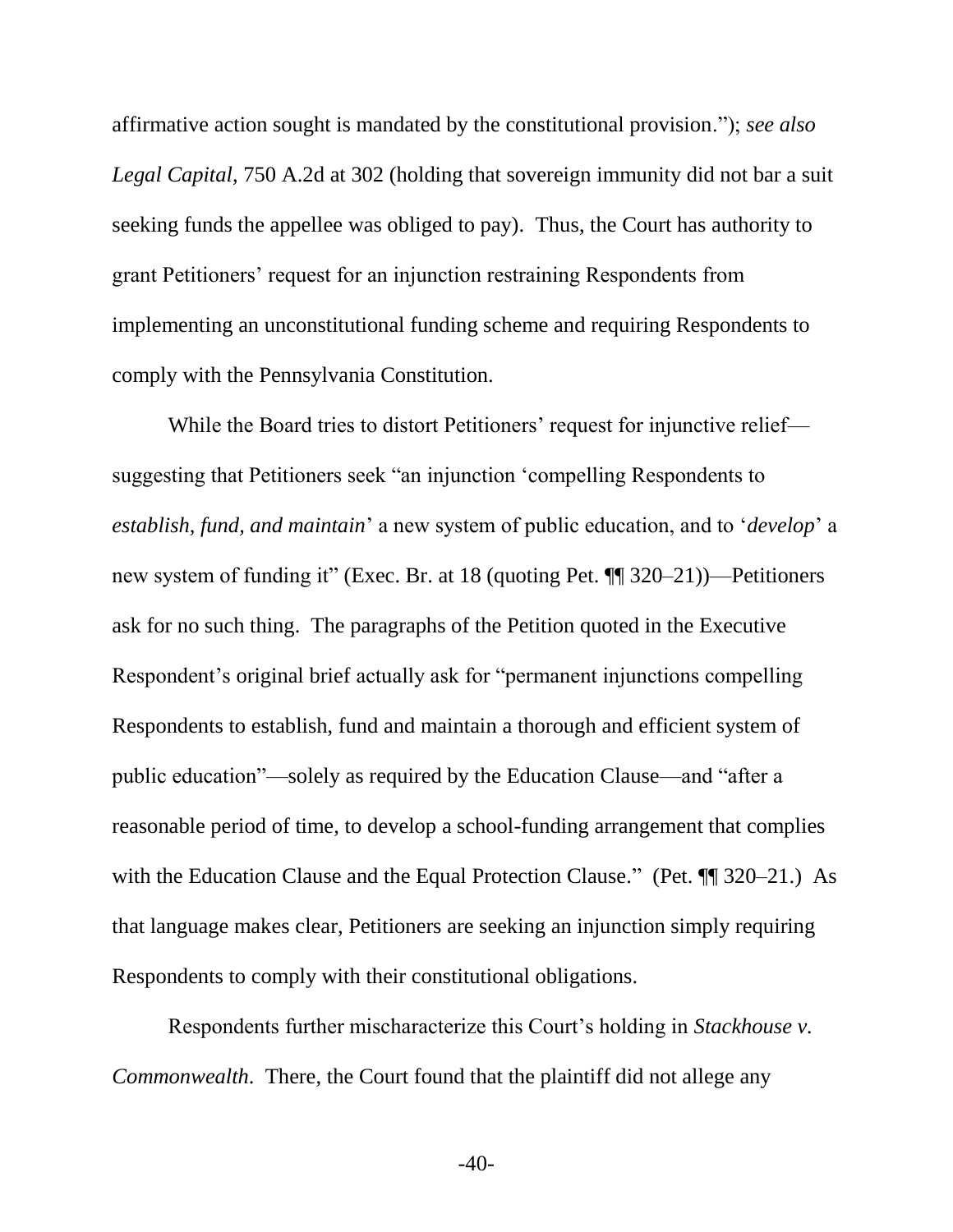constitutional violations and concluded that the plaintiff's requested relief would have required the respondents to introduce certain guidelines, policies, limitations, and restrictions on their internal investigation processes. *Stackhouse*, 892 A.2d at 58, 61–62. Here, by contrast, Petitioners are not asking for an injunction requiring Respondents to introduce any specific policies or guidelines; Petitioners are asking the Court to enforce Respondents' affirmative duty to establish and support a system of public education within the bounds of the Education Clause. *See Teachers' Tenure Act Cases*, 197 A. at 352 ("When the people directed through the Constitution that the General Assembly should 'provide for the maintenance and support of a thorough and efficient system of public schools,' it was a positive mandate that no Legislature could ignore."). Sovereign immunity does not bar such relief because the affirmative action sought is mandated by the constitution.<sup>24</sup> *See Kane*, 312 A.2d at 617; *see also Brigham v. Vermont*, 692 A.2d 384, 385 (Vt. 1997) (requiring the legislature to enact a funding arrangement that complies with the state constitution). Accordingly, the Board's objection must be overruled.

<span id="page-47-5"></span><span id="page-47-4"></span><span id="page-47-3"></span><span id="page-47-2"></span><span id="page-47-1"></span><span id="page-47-0"></span><sup>&</sup>lt;sup>24</sup> The remaining authorities cited in the Executive Respondents' original brief are inapposite. The distinguishing feature of those cases was that injunctive relief was sought as a means indirectly to obtain monetary relief, which is barred by sovereign immunity. *See Fawber*, 532 A.2d at 433 ("Suits which seek . . . *to obtain money damages* . . . *from the Commonwealth* are within the rule of immunity."). Here, in contrast, Petitioners are not seeking monetary relief*. Cf. Finn v. Rendell*, 990 A.2d 100, 106 (Pa. Commw. Ct. 2010) (request barred because it sought reimbursement of money); *Swift v. Dep't of Transp*., 937 A.2d 1162, 1169 (Pa. Commw. Ct. 2007) (request barred as "equivalent to action for damages"); *Chrio-Med Review Co. v. Bureau of Workers' Comp.*, 908 A.2d 980, 987 (Pa. Commw. Ct. 2006) (request barred when it was "meant to provide financial compensation").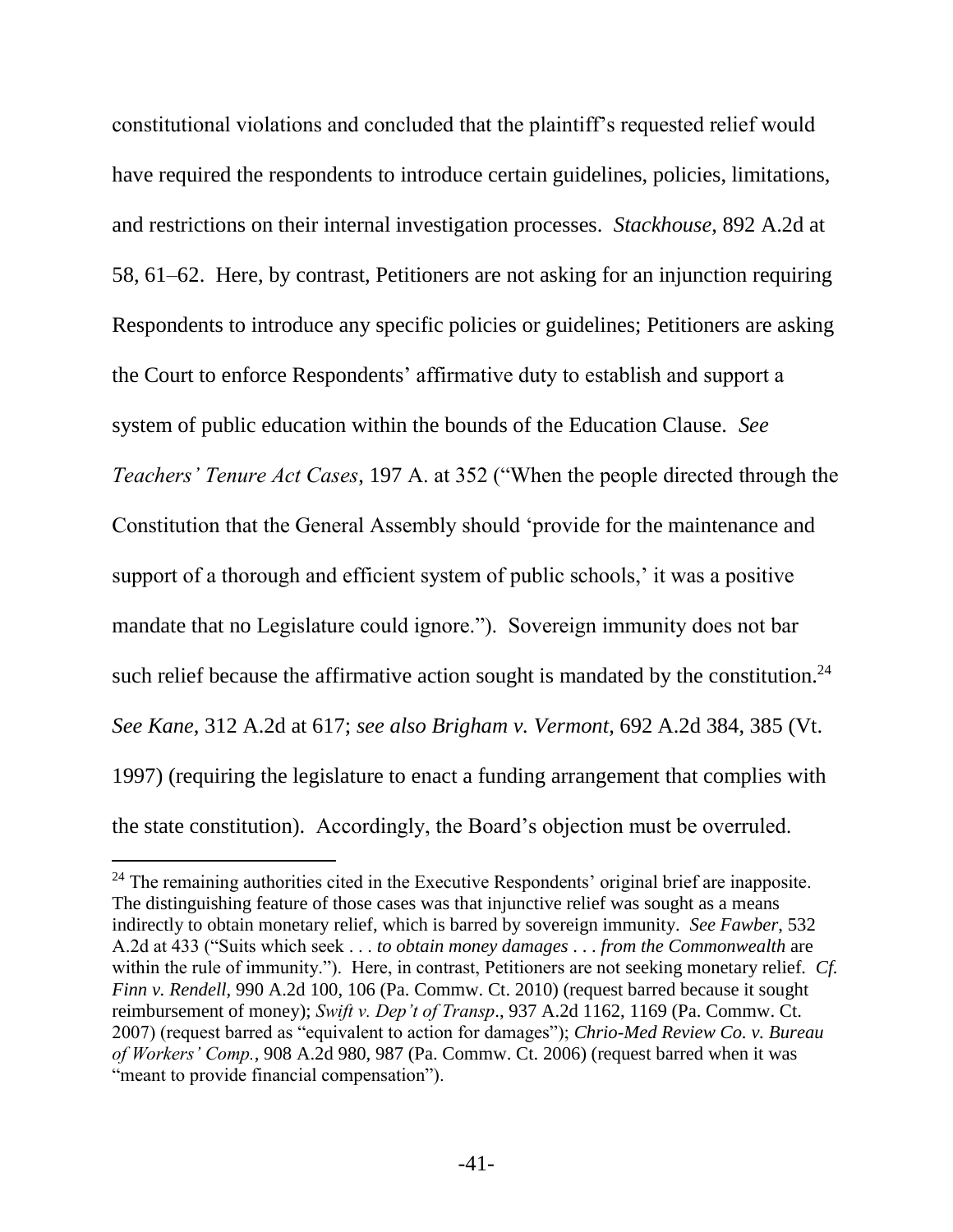### <span id="page-48-0"></span>**B. Petitioners' Claims Are Not Barred By the Separation of Powers Doctrine.**

The State Board of Education asserts that the separation of powers doctrine bars Petitioners from proceeding to trial, but offers no explanation as to how this argument is substantively different than the justiciability argument rejected by the Supreme Court. (*See generally* Bd. of Educ. Supp. Br.; *see also William Penn Sch. Dist.,* 170 A.3d at 457 ("[I]t is feasible for a court to give meaning and force to the language of a constitutional mandate to furnish education of a specified quality, in this case "thorough and efficient," without trammeling the legislature in derogation of the separation of powers.).)

Moreover, the Board's argument makes no sense: the separation of powers doctrine actually supports proceeding to the merits of this action, not dismissing it. The Board's argument that separation of powers requires the judiciary to refrain from interfering with any legislative function ignores the judiciary's important role as a check on the legislature. (Bd. of Educ. Supp. Br. at  $9-13$ .) "The Framers ... created checks and balances to reinforce [the] separation" of the branches of government, *Perez v. Mortg. Bankers Ass'n*, 135 S. Ct. 1199, 1216 (2015), and it is this very concept that the Pennsylvania Supreme Court embraced in its opinion remanding this case for further proceedings:

<span id="page-48-1"></span>Since *Marbury v. Madison*, 5 U.S. 137, 1 Cranch 137, 2 L.Ed 60 (1803), it has been well-established that the separation of powers in our tripartite system of government typically depends upon judicial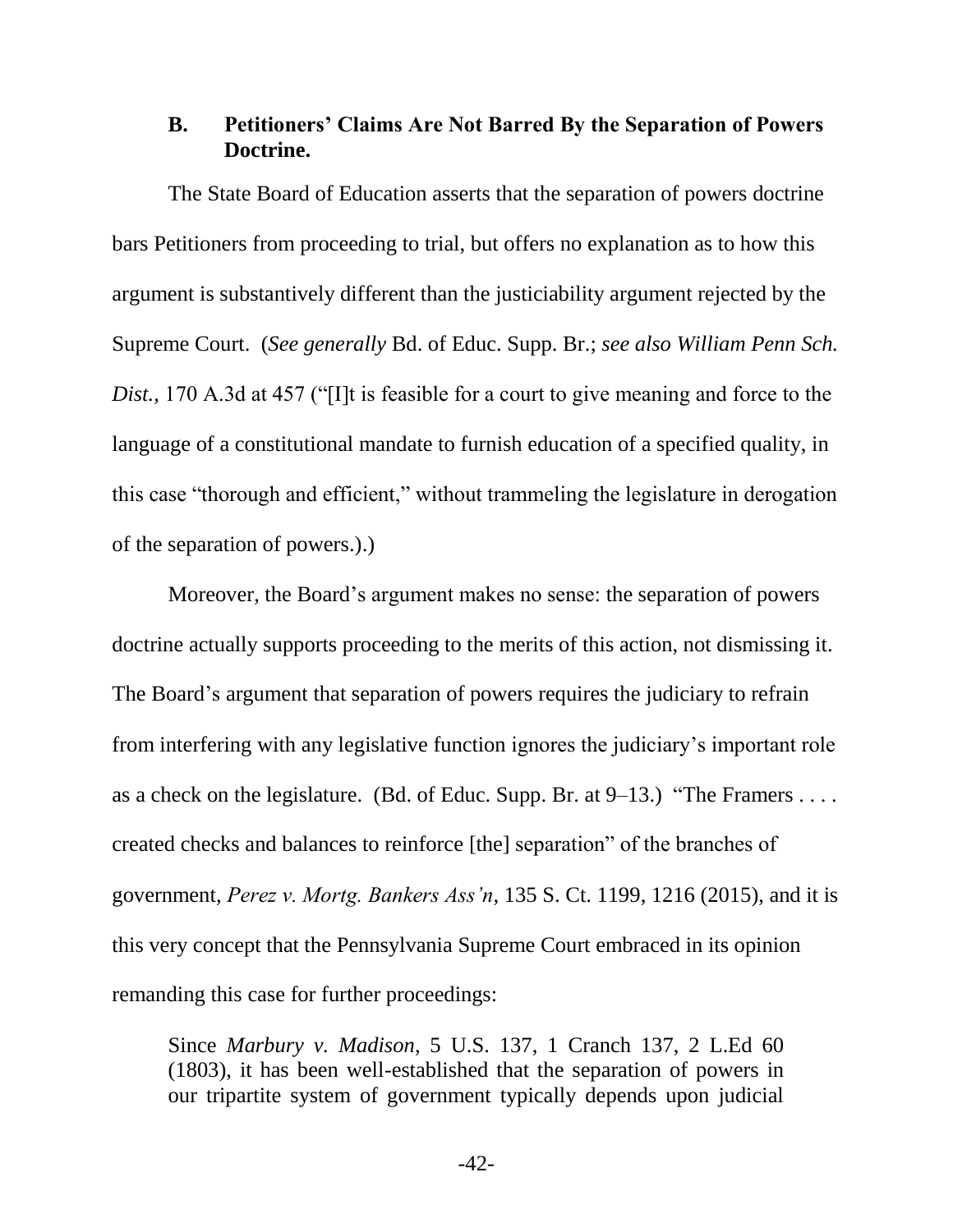review to check acts or omissions by the other branches in derogation of constitutional requirements. That same separation sometimes demands that courts leave matters exclusively to the political branches. Nonetheless, '[t]he idea that any legislature . . . can conclusively determine for the people and for the courts that what it enacts in the form of law, or what it authorizes its agents to do, is consistent with the fundamental law, is in opposition to the theory of our institutions.' *Smyth v. Ames*, 169 U.S. 466, 527, 18 S.Ct. 418, 42 L.Ed 819 (1898).

*William Penn Sch. Dist.*, 170 A.3d at 418 (alterations in original).

<span id="page-49-0"></span>Further, the Board's argument (incorporated from Executive Respondents' original brief) that the only time a court should check legislative power is when there is "threat to the independence or functioning of the judiciary" contradicts both the general separation of powers principal and the cases on which the Board attempts to rely. (*See* Bd. of Educ. Supp. Br. at 9; Exec. Br. at 20.) For example, in *Pennsylvania Environmental Defense Foundation v. Commonwealth*, this Court did not dismiss the case on separation of powers grounds; rather, it relied on the principal as a basis for applying a restrictive standard when denying the petitioner's application for summary relief and granting respondents' application. 108 A.3d 140, 161–67 (Pa. Commw. Ct. 2015). In any event, the Pennsylvania Supreme Court *reversed* that ruling, holding that the legislative enactments at issue did "not reflect that the Commonwealth complied with its constitutional duties,"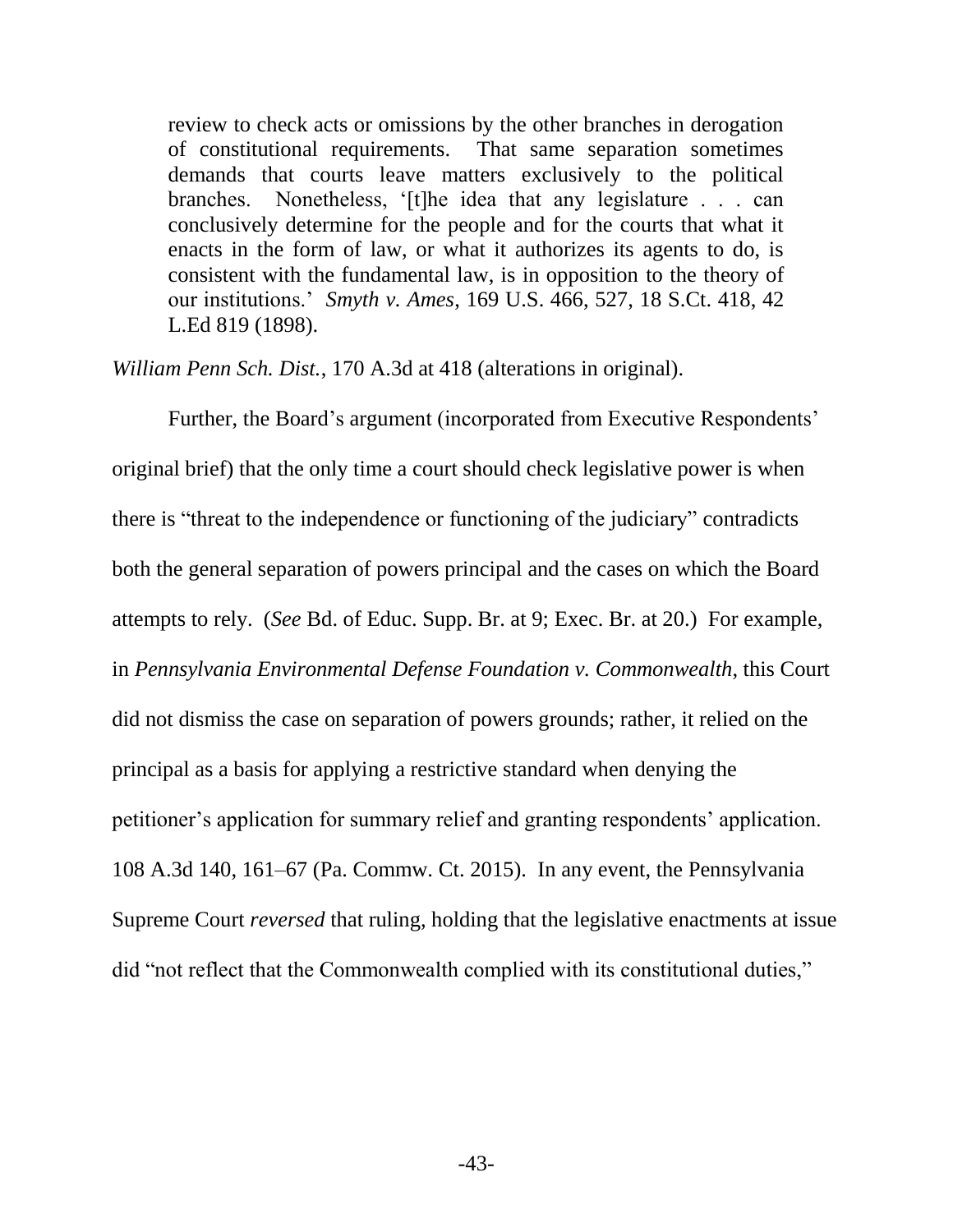<span id="page-50-2"></span>and remanded the case for further proceedings on the merits. *Pa. Envtl. Def. Found. v. Commonwealth*, 161 A.3d 911, 939 (Pa. 2017).<sup>25</sup>

Contrary to the Board's assertions, Petitioners here are not asking the Court to order a specific funding distribution, only to ensure that the General Assembly meets its constitutional obligations. That is not an infringement on the legislative function, it is a check required to ensure that the General Assembly functions as mandated by the Constitution. And Petitioners do not ask the Court to direct policy decisions, but rather to retain jurisdiction to ensure that—whatever policies the legislature adopts—the legislature is fulfilling its constitutional obligation to provide a thorough and efficient system of education.

#### <span id="page-50-3"></span><span id="page-50-1"></span>**CONCLUSION**

<span id="page-50-0"></span>For the foregoing reasons, the Court should overrule the Legislative Respondents' and the State Board of Education's Preliminary Objections and permit this case to move swiftly toward trial.

l

 $25$  None of the other cases cited in the Executive Respondents' original brief support this separation of powers argument either. *See, e.g.*, *Sears v. Corbett*, 49 A.3d 463 (2012) (addressing sovereign immunity but not separation of powers); *Finn v. Rendell*, 990 A.2d 100 (Pa. Comm. Ct. 2010) (dismissing mandamus action seeking judicial intervention into functions "exclusively committed to the legislative and executive branches" (i.e., a basis that is not applicable here)).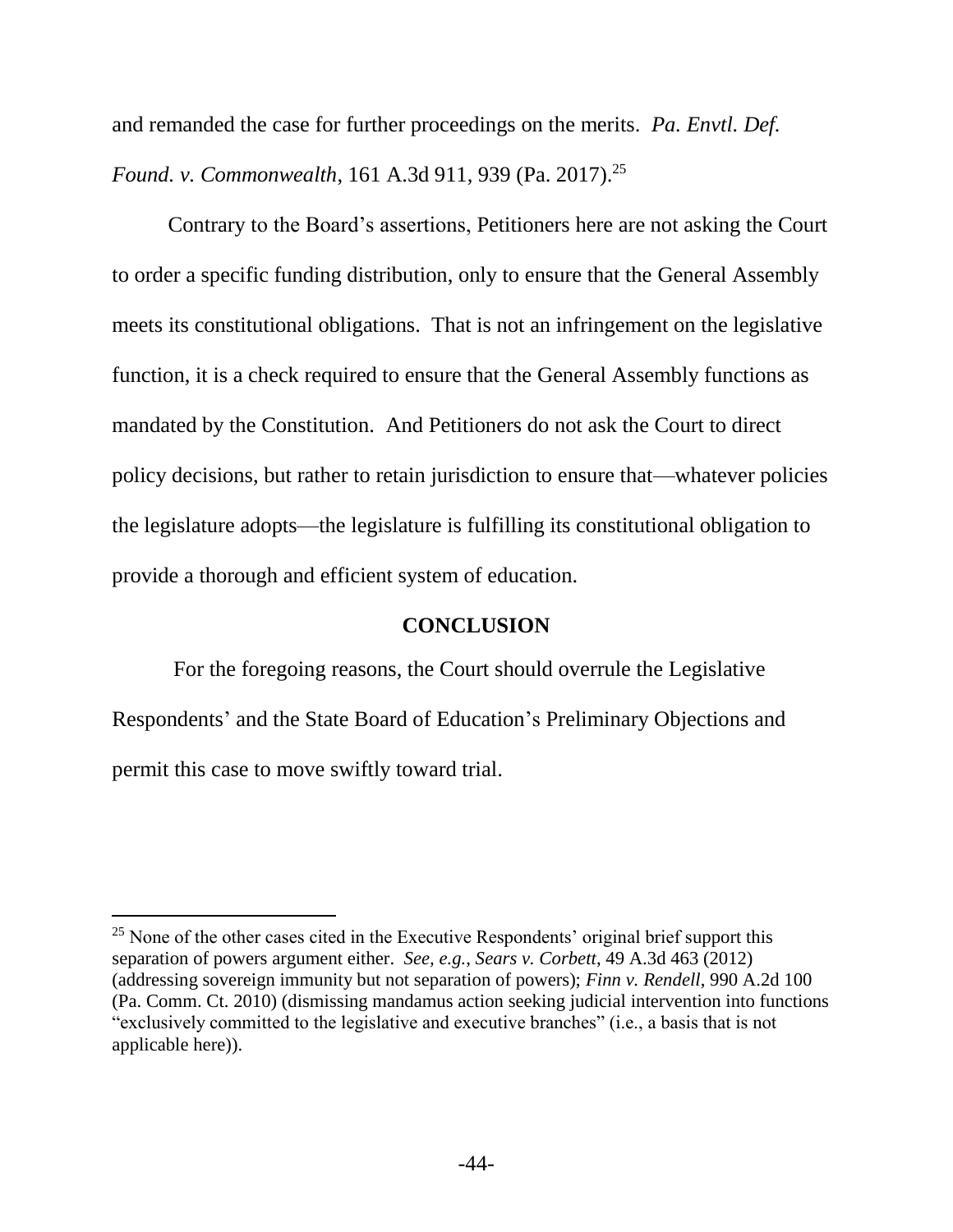Dated: February 15, 2018

By: <u>/s/ Brad Elias</u>

Aparna Joshi (*pro hac vice*) O'MELVENY & MYERS LLP 1625 Eye Street, NW Washington, D.C. 20006 Telephone: (202) 383-5300

Brad M. Elias (*pro hac vice*) Erin P. Andrews (*pro hac vice*) Lynsey Ramos (*pro hac vice*) O'MELVENY & MYERS LLP Times Square Tower 7 Times Square New York, NY 10036 Telephone: (212) 326-2000

*Attorneys for Appellants William Penn School District, Panther Valley School District, The School District of Lancaster, Greater Johnstown School District, Wilkes-Barre Area School District, Shenandoah Valley School District, and Pennsylvania Association of Rural and Small Schools.* 

Respectfully submitted,

By: <u>/s/ Dan Urevick-Ackelsberg</u>

Mary M. McKenzie (Bar No. 46434) Michael Churchill (Bar No. 04661) Daniel Urevick-Ackelsberg (Bar No. 307758) Darlene Jo Hemerka (Bar No. 322864) PUBLIC INTEREST LAW CENTER 1709 Benjamin Franklin Parkway Philadelphia, PA 19103 Telephone: (215) 627-7100

*Attorneys for Appellants William Penn School District, Panther Valley School District, The School District of Lancaster, Greater Johnstown School District, Wilkes-Barre Area School District, Shenandoah Valley School District, Jamella and Bryant Miller, Sheila Armstrong, Tyesha Strickland, Angel Martinez, Barbara Nemeth, Tracey Hughes, Pennsylvania Association of Rural and Small Schools, and the National Association for the Advancement of Colored People—Pennsylvania State Conference.*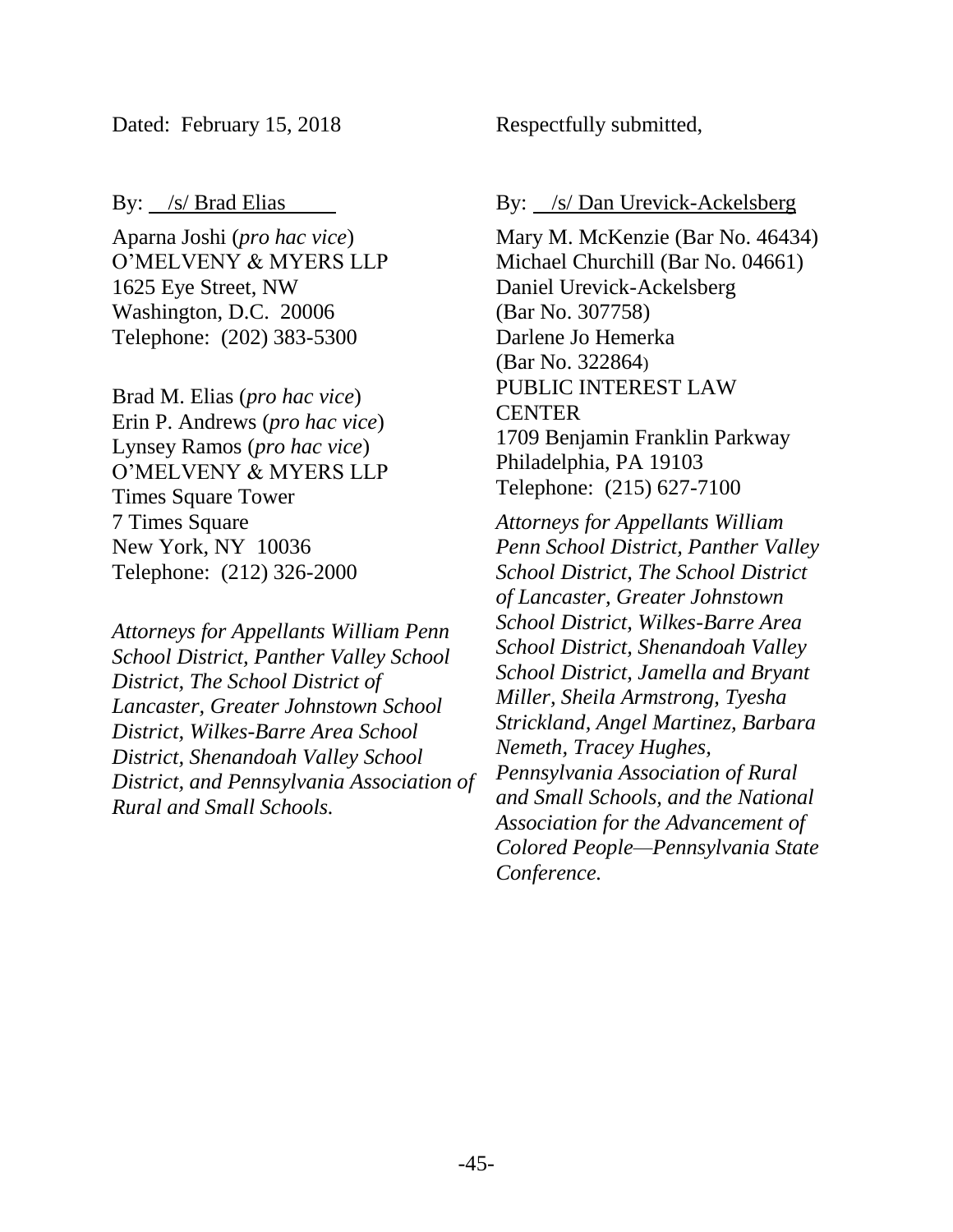By: /s/ Maura McInerney

Maura McInerney (Bar No. 71468) Cheryl Kleiman (Bar No. 318043) EDUCATION LAW CENTER 1315 Walnut St., Suite 400 Philadelphia, PA 19107 Telephone: (215) 238-6970

*Attorneys for Appellants Jamella and Bryant Miller, Sheila Armstrong, Tyesha Strickland, Angel Martinez, Barbara Nemeth, Tracey Hughes, Pennsylvania Association of Rural and Small Schools, and the National Association for the Advancement of Colored People— Pennsylvania State Conference.*